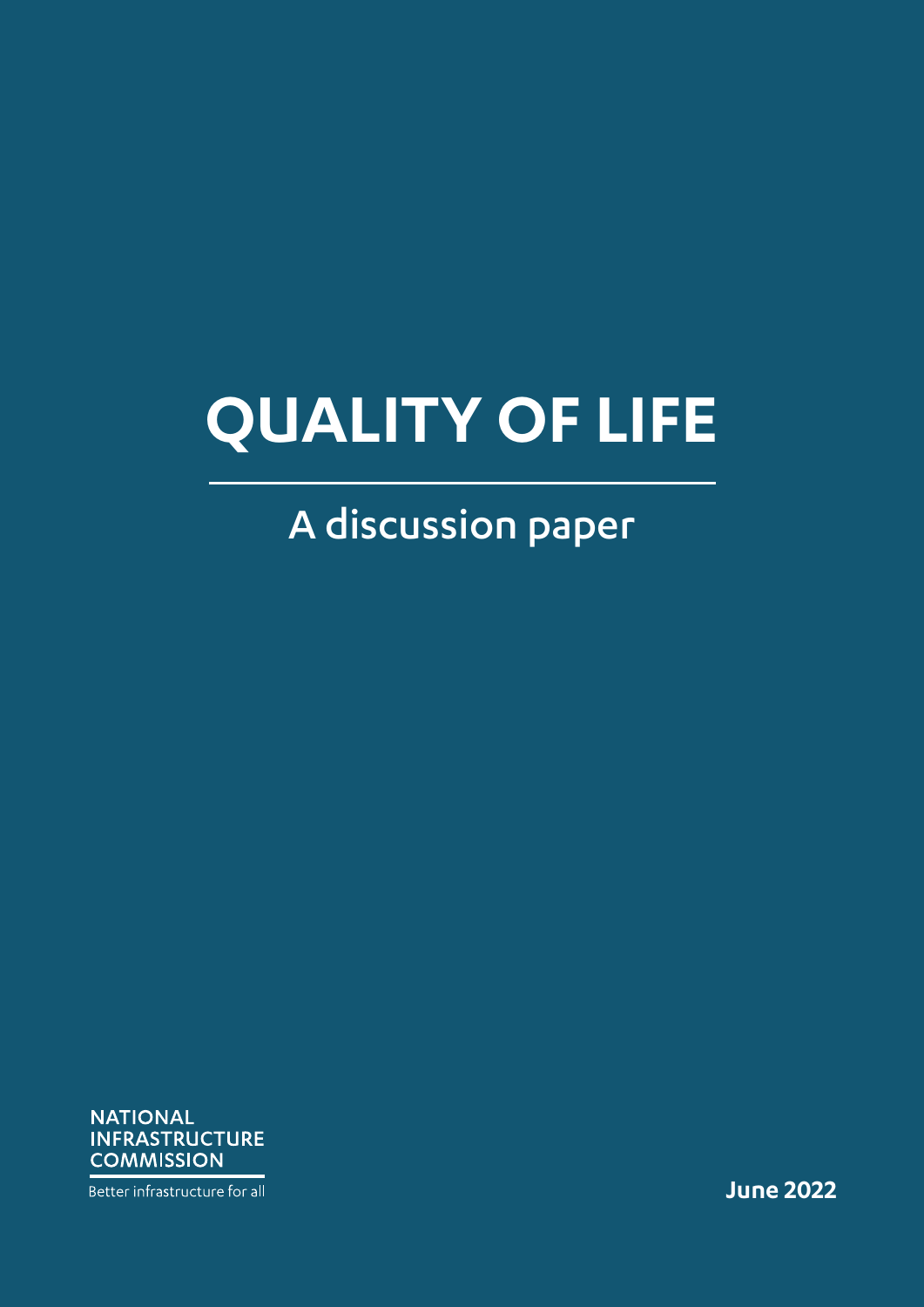#### **Our remit**

The Commission provides government with impartial, expert advice on major long term infrastructure challenges.

The Commission's objectives are to:

- support sustainable economic growth across all regions of the UK
- **•** improve competitiveness
- $\bullet$  improve quality of life
- $\bullet$  support climate resilience and the transition to net zero carbon emissions by 2050.

In fulfilling our purpose and objectives, we:

- set a long term agenda identifying the UK's major economic infrastructure needs, and the pathways to address them
- **•** develop fresh approaches and ideas basing our independent policy recommendations on rigorous analysis
- $\bullet$  focus on driving change building consensus on our policy recommendations, and monitoring government progress on their delivery.

A fuller description of the Commission's remit can be found on page 27 and our website at [nic.org.uk/](https://nic.org.uk/about/what-we-do/) [about/what-we-do/](https://nic.org.uk/about/what-we-do/)

#### **The members of the Commission**



Sir John Armitt (Chair)



Professor Sadie Morgan OBE



Professor Sir Tim Besley CBE





Neale Coleman CBE Andy Green CBE Professor Jim Hall



Julia Prescot Bridget Rosewell CBE



Andy Green CBE





FREng



Kate Willard OBE Nick Winser CBE

Full Commissioner biographies can be found on page 29 and our website at [nic.org.uk/about/the](https://nic.org.uk/about/the-commission/)[commis](https://nic.org.uk/about/the-commission/)sion/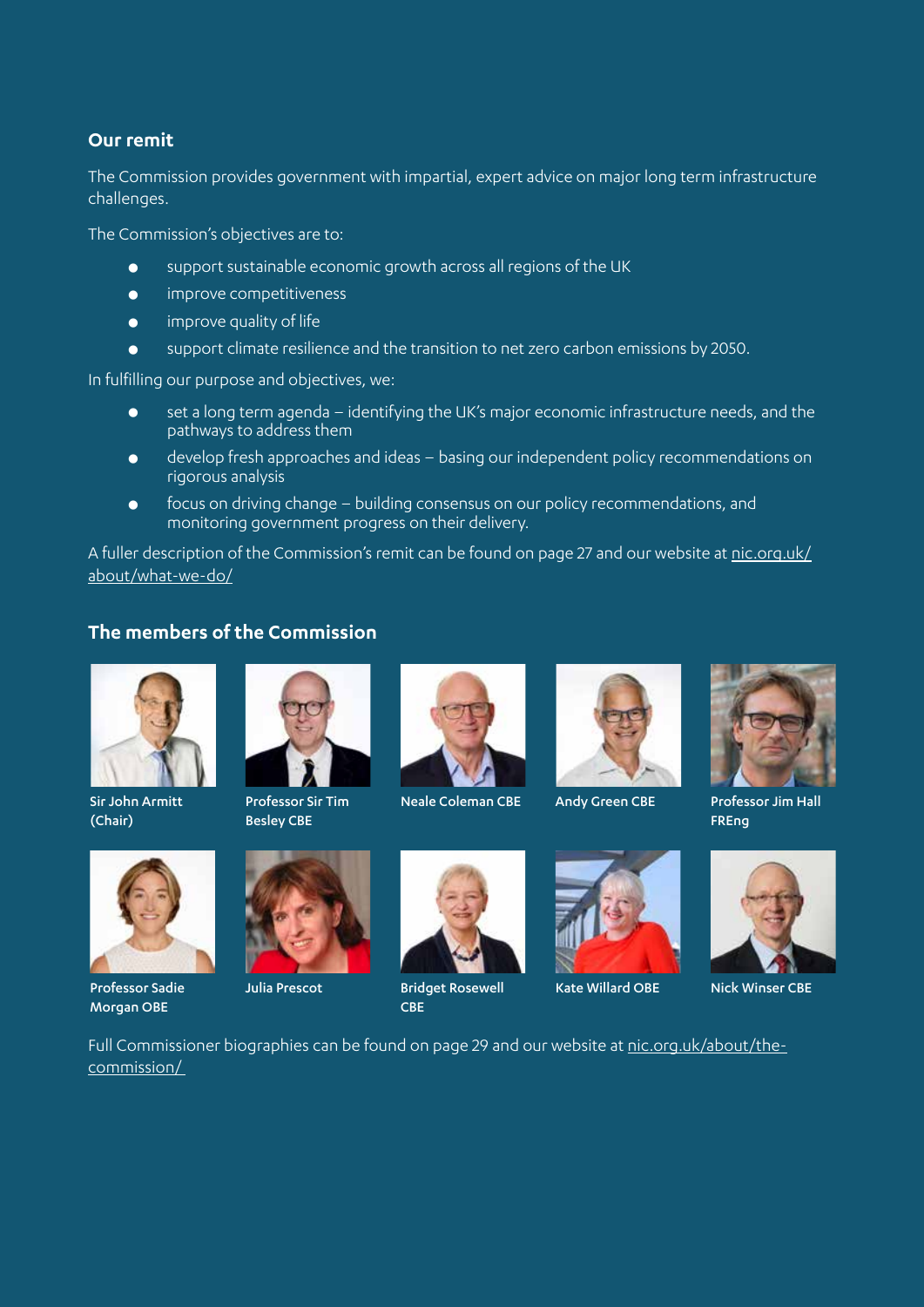## Contents

| <b>Executive summary</b>                       | $\overline{4}$ |
|------------------------------------------------|----------------|
| Interpreting the objective                     |                |
| The Commission's definition of quality of life |                |
| Infrastructure and quality of life in the UK   | 12             |
| Measuring the objective                        | 23             |
| Acknowledgements                               | 26             |
| Remit and structure of the Commission          | 27             |
| Endnotes                                       | 31             |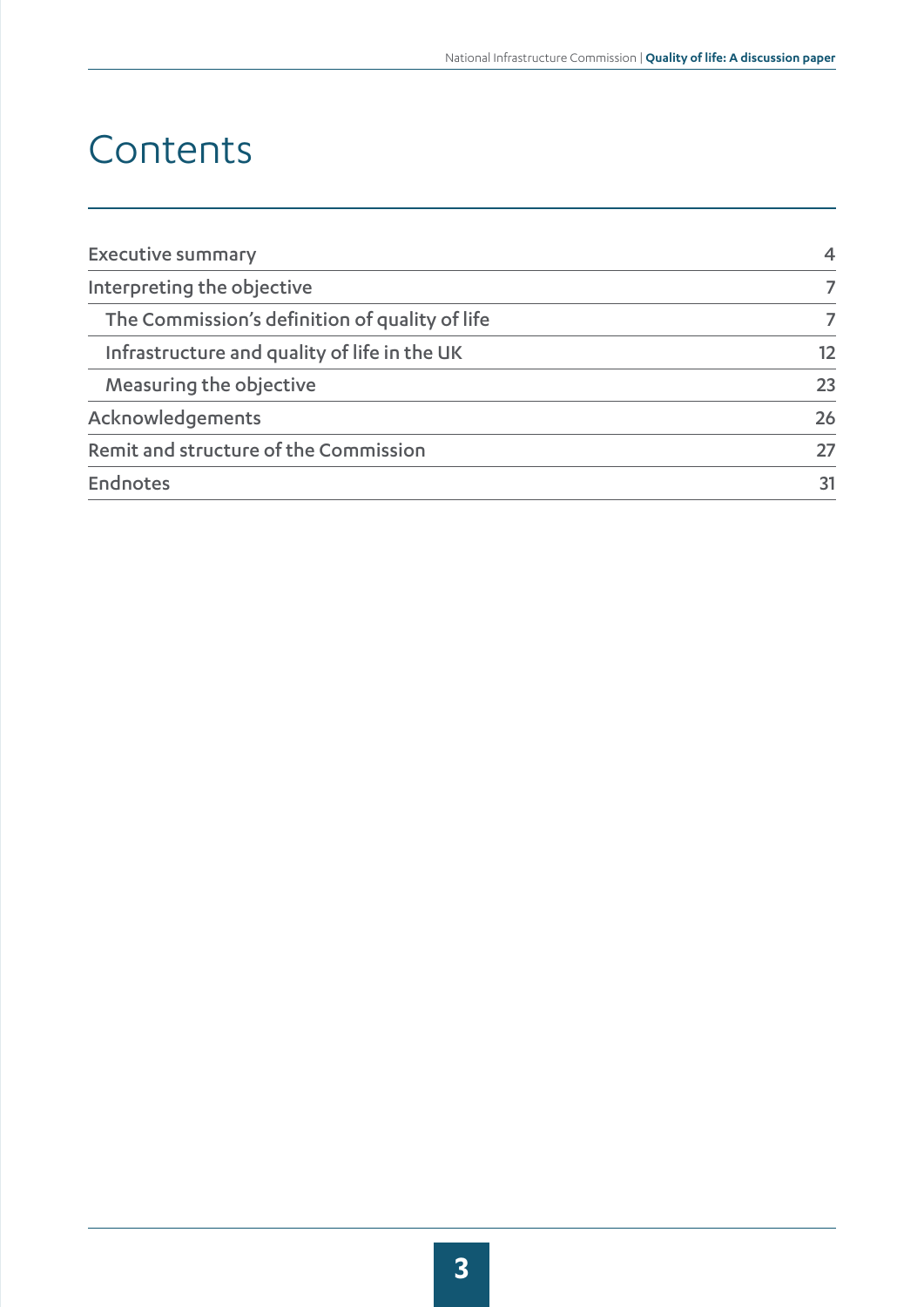# <span id="page-3-0"></span>Executive summary

The National Infrastructure Commission has four objectives, which are specified as part of its remit:

- z support sustainable economic growth across all regions of the UK
- improve competitiveness
- improve quality of life
- support climate resilience and the transition to net zero carbon emissions by 2050.<sup>1</sup>

#### The last of these was given to the Commission as a new objective in October 2021.<sup>2</sup>

The Commission is currently publishing a series of discussion papers reviewing each of the objectives. These will clarify the Commission's interpretation of its objectives and explain how the Commission will measure the contribution its recommendations make towards its objectives.

The first discussion paper on the Commission's competitiveness objective was published in April 2020.<sup>3</sup> A follow up on growth across regions was published in November 2020.<sup>4</sup> The Commission has also published work on the environment, net zero and resilience, prior to being given its fourth objective.<sup>5</sup>

This discussion paper sets out the Commission's strategic position on its quality of life objective. The paper covers three broad areas:

- the Commission's definition of quality of life
- infrastructure and quality of life in the UK
- how the Commission will measure this objective.

As part of interpreting the objective and approaching measurement, the Commission acknowledges there are some overlapping areas between its objectives. A key overlap is between quality of life and economic growth. This paper highlights the most relevant of these overlaps.

#### **The Commission's interpretation of quality of life**

Quality of life usually captures how happy or satisfied people are in their lives. It encompasses a complex and interacting set of factors which operate at different scales, from individuals to communities and countries, and can be measured objectively and subjectively. These factors include, but are not limited to:

- where and how people live and work
- physical and mental health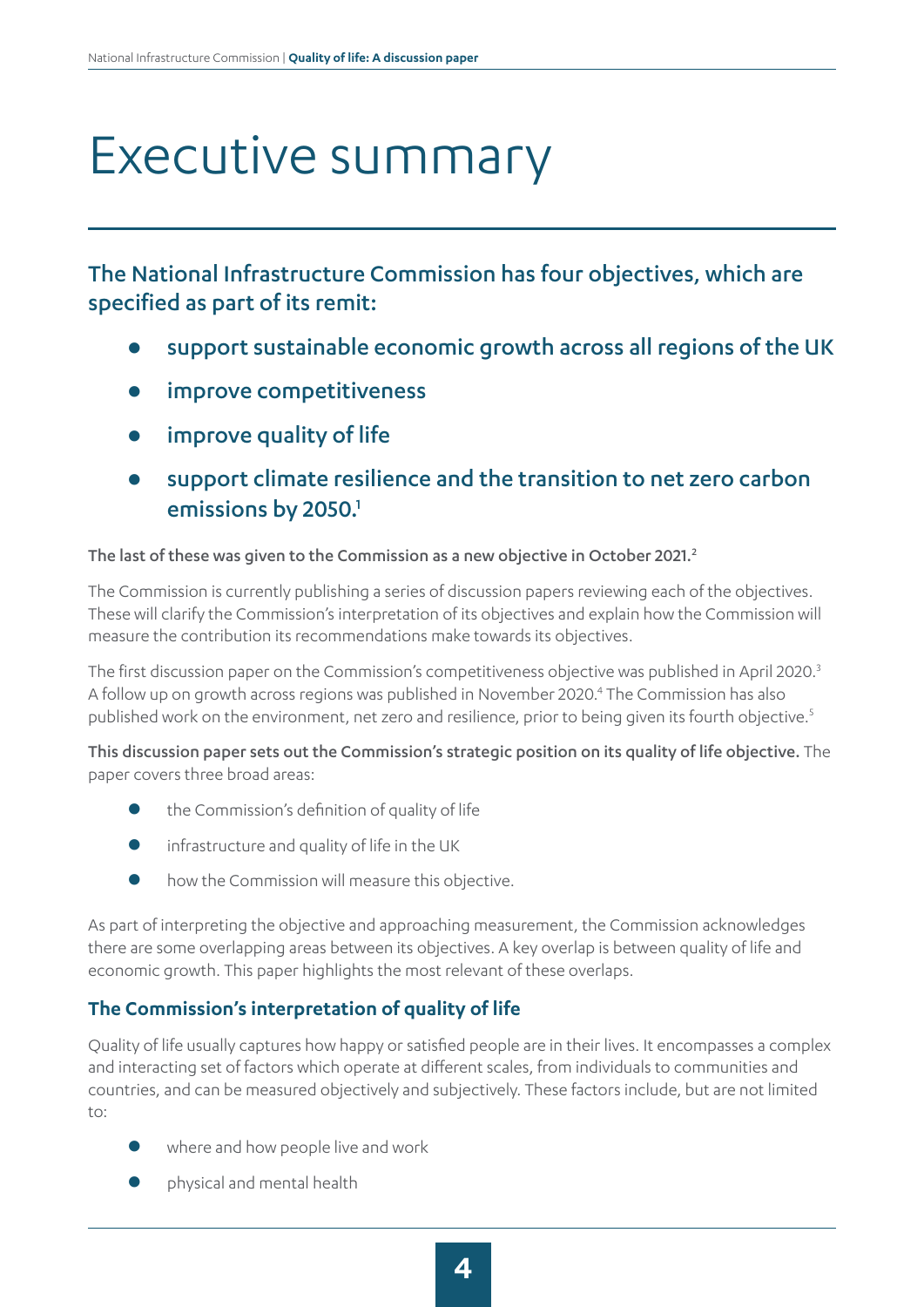- relationships with family and friends
- social and cultural norms
- how much control people have in their daily lives.

The Commission defines quality of life as an objective and subjective assessment of an individual's overall wellbeing. The link between economic infrastructure and quality of life is indirect.<sup>6</sup> This means the Commission's recommendations are likely to have an impact via multiple 'domains', which in turn affect quality of life (see the figure 1 below).

#### Figure 1: Impact of the Commission's recommendations



The Commission will therefore assess the impact of infrastructure on quality of life via a series of domains, an approach adopted by many organisations. The Commission's domains are derived from the ONS wellbeing dashboard, which is made up of ten domains, focusing on those that directly relate to infrastructure. The domains are set out in table 1 below.

#### Table 1: The Commission's quality of life domains

| Domain name                       | <b>Definition</b>                                                                                                                                                                | Relevant ONS domain(s) <sup>7</sup>          |
|-----------------------------------|----------------------------------------------------------------------------------------------------------------------------------------------------------------------------------|----------------------------------------------|
| Health                            | The impacts of infrastructure<br>services on physical and mental<br>health                                                                                                       | Health<br>Personal wellbeing                 |
| Local and natural<br>surroundings | The impact of infrastructure<br>design and operation on the local<br>and natural environment                                                                                     | Environment<br>Where we live                 |
| Connections                       | The physical connections<br>(transport networks) and digital<br>connections (fixed and mobile<br>broadband) that link people,<br>communities and businesses                      | Relationships<br>What we do<br>Where we live |
| Affordability                     | The distributional impact of the<br>cost of infrastructure services that<br>domestic consumers pay through<br>bills or fares and the overall cost<br>of infrastructure over time | Personal finance                             |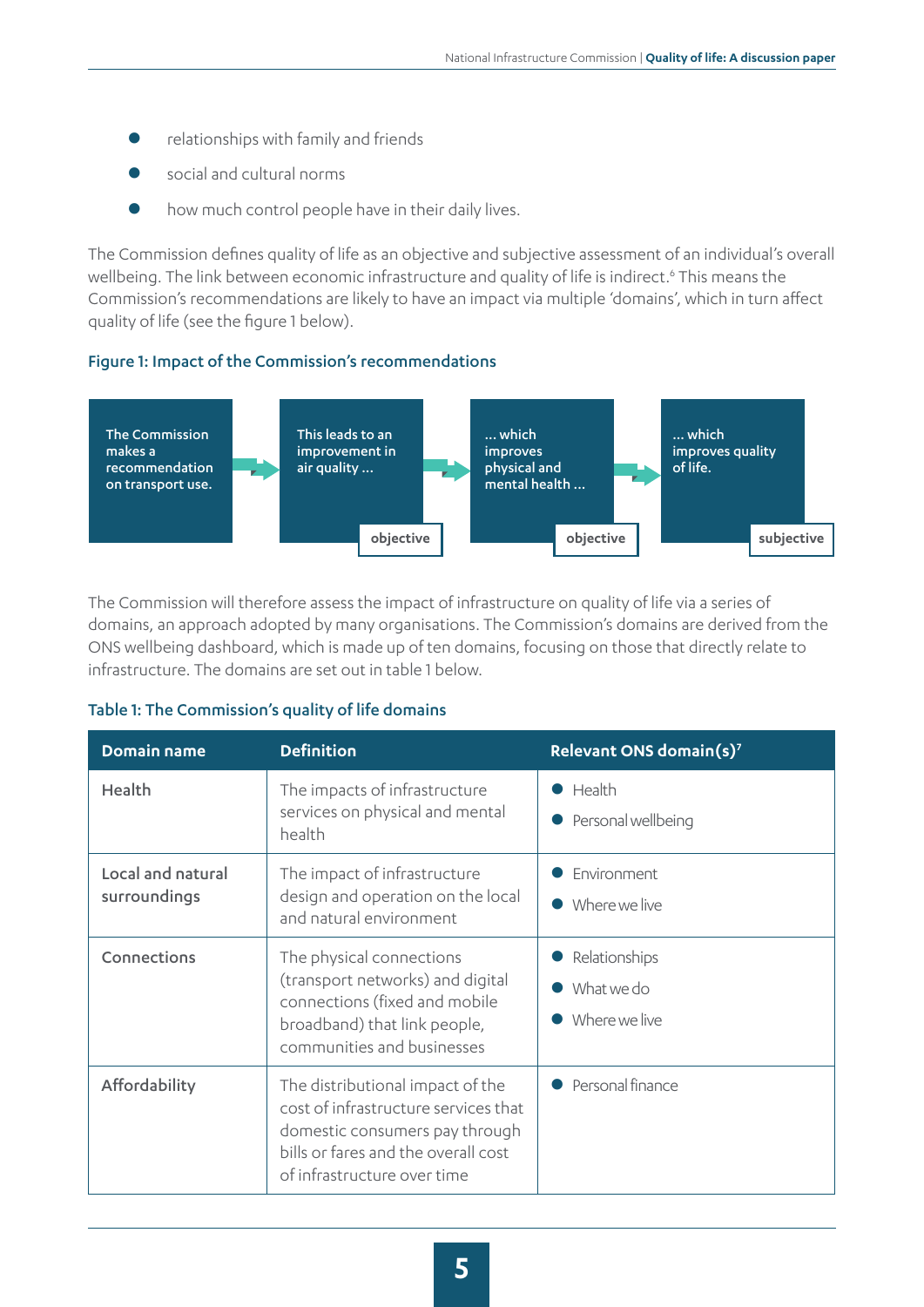| <b>Domain name</b>         | <b>Definition</b>                                                                                                       | Relevant ONS domain(s) <sup>7</sup>   |
|----------------------------|-------------------------------------------------------------------------------------------------------------------------|---------------------------------------|
| Comfort and<br>convenience | Users' experience with<br>infrastructure services including<br>the level of satisfaction derived<br>from these services | • Personal wellbeing<br>Where we live |
| Employment                 | How infrastructure acts as an<br>enabler for patterns of economic<br>activity and therefore access to<br>jobs           | What we do                            |

#### **Infrastructure and quality of life in the UK**

The UK's economic infrastructure provides essential services and a range of benefits that underpin people's livelihoods and the economy. However, quality of life varies between different types of places, with differences in the built environment, including infrastructure contributing to this. This is because there is spatial variation of provision in some sectors such as transport and digital connectivity, and in levels of resilience to hazards such as floods. However, many services such as water and electricity are provided universally across different types of places.

Historically, infrastructure transformed how and where people lived and worked. While, modern infrastructure has created a new set of problems, these are of a different scale compared to the historic issues that were characterised by a lack or absence of quality infrastructure – such as a lack of clean water and basic sanitation. In many ways, infrastructure has solved more problems than it has created.

For example, infrastructure contributes to health through the provision of clean water and access to health services, but air and noise pollution are damaging to health. Infrastructure can contribute to the local and natural surroundings through good urban design, access to blue and green spaces and reducing or capturing pollution and greenhouse gas emissions. But poorly designed infrastructure can lead to biodiversity loss. Similar opportunities and risks exist across all the domains.

Overall, the Commission recognises that improving quality of life involves improving and maintaining the benefits from using infrastructure and minimising the negative impacts.

#### **Measuring the objective**

The Commission has developed a framework to measure how infrastructure can improve quality of life outcomes using the six domains set out in table 1. The Commission will apply this framework in its future work including the second National Infrastructure Assessment. However, it will be applied proportionately, as some recommendations will not have quality of life impacts and others will only be relevant to a few domains.

The Commission welcomes comments on this discussion paper, including evidence on how infrastructure affects quality of life and ways that the Commission could monitor and measure impacts. Please send any comments to [NICdiscussionpapers@nic.gov.uk](mailto:NICdiscussionpapers%40nic.gov.uk?subject=Quality%20of%20Life%20paper) by 31 October 2022.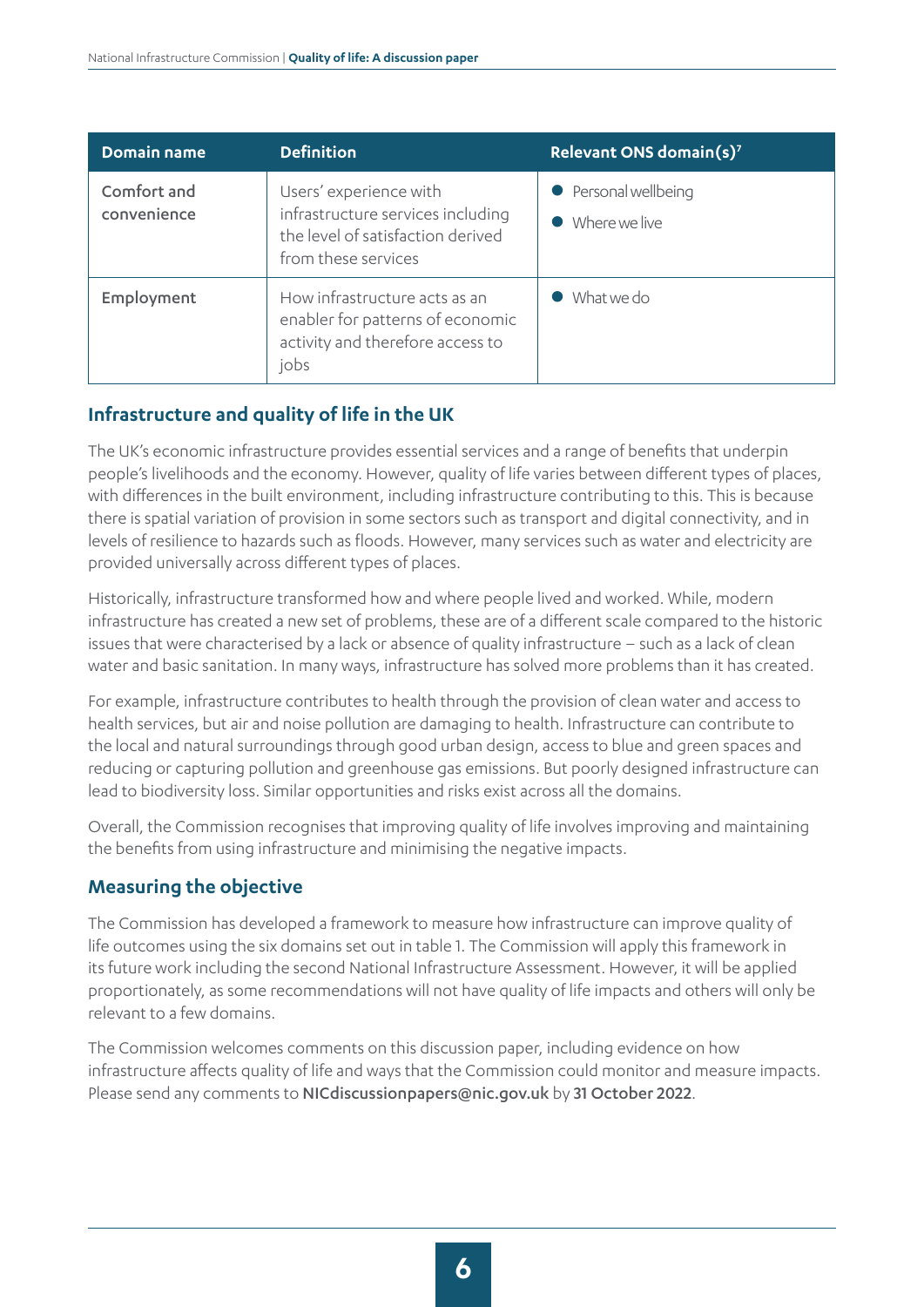# <span id="page-6-0"></span>Interpreting the objective

### The Commission's definition of quality of life

The Commission defines quality of life as an objective and subjective assessment of an individual's overall wellbeing.

The Commission will assess the impact of infrastructure on quality of life through six domains, considering impacts to direct users and third parties (e.g. externalities). The Commission has chosen to use domains, rather than a sector by sector approach, to better capture cumulative effects across sectors.

These domains are derived from the Office for National Statistics' wellbeing dashboard, which is made up of ten domains.<sup>8</sup> The Commission's domains and their subcomponents directly relate to infrastructure. Issues covered by the Commission's other objectives or outside the Commission's remit are excluded.

Table 2 sets out the definitions of the Commission's six domains and the relevant Office for National Statistics domains captured.

| Domain name                       | <b>Definition</b>                                                                                                                                                                | Relevant ONS domain(s) <sup>9</sup>          |
|-----------------------------------|----------------------------------------------------------------------------------------------------------------------------------------------------------------------------------|----------------------------------------------|
| Health                            | The impacts of infrastructure<br>services on physical and mental<br>health                                                                                                       | Health<br>Personal wellbeing                 |
| Local and natural<br>surroundings | The impact of infrastructure<br>design and operation on the local<br>and natural environment                                                                                     | Environment<br>Where we live                 |
| Connections                       | The physical connections<br>(transport networks) and digital<br>connections (fixed and mobile<br>broadband) that link people,<br>communities and businesses                      | Relationships<br>What we do<br>Where we live |
| Affordability                     | The distributional impact of the<br>cost of infrastructure services that<br>domestic consumers pay through<br>bills or fares and the overall cost<br>of infrastructure over time | Personal finance                             |

#### Table 2: The Commission's quality of life domains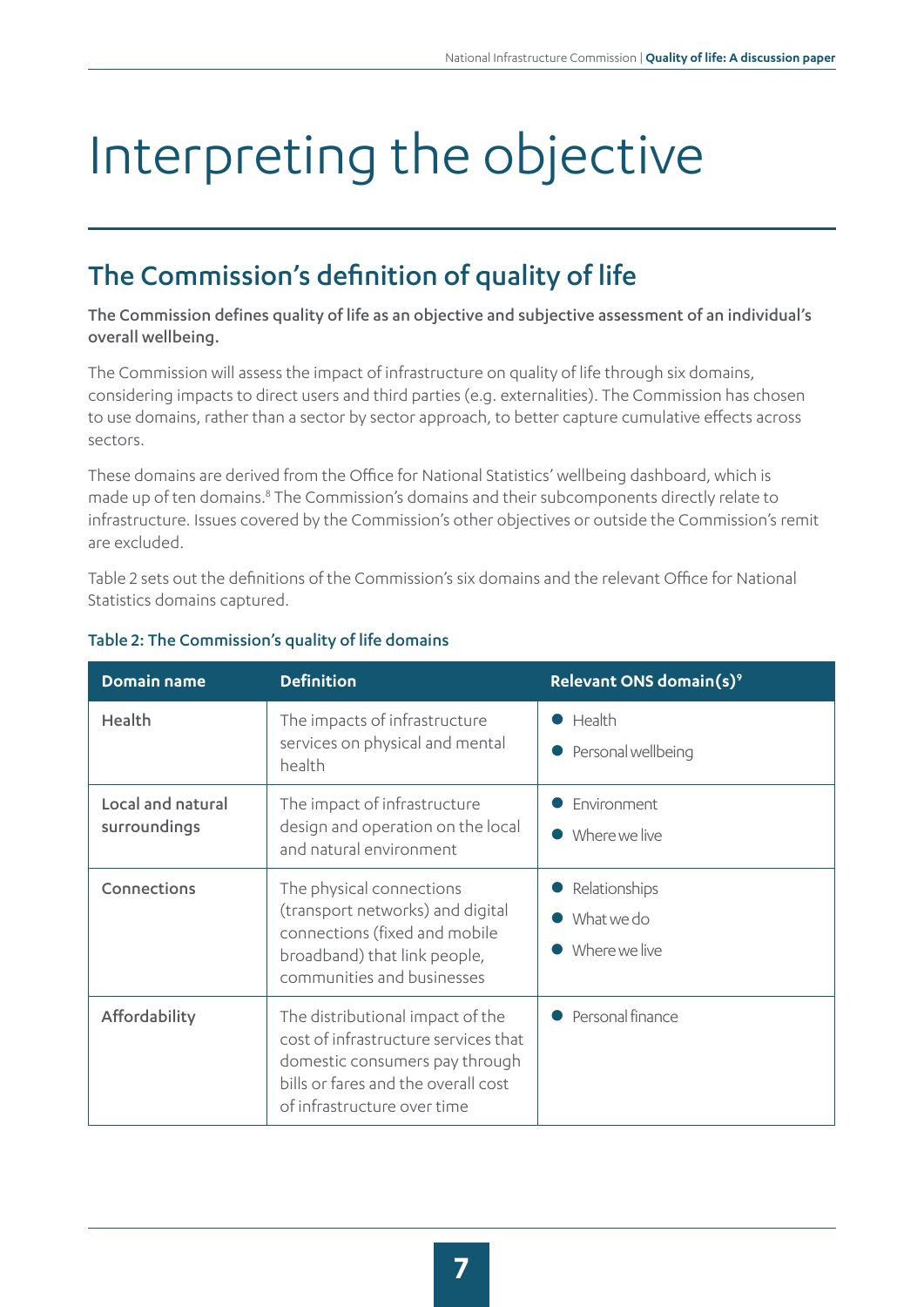| <b>Domain name</b>         | <b>Definition</b>                                                                                                       | Relevant ONS domain(s) <sup>9</sup>   |
|----------------------------|-------------------------------------------------------------------------------------------------------------------------|---------------------------------------|
| Comfort and<br>convenience | Users' experience with<br>infrastructure services including<br>the level of satisfaction derived<br>from these services | • Personal wellbeing<br>Where we live |
| Employment                 | How infrastructure acts as an<br>enabler for patterns of economic<br>activity and therefore access to<br>jobs           | What we do                            |

The remaining three domains from the ONS are excluded for the following reasons:

- Education and skills: Levels of educational achievement and skills are not directly related to infrastructure.
- Governance: Although the Commission views infrastructure governance as important for achieving its objectives, the Office for National Statistics' definition covers democracy (i.e. voter turnout) and trust in institutions which are not directly related to infrastructure.
- Economy: This is covered by the Commission's objective on economic growth, which mainly focuses on productivity.<sup>10</sup>

As part of the Commission's domains, resilience is one factor that affects all infrastructure sectors and will be considered under the most relevant domains. Based on the Commission's framework for measuring the quality of infrastructure set out in the first Assessment, $\frac{1}{1}$  resilience is made up of two factors:

- Everyday resilience: This refers to short term resilience events such as delays and cancellations on public transport. This will be covered under the 'comfort and convenience' theme, as these issues usually pose a temporary risk to a user's experience and therefore quality of life.
- Resilience to large shocks: Serious resilience events with substantial and potentially long term impacts to quality of life. These issues will be covered under the 'health' theme as these shocks (e.g. flood events and droughts) have severe consequences to physical and mental health.

The following sections provide further detail on the definitions of quality of life and wellbeing and approaches to domains used by the Office for National Statistics and other organisations. This provides context for the Commission's approach set out above.

#### **What is meant by quality of life?**

Quality of life is a broad concept that lacks a universal definition. Key definitions of quality of life include:

World Health Organisation: "An individual's perception of their position in life in the context of the culture and value systems in which they live and in relation to their goals, expectations, standards and concerns."12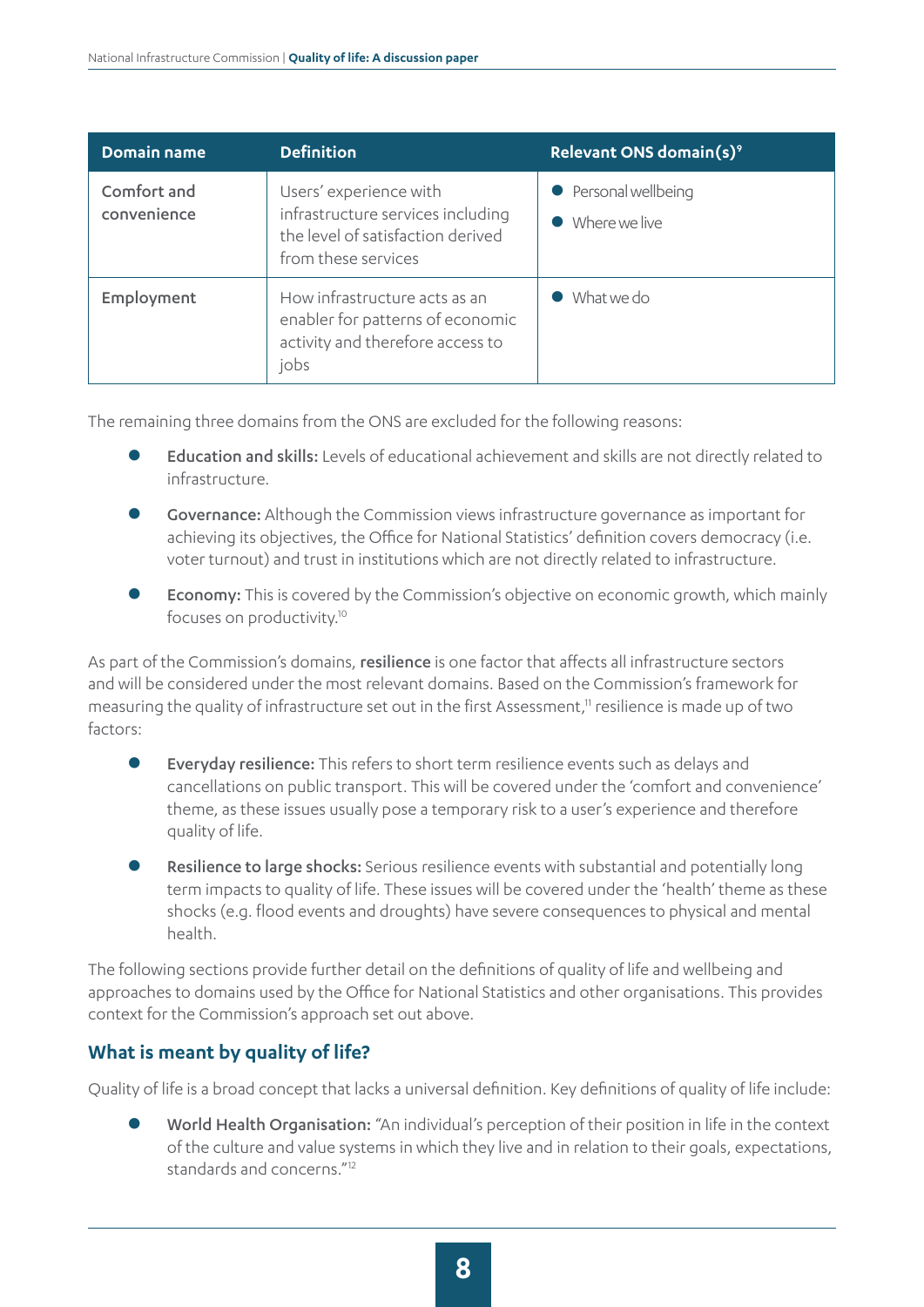- NHS Wales: Quality of life contains several core components physical wellbeing, functional wellbeing, emotional wellbeing, social wellbeing, expectation and perception and unmet needs.13
- Institute for Work and Health: "Quality of life embodies overall wellbeing and happiness, including access to school, work opportunities, absence of military conflict or threats, as well as good physical and emotional health. It's relative, subjective and has intangible components, such as spiritual beliefs and a sense of belonging."14
- z Centres for Disease Control and Prevention: "A broad multidimensional concept that usually includes subjective evaluations of both positive and negative aspects of life." A number of domains are referenced, which include: health, jobs, housing, schools, neighbourhoods, culture, values and spirituality.15
- United Nations: Quality of life is the 'notion of human welfare (wellbeing) measured by social indicators rather than by quantitative measures of income and production.<sup>'16</sup>

Many of the definitions set out above make clear reference to wellbeing. Wellbeing and quality of life interact, so it is worth examining definitions of wellbeing too. Wellbeing definitions fall into two main categories: objective and subjective. Objective wellbeing includes measures of an individual's income, wealth, and health (and measures of the wider socioeconomic and environmental context), whereas subjective wellbeing uses quantitative measures to capture individuals' perceptions of their wellbeing.<sup>17</sup>

One of these subjective wellbeing measures is life satisfaction. Figure 2 shows average life satisfaction in the UK declining in 2020, reflecting the impact of the Covid-19 pandemic on personal wellbeing.

#### Figure 2: Average life satisfaction has been broadly stable over the past decade, although it declined considerably in 2021

*Average Life Satisfaction scores in the UK, Q2 2011 – Q2 2021 (seasonally adjusted)*



Source: Office for National Statistics (2021), [Quarterly Well-being Estimates](https://www.ons.gov.uk/peoplepopulationandcommunity/wellbeing/datasets/headlineestimatesofpersonalwellbeing). Life satisfaction scores are self-reported on a scale from 0 to 10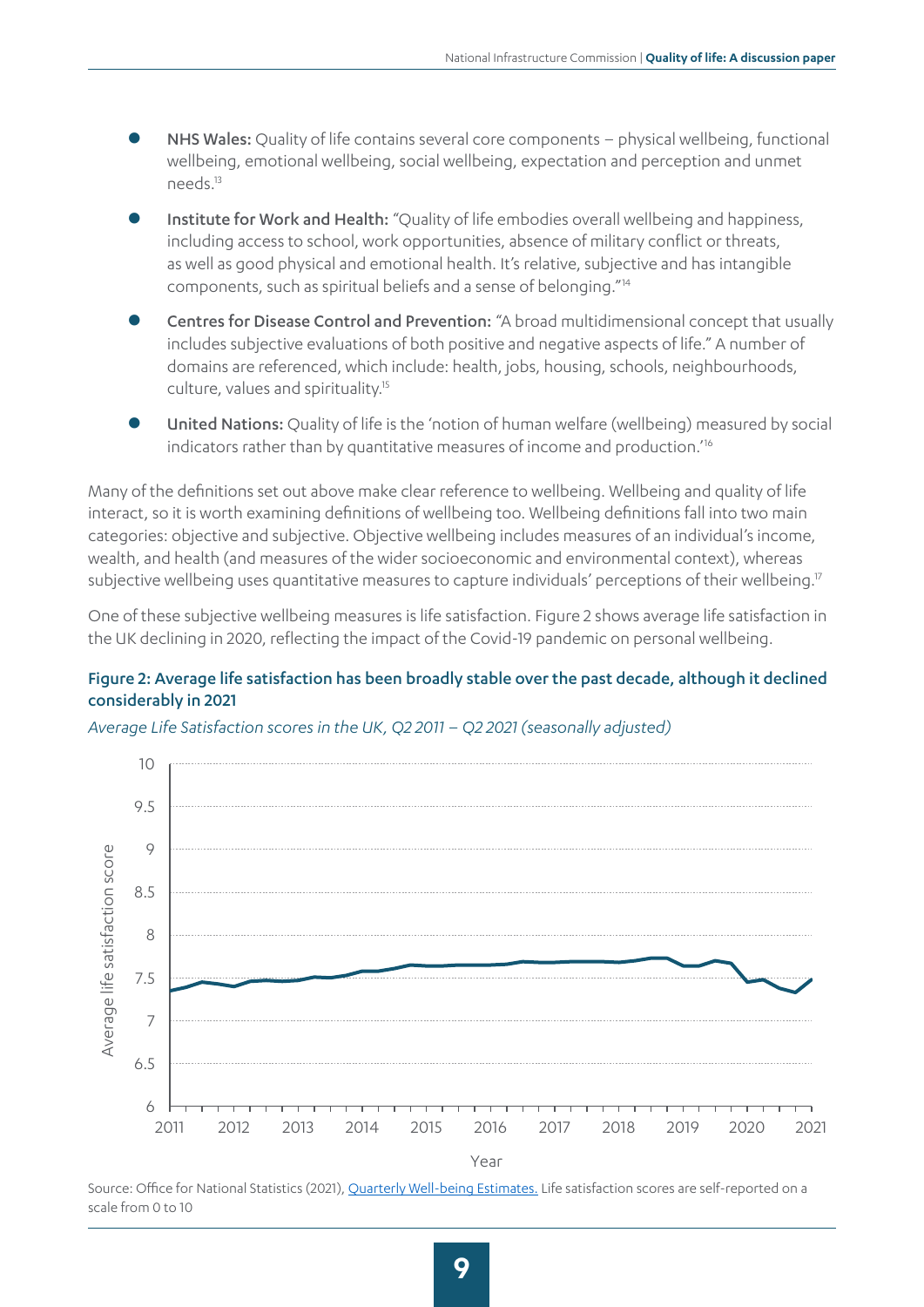Key definitions of wellbeing include:

- Office for National Statistics: "How we are doing as individuals, as communities and as a nation, and how sustainable this is for the future."18 The What Works Centre for Wellbeing has also adopted this definition and set of dimensions to measure national wellbeing.19
- Centres for Disease Control and Prevention: "The presence of positive emotions and moods, the absence of negative emotions, satisfaction with life, fulfilment and positive functioning."20
- Organisation for Economic Cooperation and Development framework for measuring wellbeing: The framework identifies the following three pillars for measuring and understanding wellbeing - material living conditions, quality of life and sustainability.<sup>21</sup>
- Department of Health: "Wellbeing is about feeling good and functioning well and comprises an individual's experience of their life; and a comparison of life circumstances with social norms and values."22

While wellbeing and quality of life are sometimes used interchangeably, there are other views. For example, the World Health Organisation views quality of life to be a broad and complex concept that differs according to the cultural and environmental context which should not be equated with wellbeing.23 The Organisation for Economic Cooperation and Development, meanwhile, views quality of life as a component of wellbeing – quality of life is included in one of the 'three pillars' within their 'framework for measuring wellbeing'.24

#### **Quality of life is measured using 'domains'**

Despite the differences in interpretations across definitions, what is common to most approaches is the use of domains. Furthermore, the nature of the domains used tends to be similar.

The Office for National Statistics' wellbeing dashboard, made up of ten domains, provides a starting point for highlighting these similarities. The ten domains are:

- Economy: Includes measures of inflation and public sector debt
- Education and skills: Includes aspects of education and the stock of human capital in the labour market, such as levels of educational achievement and skills
- **Environment:** Includes areas such as climate change, the natural environment and the effects people's activities have on the global environment
- **Governance:** Includes democracy and trust in institutions
- Health: Includes both subjective and objective measures of physical and mental health
- z Our relationships: Includes satisfaction with personal relationships and feelings of loneliness
- Personal finance: Includes household income and wealth, its distribution and stability
- Personal wellbeing: Includes individuals' feelings of satisfaction with life, whether they feel the things they do in their life are worthwhile and their positive and negative emotions
- What we do: Includes work and leisure activities and the balance between them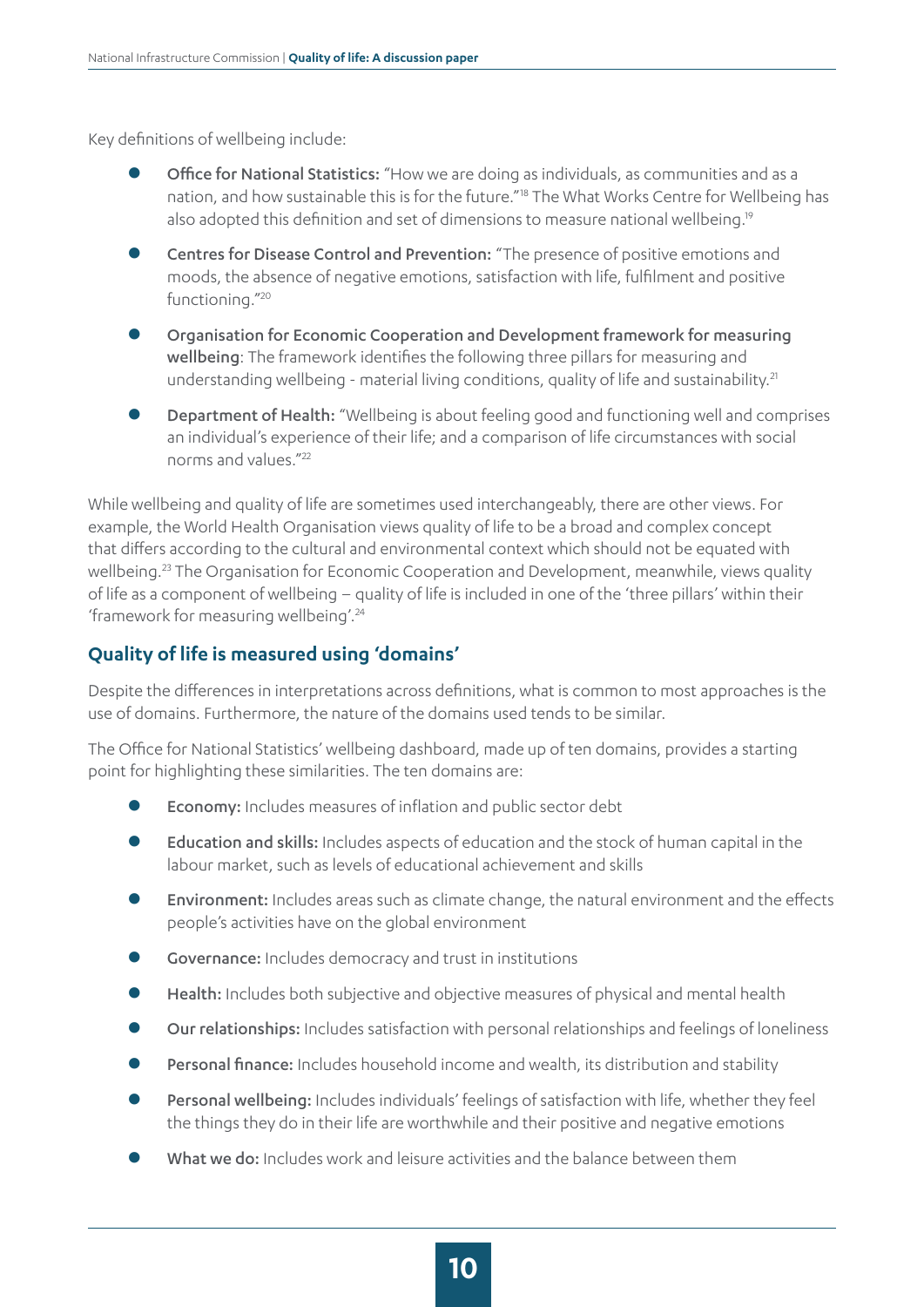**• Where we live:** Includes having a safe, clean and pleasant environment, access to facilities and being part of a cohesive community.<sup>25</sup>

Table 3 sets out examples of domains and subdomains from different quality of life and wellbeing frameworks. These are set against the Office for National Statistics domains defined above.<sup>26</sup>

| <b>ONS Measures</b><br>of National<br>Wellbeing <sup>27</sup> | <b>WHO quality of life</b><br>instruments <sup>28</sup>                                                       | <b>OECD How's life?</b><br>framework for<br>measuring wellbeing <sup>29</sup> | <b>Eurostat quality of</b><br>life dimensions <sup>30</sup> |
|---------------------------------------------------------------|---------------------------------------------------------------------------------------------------------------|-------------------------------------------------------------------------------|-------------------------------------------------------------|
| Economy                                                       | Not included                                                                                                  | Not included                                                                  | Not included                                                |
| <b>Education and</b><br>skills                                | Fnvironment:<br>'opportunities for<br>acquiring new skills and<br>information' subdomain                      | Education and skills                                                          | Education                                                   |
| Environment                                                   | Environment: 'physical<br>environment' subdomain                                                              | Environmental quality                                                         | Natural and living<br>environment                           |
| Governance                                                    | Not included                                                                                                  | Civic engagement and<br>governance                                            | Governance and<br>basic rights                              |
| Health                                                        | Physical                                                                                                      | Health status                                                                 | Health                                                      |
| Our relationship                                              | Social relationships                                                                                          | Social connections                                                            | Leisure and social<br>interactions                          |
| Personal finance                                              | Environment: 'financial<br>resources' subdomain                                                               | Income and wealth                                                             | Material living<br>conditions                               |
| Personal wellbeing                                            | Psychological                                                                                                 | Subjective wellbeing                                                          | Overall experience<br>of life                               |
| What we do                                                    | Level of independence:<br>specifically, the 'activities<br>of daily living' and 'work<br>capacity' subdomains | Work and life balance                                                         | Productive or main<br>activity                              |
| Where we live                                                 | Not included                                                                                                  | Housing                                                                       | Economic security<br>and physical safety                    |
| Not included in<br><b>ONS</b> domains                         | Spirituality, religion and<br>personal beliefs                                                                | Not applicable                                                                | Not applicable                                              |

#### Table 3: A comparison of quality of life and wellbeing domains across key frameworks

The table shows that the types of domains are relatively consistent across these different frameworks, even though the approaches differ between them. It also shows that there are differences in defining domains. Specifically, there are cases where elements of a particular domains are consistent across all frameworks. However, there are other domains which are almost identical across frameworks, including health, relationships, environment and income.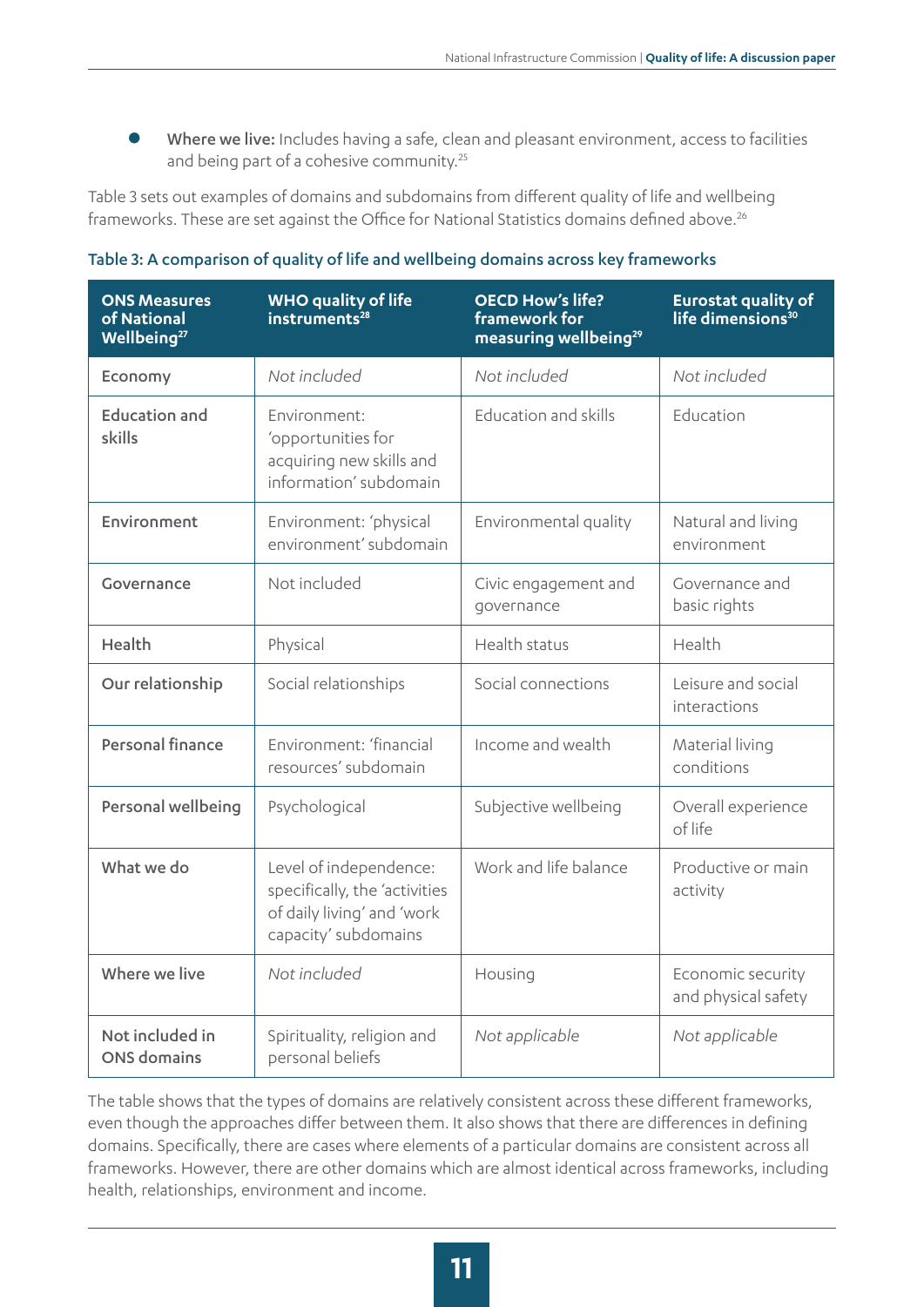<span id="page-11-0"></span>Overall, the general approach to domains that make up quality of life or wellbeing is largely similar. On that basis the Commission's definition and domains adapts the Office for National Statistics' framework to assess the impact of infrastructure on quality of life, as set out earlier in this section (see table 2).

The next section explores the relationship between infrastructure and quality of life in detail including the evidence base.

### Infrastructure and quality of life in the UK

The UK's economic infrastructure provides essential services and a range of benefits that underpin people's livelihoods and the economy. Without infrastructure, housing cannot be built where people want to live and people cannot move between where they want to live and where jobs are located.<sup>31</sup>

Quality of life does vary between different types of places, with differences in the built environment, including infrastructure, contributing to this (see box 1 on page 13). Many infrastructure services are provided universally across different types of places, although there is spatial variation of provision in some sectors such as transport and digital connectivity and in levels of resilience to hazards such as floods.

Infrastructure systems also act as an enabler for modern life and are taken for granted. When infrastructure services work as expected – running water, well maintained roads, mobile internet – they become part of the backdrop of life and their success becomes invisible.<sup>32</sup> This 'invisibility' is demonstrated in the contemporary academic literature, where research in the UK and comparable countries does not tend to focus on the efficacy of infrastructure to support quality of life.<sup>33</sup>

This is despite the fact that, historically, infrastructure transformed how and where people live and work. This raised living standards and helped to address long standing problems. Some of the most significant advances occurred in the nineteenth century, with further improvements in the twentieth century and more recent times 34

While modern infrastructure has created a new set of problems,<sup>35</sup> these are of a different scale compared to historic issues, such as lack of clean water and basic sanitation. In many ways, infrastructure has solved a lot more problems than it has created.

For example, infrastructure contributes to health through the provision of clean water and access to health services, but air and noise pollution are damaging to health. Infrastructure can contribute to the local and natural surroundings through good urban design, access to blue and green spaces and reducing or capturing pollution and greenhouse gas emissions. But poorly designed infrastructure can lead to biodiversity loss. Similar opportunities and risks exist across all the domains.

Overall, the Commission recognises that improving quality of life involves improving and maintaining the benefits from using infrastructure, and minimising the negative impacts.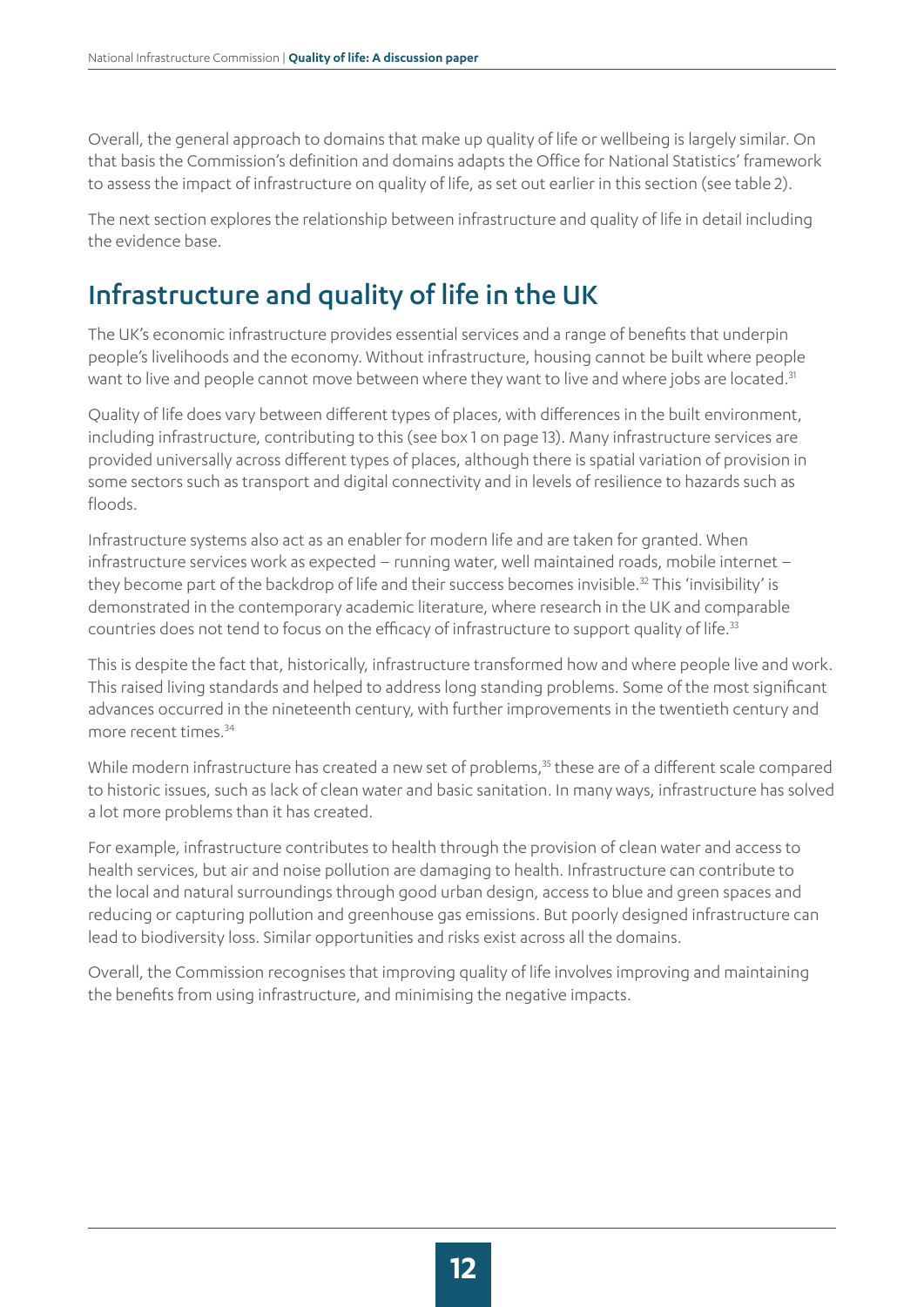#### **Box 1: Quality of life in the UK varies between places**

It is reasonable to expect different quality of life experiences – positive and negative – in different types of places.<sup>36</sup> This is partly because fundamentally different types of places, such as urban and rural areas, offer different things to households and businesses and these have implications for the shape of the built environment, including infrastructure. This is due to the trade offs in the costs and benefits of density (e.g. there are more jobs in urban areas but they are more congested and polluted) and space (e.g. rural areas have better access to nature but are more isolated).<sup>37</sup>

In addition, the risk of natural hazards such as flooding and droughts and the resilience of infrastructure assets vary spatially.<sup>38</sup> Those in higher risk areas are more likely to experience quality of life impacts if those risks materialise. Climate change also means areas that would have been considered low risk may be more vulnerable in future.<sup>39</sup> Figure 3 presents the range of life satisfaction scores for local authorities in each region in England. Figure 4 plots population density against life satisfaction for local authorities in England to show differences in life satisfaction between urban and rural areas.

#### Figure 3: Major cities outside of London in England report lower levels of life satisfaction below the average for their region



#### *Average life satisfaction scores across regions (England, 2020/21)*

Newcastle (North East) Liverpool (North West) Manchester (North West) Bristol (South West) Birmingham (West Midlands)

Source: Office for National Statistics (2021), [Quarterly Wellbeing Estimates](https://www.ons.gov.uk/peoplepopulationandcommunity/wellbeing/datasets/headlineestimatesofpersonalwellbeing). Life satisfaction scores are self-reported on a scale from 0 to 10. The charts shows the median (line where grey boxes meet), interquartile range (the two grey boxes together), main range (between the vertical black lines) and statistical outliers (dots)

Sheffield (Yorkshire and The Humber)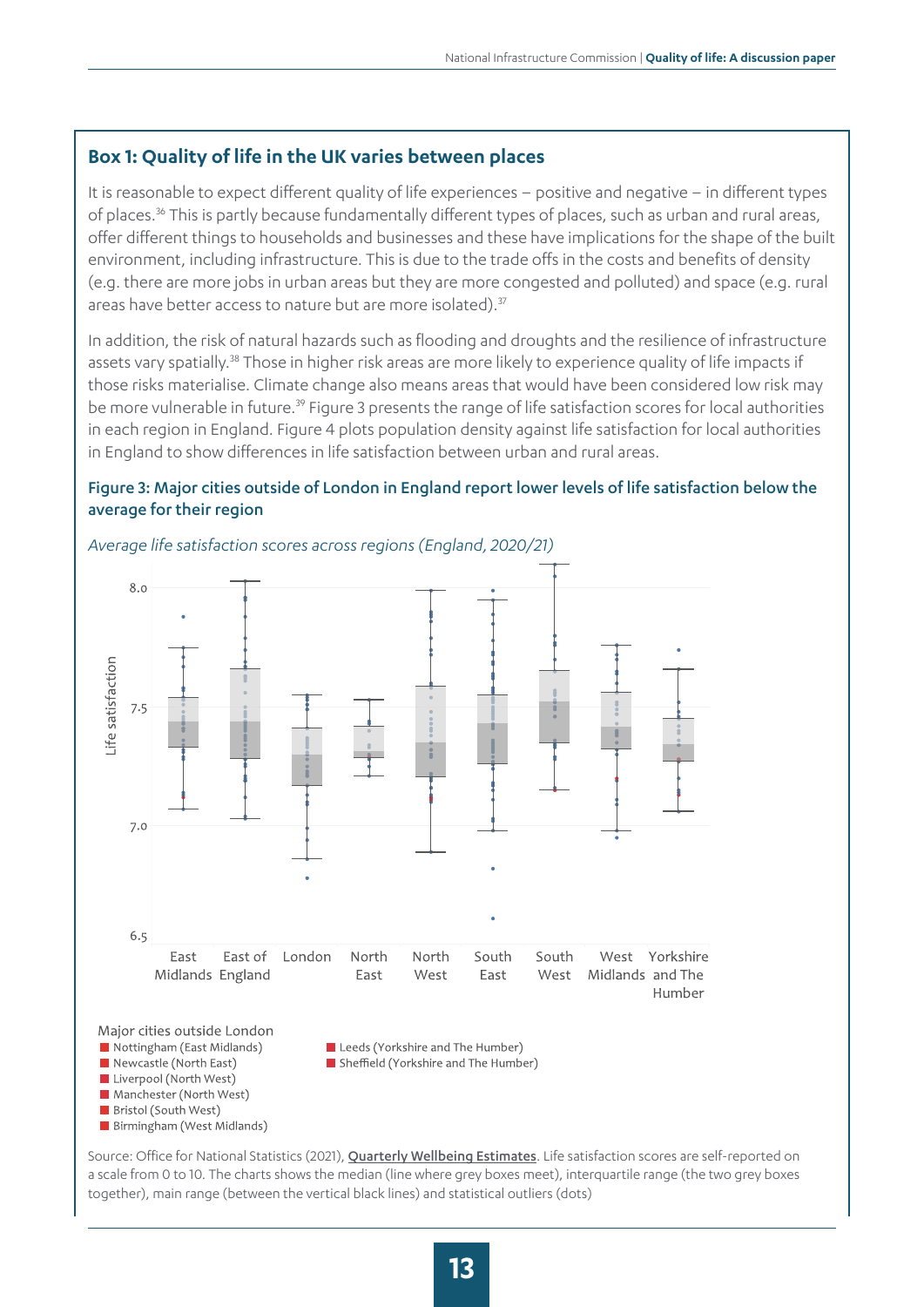

#### Figure 4: Areas with lower population densities are associated with higher life satisfaction

Source: Office for National Statistics (2021), [Quarterly Wellbeing Estimates](https://www.ons.gov.uk/peoplepopulationandcommunity/wellbeing/datasets/headlineestimatesofpersonalwellbeing), Office for National Statistics (2021), Mid-Year [Population Estimates, UK, June 2020](https://www.ons.gov.uk/peoplepopulationandcommunity/populationandmigration/populationestimates/datasets/populationestimatesforukenglandandwalesscotlandandnorthernireland). Life satisfaction scores are self-reported on a scale from 0 to 10. Population density is scaled using logarithms for greater clarity.

The data shows that:

- there is a slight variation in life satisfaction between and within regions, with many major cities outside of London reporting lower life satisfaction scores than the average for their region
- areas with lower population densities are associated with higher than average life satisfaction (and vice versa), however, this may be because different types of people live in these places.40,41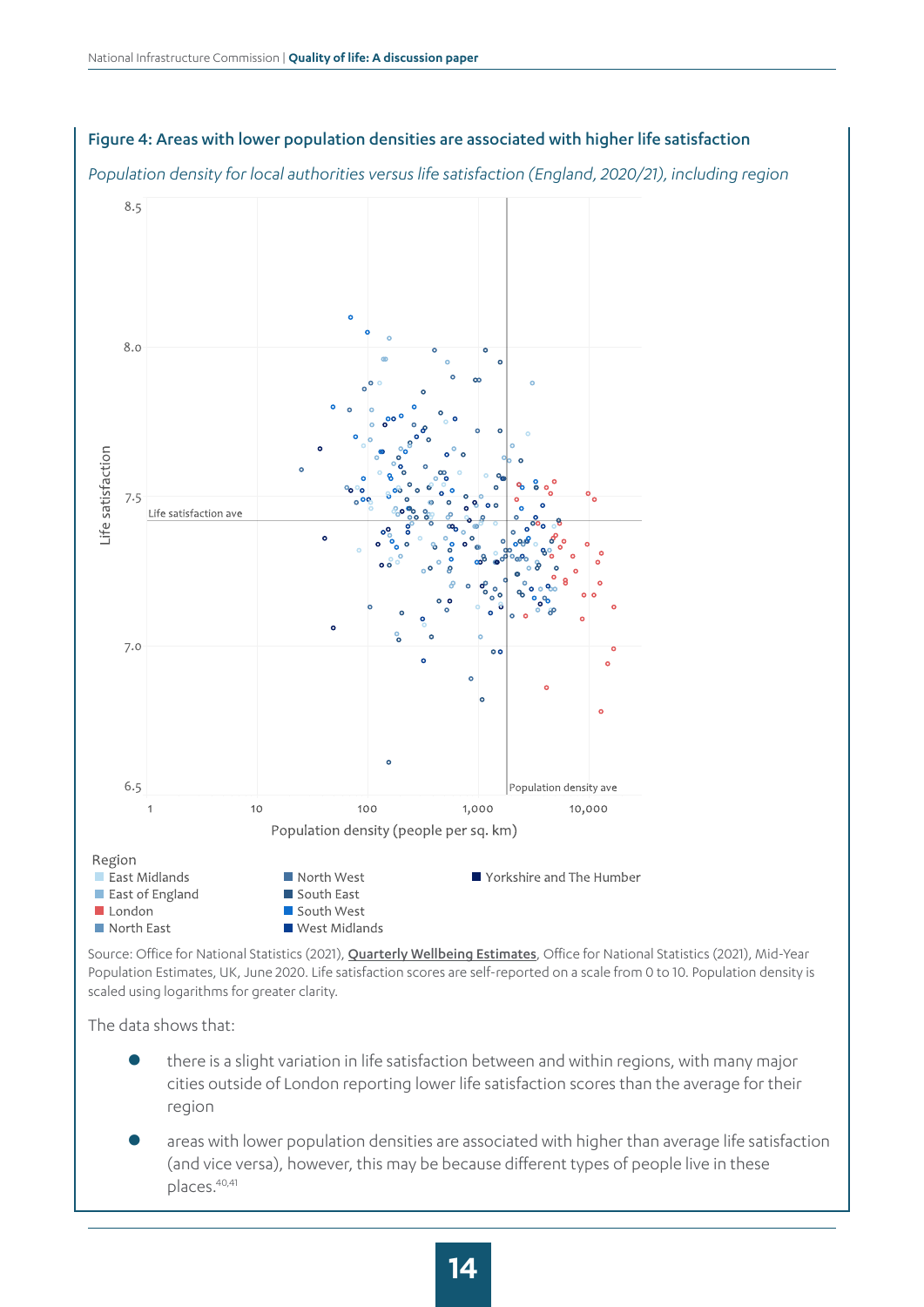The rest of this section sets out how infrastructure impacts across the six domains outlined in the Commission's definition of quality of life – health, local and natural surroundings, connections, affordability, comfort and convenience, and employment. Each domain sets out the positive and negative impacts, including the historic contribution of infrastructure to modern life.

#### **Health**

The World Health Organisation defines health as a state of complete physical, mental and social wellbeing and not merely the absence of disease or infirmity.<sup>42</sup> Infrastructure has both direct and indirect impacts on physical and mental health, and these impacts can be both positive and negative.

Historically, the contribution of infrastructure to people's health is overwhelmingly positive. It helped to transform public health, meaning people now lead longer and healthier lives.

Prior to the nineteenth century, life expectancy was low in part due to infant mortality from poor sanitation and water transmitted diseases. This was in addition to hard physical labour, work related injuries and a lack of effective healthcare.<sup>43</sup> Numerous infrastructure improvements helped to significantly improve life expectancy, such as:

- The introduction of clean drinking water to people's homes largely eliminated water borne diseases, thereby significantly improving public health.<sup>44</sup>
- Piped water supplies enabled increased water consumption, promoting better hygiene. Prior to this, water consumption was restricted to how much could be collected and carried into the home (a task often done by women), and on a per head basis consumption was only slightly higher than the minimum to sustain human life.<sup>45</sup>
- The change from animal to machine propulsion in transport (e.g. from horse drawn carriages to cars and trains) which reduced horse created diseases.<sup>46</sup>
- Innovations in indoor lighting replaced primitive fuels and technologies which were inefficient, unpleasant and dangerous.<sup>47</sup> For example, candles and oil lamps were smelly and smoky with implications for indoor air quality, especially if fuel was of poorer quality.<sup>48</sup>

Modern infrastructure still has a range of impacts on mental and physical health through, for example:

- Access to health services: Communication and transport networks that are easily accessible and reliable allow access to healthcare services and hospitals.<sup>49</sup> The emergence of 'digital health' has enabled patients to engage with healthcare professionals purely online. Users of digital healthcare services are also able to monitor their own health indicators, making them more equipped to detect symptoms early.<sup>50</sup> Much of the digitisation of healthcare is yet to take place. Therefore, the impacts of digital health are still unclear. Despite this, there are studies which suggest that the impact of digital healthcare services on a range of factors – including experience, cost effectiveness and social outcomes - is mixed.<sup>51</sup>
- Supporting active travel: Infrastructure can encourage greater uptake in active travel, such as dedicated cycling lanes. There are studies that suggest active travel has a positive impact on physical health outcomes.<sup>52</sup> However, there is a possibility that people who do more active travel tend to be healthier for other reasons.<sup>53</sup> Therefore, although active travel interventions may successfully increase levels of physical activity, it is important to consider how health affects active travel levels. There is also potential for active commuting to support better mental health.54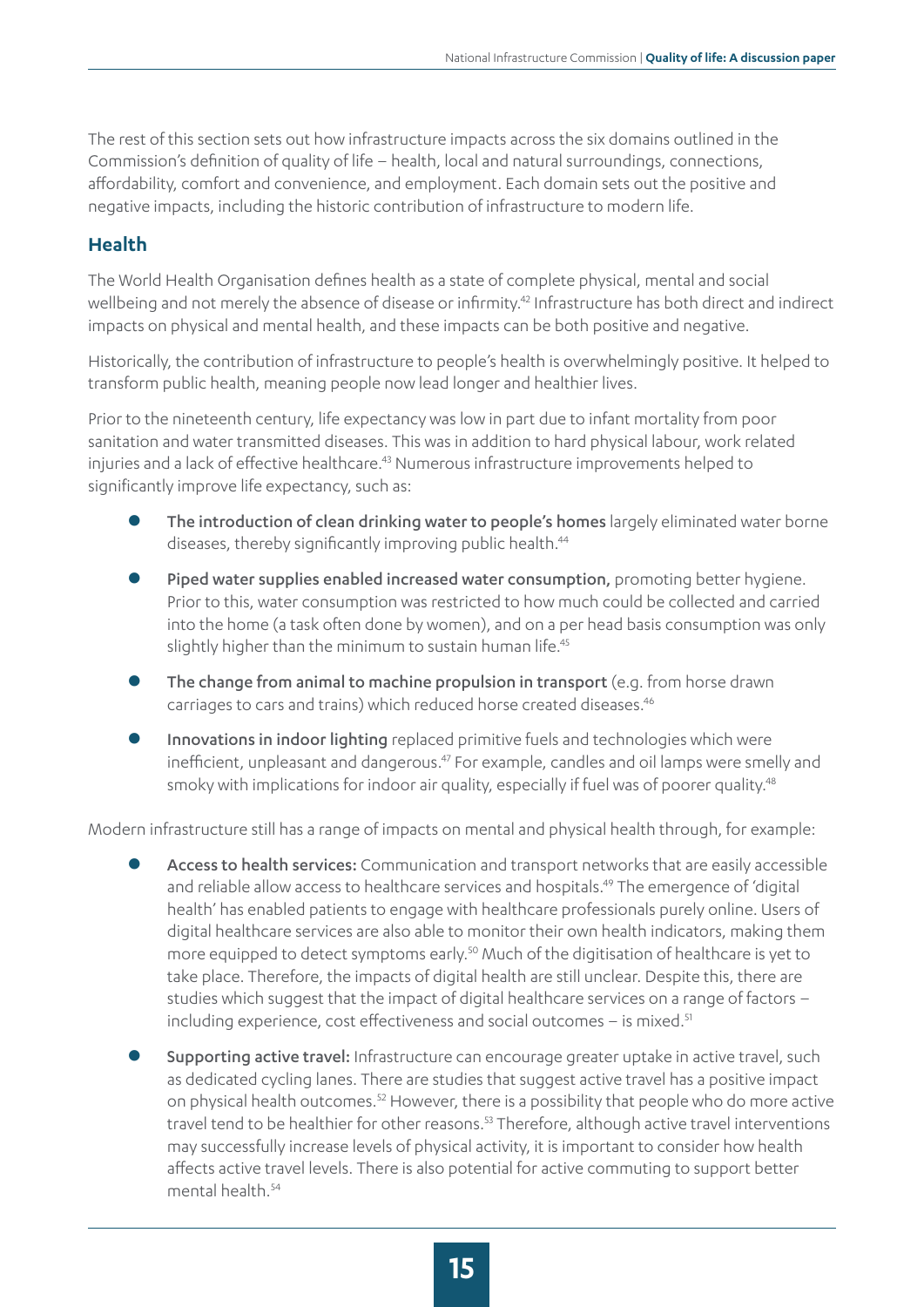- Air pollution: Extended exposure to air pollution can result in adverse effects on physical health, including cardiovascular disease and asthma.<sup>55</sup> However, infrastructure changes can help to reduce these impacts. For example, electric vehicles and heat pumps do not emit nitrous oxides, which is a toxic by product of fossil fuel burning.56
- Noise pollution: Noise pollution is a risk factor for many cardiovascular diseases.<sup>57</sup> Noise pollution from electric vehicles is significantly lower than their diesel and petrol counterparts.
- Protection against natural hazards: Floods are a risk to life, making flood defences essential for protecting communities against the physical health risks threatened by these events.<sup>58</sup> Flooding is also highly disruptive for households and as a result can lead to significant mental health impacts.59 Flood infrastructure, therefore, is essential for minimising exposure to health related hazards. Droughts are also seen to negatively affect people's mental health, particularly for those with lifestyles that are easily disrupted by a resilience event such as this.<sup>60</sup> Increasing water supply capacity and reducing demand can help to alleviate some of these health effects and improve drought resilience.
- Cold stress: Households without access to proper heating are likely to experience 'cold stress', physical injuries and illnesses that occur when the body cannot warm itself.<sup>61</sup> Lack of proper heating is also associated with increased feelings of helplessness and loneliness, which could be worsened given the effect of colder temperatures on physical health.<sup>62</sup>

#### **Local and natural surroundings**

The natural environment and ecosystem services have benefits for quality of life. Infrastructure has the potential to facilitate and enhance these benefits through better design. However, as all infrastructure impacts the environment in some capacity, there are negative as well as positive impacts. This relationship is discussed in more detail in the Commission's discussion paper on natural capital and environmental net gain.<sup>63</sup>

Infrastructure can impact quality of life via local and natural surroundings through:

- Recreational benefits: Better access to green and blue spaces is associated with improved mental health and wellbeing.<sup>64</sup> Transport is central to enhancing the connectivity to these spaces.
- Protecting natural capital assets: For example, carefully designed roads and bridges can double as wildlife crossings for species, which in turn supports local biodiversity.<sup>65</sup>
- Damage to ecosystems and biodiversity loss: Poor quality infrastructure can have detrimental effects on the natural environment. Without proper design and investment considerations, infrastructure has the potential to cause significant damage to ecosystems and contribute to biodiversity loss. In addition, infrastructure use is also a major contributor to the UK's greenhouse gas emissions.<sup>66</sup> However, well designed infrastructure can help to limit major environmental impacts and address climate change concerns. The Commission's previous work indicates that the decline in natural capital over several decades is in part due to the impact of the built environment, including infrastructure.<sup>67</sup>
- **Climate change adaptation:** Sustainable infrastructure can also enhance the natural environment as it manages climate change risk. Combining grey and green infrastructure is one way to achieve this. Integrating green infrastructure or 'nature-based solutions', such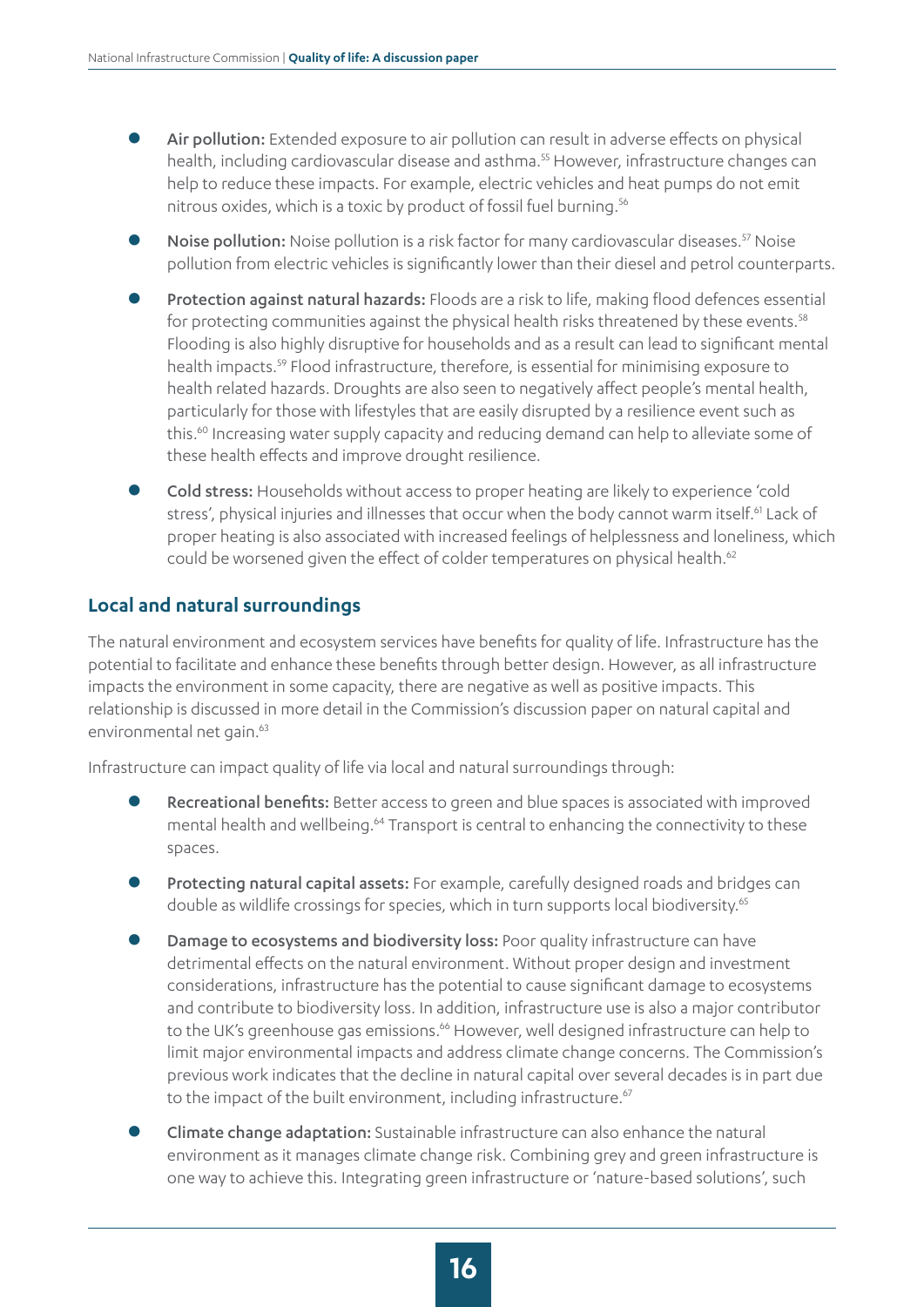as wetlands that act as flood defences,<sup>68</sup> with grey infrastructure can help to address climate resilience.<sup>69</sup> Sustainable drainage systems are also able to address some of these challenges by providing biodiversity value in addition to amenity value and protection against floods.<sup>70</sup>

Good design is clearly crucial to ensure that infrastructure has a positive impact on the local and natural surroundings. Design has a large influence on how consumers will interact with infrastructure services. Ensuring that quality of life outcomes are considered at the start of a project, including by engaging with local residents and incorporating their needs, is an important aspect of the design process.

#### **Box 2: Design principles**

The Commission's design principles, $^7$  endorsed by government in the National Infrastructure Strategy, $^{72}$ identified four principles to guide the planning and delivery of major infrastructure projects: climate, people, places and value. The 'people' and 'places' principles are the most relevant to quality of life, as they both consider the importance of embedding the requirements of local communities while protecting the nearby environment through design.

The 'people' design principle states that design should be human scale, easy to navigate and instinctive to use, helping to improve the quality of life of everyone who comes into contact with it. This means reliable and inclusive services, as well as accessible, enjoyable and safe spaces with clean air that improve health and wellbeing.

According to the 'places' principle, good design should support local ecology, which is essential to protect and enhance biodiversity. Projects should make active interventions to enrich ecosystems. They should seek to deliver a net biodiversity gain, contributing to the restoration of wildlife on a large scale while protecting irreplaceable natural assets and habitats.

Well designed infrastructure can support quality of life through, for example:

- Reflecting community needs: Whether the design of an infrastructure project aligns with and reflects community needs can affect how people engage with the services. Incorporating an area's culture and the residents' overall sense of belonging is central to securing community support.73 Therefore, design that enhances a community's relationship with its local surroundings should result in positive impacts to quality of life.
- Enhancing feelings of control: Infrastructure design can have a large impact on how users perceive their level of control in what happens in their local area. One example is the extent to which communities are consulted on and activity participate in developments and major works that directly affect them.<sup>74</sup>
- Complementing the natural environment: Infrastructure that works alongside natural processes can enhance the quality of life benefits that these processes deliver. Infrastructure can both contribute to, and be impacted by, the decline in natural capital and the degradation of the natural environment. However, there are schemes that have responded to this. For example, the 'Grey to Green' scheme in Sheffield transformed roads and tarmacked areas into green spaces and gardens.<sup>75</sup> This helped with the area's flooding and water pollution and improved local biodiversity.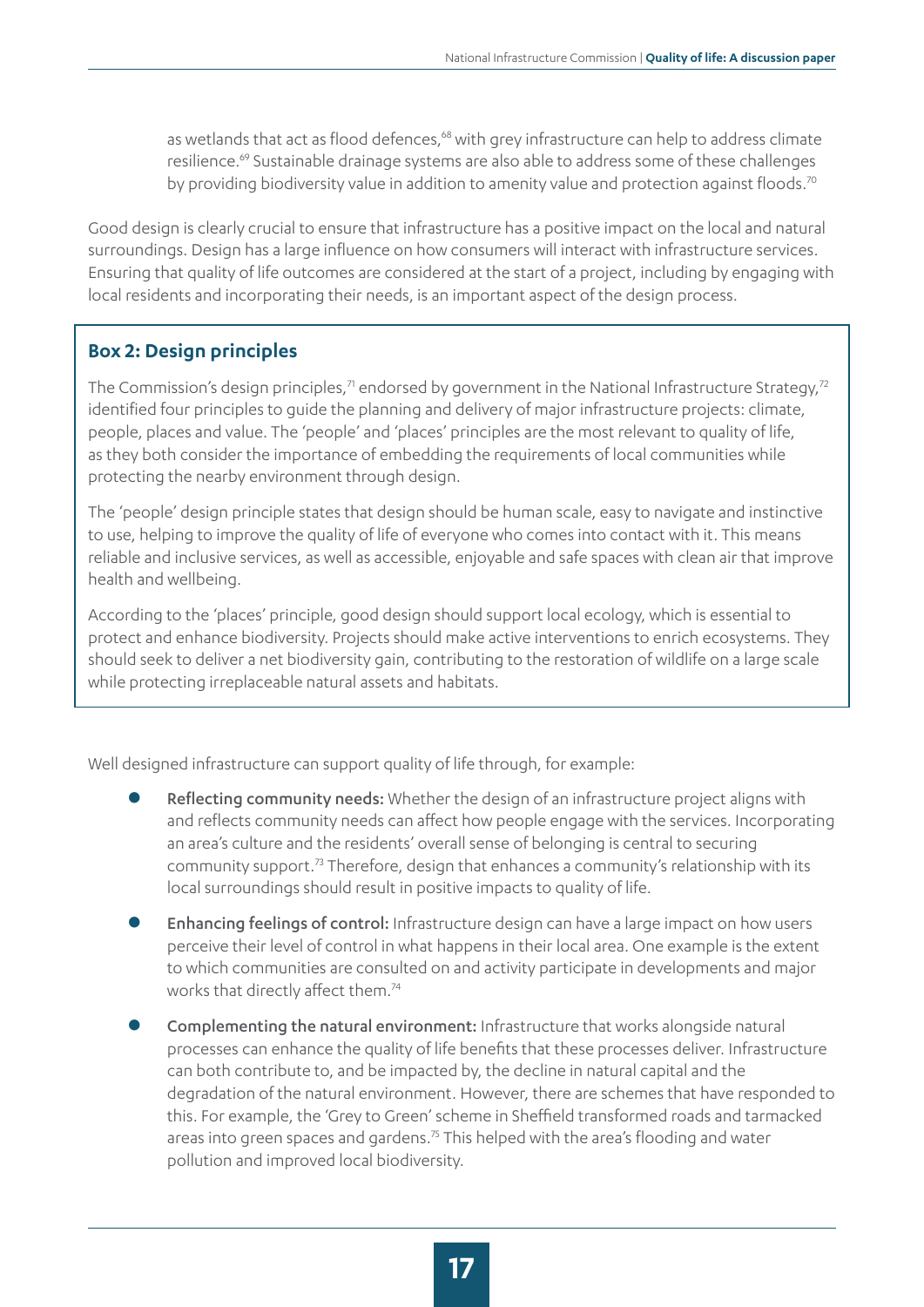Providing resilience: There is now a greater focus on creating infrastructure systems that are robust enough to withstand the stresses from climate change.<sup>76</sup> Significant action is needed to ensure economic infrastructure is climate resilient. Achieving this level of resilience should result in benefits to physical and mental health, both of which contribute to improved quality of life.

#### **Connections**

The role of digital and transport infrastructure is to connect people and businesses across the UK, providing access to key services, amenities and social networks, all of which are important to quality of life.

The last two hundred years has seen step changes in how people travel and communicate. These have enabled journeys and patterns of economic activity that would not previously have been possible. For example:

- Steam railways and streetcars led to a more than threefold increase in the maximum speed of travel compared to walking and horse drawn vehicles.77 This meant workers no longer had to live near their workplace, shaping patterns in economic activity and the built environment still seen today. Locations were able to specialise as either a workplace (city centres) or residence (suburbs), depending on their relative strengths (e.g. employment opportunities, cost of living, amenities).<sup>78</sup>
- Cars significantly improved the accessibility of travel across all income groups and had a range of indirect benefits – such as ending rural isolation and providing better access to public services and recreational opportunities.<sup>79</sup>
- Telegraphy, starting in the 1830s, saw the biggest increase in the speed of communication in human history with continents linked by undersea cables in the second half of the nineteenth century.80 More recent developments – such as widespread commercial uses of computing and the development of the internet and ecommerce $81 -$  means digital connectivity is now almost as central to society and the economy as the supply of electricity or water.

Modern transport and digital connections can impact quality of life both positively and negatively, through:

- Access to employment opportunities and amenities: Transport connects people, businesses and communities and provides choices for where people work and live. Having access to these opportunities, in addition to amenities, is important for quality of life. Digital connectivity has also opened up opportunities to share information, search for jobs and access open education platforms.<sup>82</sup> Many businesses depend on the quality and speed of the internet and broadband that are available to them.<sup>83</sup>
- The widespread availability of quality broadband: The availability of quality broadband has been increasing in recent years. In 2021, gigabit and superfast capable coverage increased to 65 per cent and 97 per cent of premises respectively.<sup>84</sup> In the same year, 4G landmass coverage from at least one operator increased to 92 per cent, and areas with coverage from all operators increased to 69 per cent.<sup>85</sup> Despite these improvements, digital coverage and reliability is not consistent across the nation, particularly for hard to reach areas, including rural areas. The importance of reliable digital connectivity was highlighted during the Covid-19 pandemic where restrictions led to the uptake of homeworking and increased social interaction virtually.<sup>86</sup>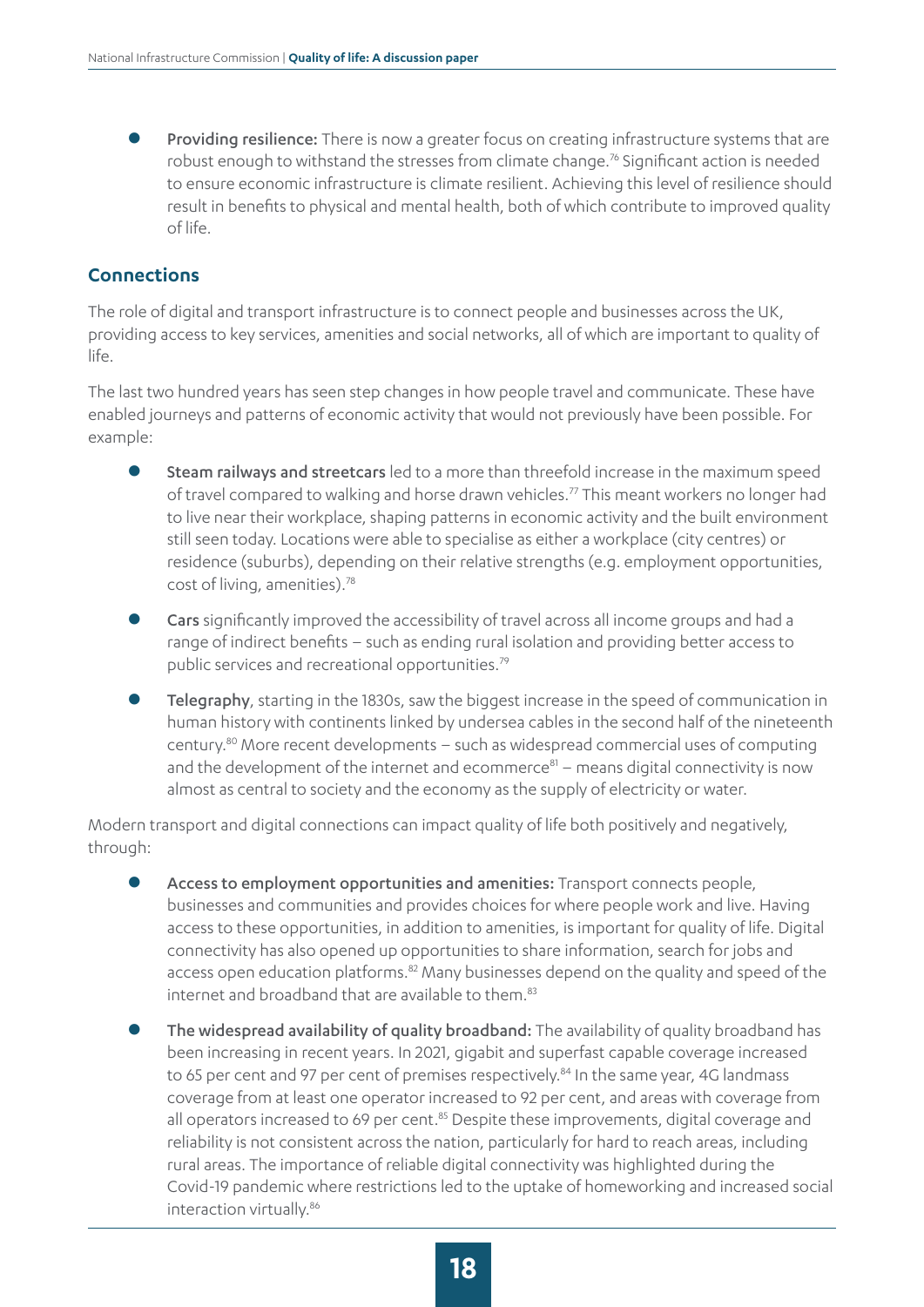- Supporting social networks: Transport networks allow people to meet and engage with their communities.<sup>87</sup> Similarly, digital services have become vital for maintaining strong social connections, as people are more reliant on these services than ever. This is particularly beneficial for groups who are prone to social exclusion.<sup>88</sup>
- The increase in community severance: The construction of new transport infrastructure can cause 'community severance', which can reduce or even prevent communities from accessing facilities such as schools, shops and health services.<sup>89</sup> Examples of severance from transport infrastructure include railway tracks dividing cities in half and motorways without proper pedestrian crossings. Community severance can increase distances to workplaces and key facilities. This can also contribute to feelings of social isolation and exclusion.<sup>90</sup>

#### **Affordability**

The cost of infrastructure ultimately falls to the consumer either directly through bills and fares, or indirectly through taxes. The cost of infrastructure services can determine whether individuals are able to access the benefits they provide, including, for example, employment opportunities through transport connections.<sup>91</sup>

The historic trend for infrastructure services is generally of vast decreases in costs and significant increases in consumption and service quality. Examples include:

- Energy: The cost of electricity and gas have fallen significantly since the late nineteenth century. For example, between 1890 and 2019 the price per MWh of gas fell by 65 per cent, and electricity by 96 per cent.<sup>92</sup> However, the trends in other fuels such as petrol and coal have been much more volatile.<sup>93</sup> Gas and electricity prices have risen sharply in recent months and the war in Ukraine is likely to push up prices further.<sup>94</sup>
- Energy services: As an example, between 1800 and 2000, the cost of lighting fell 3000 fold.<sup>95</sup> Over the same period, household consumption increased 200 fold.<sup>96</sup> At the same time, the quality of lighting vastly improved, with candles and oil lamps being replaced by ones powered by gas and, later, electricity.<sup>97</sup>
- Clean water: The introduction of clean running water into people's homes represented a collapse in the costs of obtaining water (which often involved traveling great distances and queuing) and led to significant increases in consumption.<sup>98</sup>
- Broadband: Over the last decade value for money for consumers in the fixed broadband and mobile markets has increased significantly. Average household spend on telecoms has remained broadly stable in recent years, while average internet speeds and data usage have risen significantly. This coincides with the significant increase of high quality broadband over the past decade.<sup>99</sup>
- Transport: Newer, faster modes of transport allowed greater distances to be travelled in the same amount of time. Given average commuting times tend to stay constant at around an hour a day,100 this in turn has increased people's access to cheaper land and housing away from centres of employment and leisure.<sup>101</sup>

While infrastructure services have become more affordable overall, costs are distributed differently across different population groups. Analysis of these differences can give insight into the barriers certain groups face for improving their quality of life.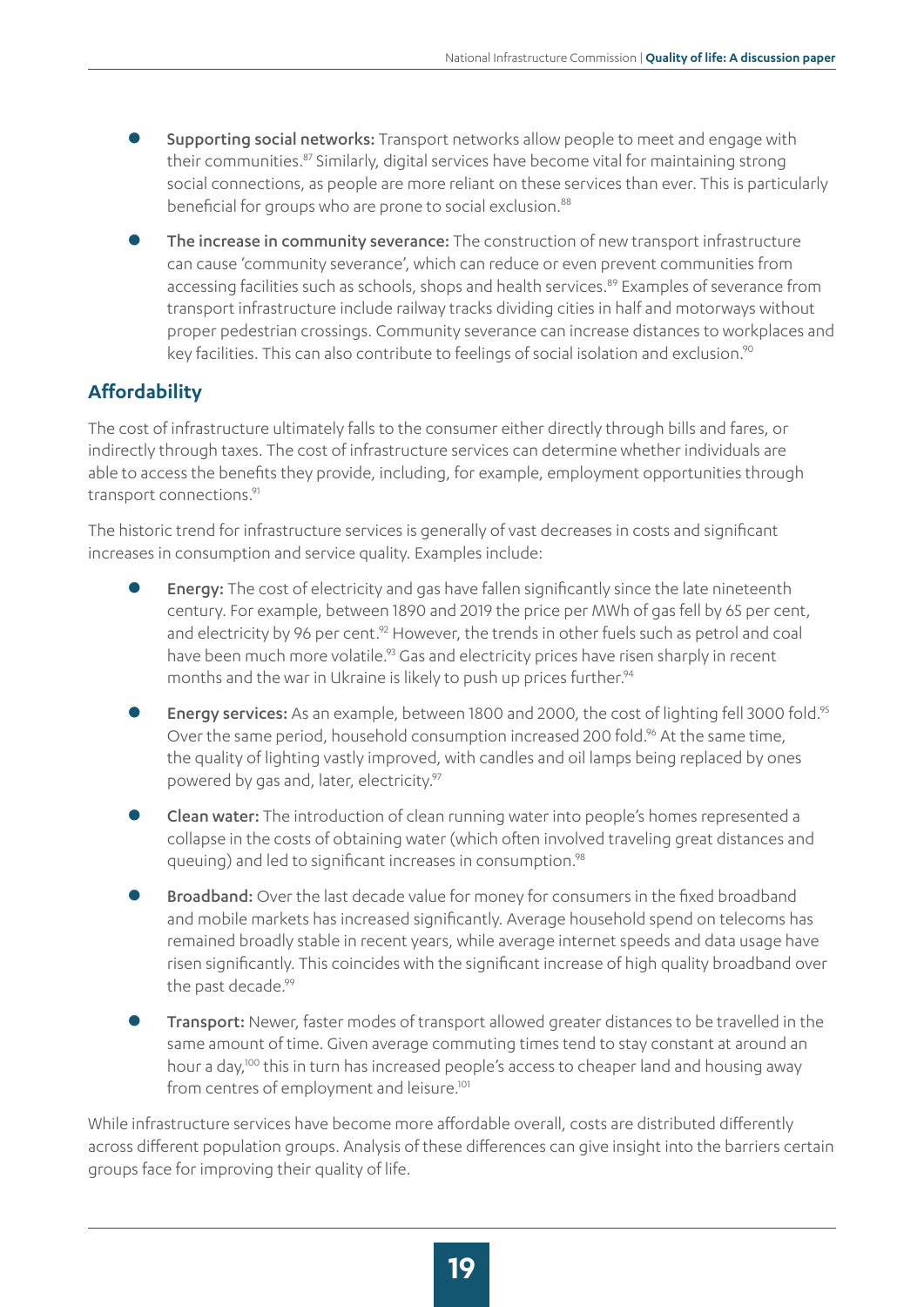In the face of current price volatility − particularly for energy services − households on lower incomes are especially burdened by the costs of infrastructure as they tend to spend a higher share of their income on these services.102 Infrastructure services are also difficult to substitute, which only adds to the difficulty in managing price volatility. This will have ramifications for accessibility and whether individuals can unlock the quality of life benefits from infrastructure.

#### Figure 5: Patterns of infrastructure spending vary across expenditure groups

*Infrastructure spend as a proportion of total household expenditure (£ weekly household expenditure, 2020)*



#### Source: ONS (2021), [Family spending: detailed expenditure and trends](https://www.ons.gov.uk/peoplepopulationandcommunity/personalandhouseholdfinances/expenditure/datasets/familyspendingworkbook1detailedexpenditureandtrends)

Figure 5 shows the percentage of weekly household expenditure spent on infrastructure services in 2020 for different decile groups. Some of the key differences are:

- Essential utilities: Energy and water make up large share of total expenditure for those on lower incomes. This is because they are essential for day to day living and therefore central to quality of life.
- **Transport:** Spending on transport increases for households with higher incomes. Some travel is a luxury. Wealthier households are also more likely to live in rural areas where car travel is more common.<sup>103</sup> Similarly, household income is positively associated with commuting distance.104 Contrastingly, those on lower incomes tend to live in urban areas and travel less than those on higher incomes.

#### **Comfort and convenience**

Modern infrastructure has made many aspects of life more comfortable and convenient. Many infrastructure services are extremely convenient – turning on a tap for water, flicking a switch for light,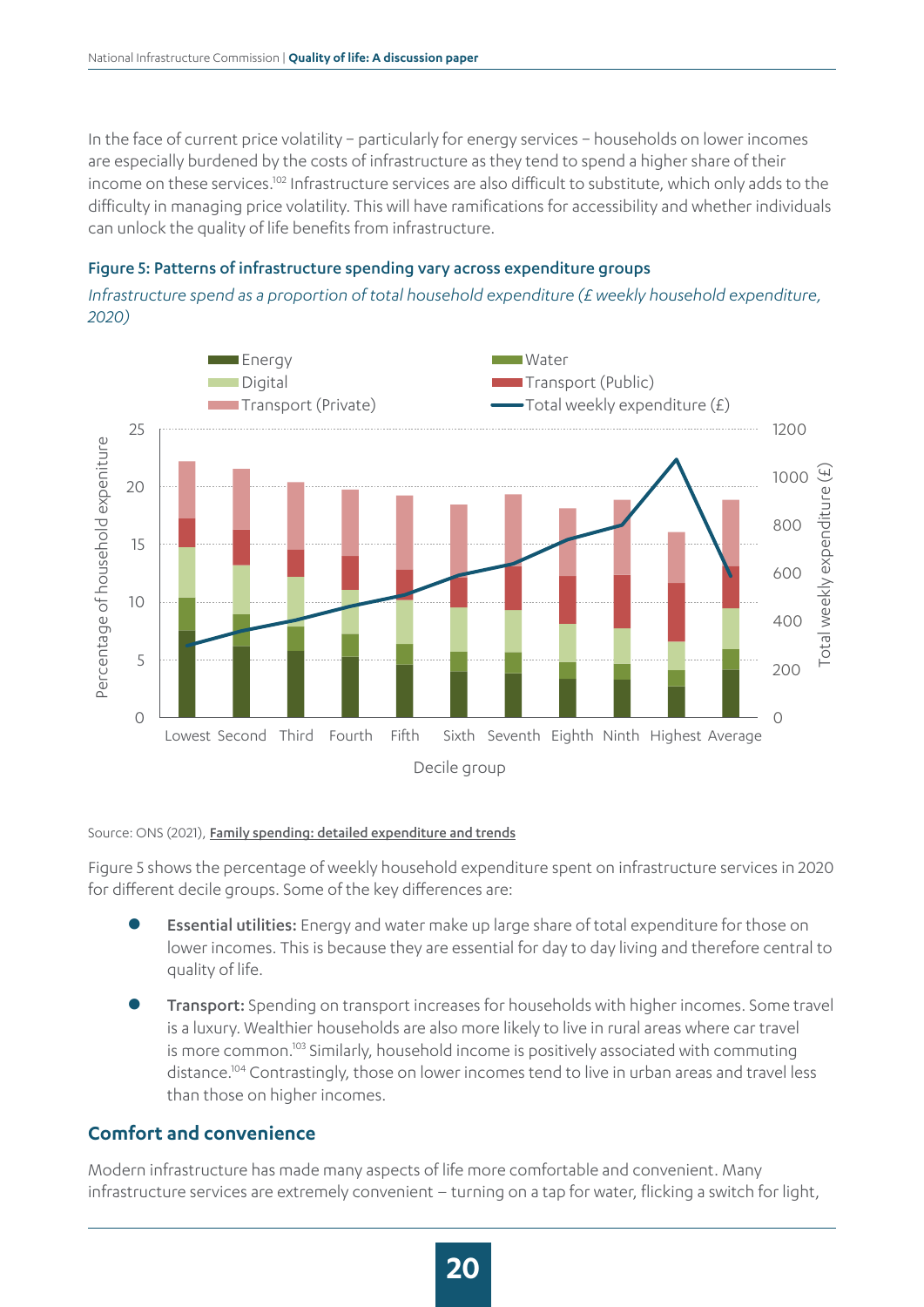and disposing and recycling waste.

Prior to the nineteenth century many aspects of life were dark, dangerous and involved backbreaking work.105 For example, obtaining and transporting water was an onerous everyday task, which was mostly undertaken by women on behalf of the whole household. The absence of running water as well as indoor lighting meant households tasks such as washing, cooking and cleaning were often done outside the home by rivers and streams.<sup>106</sup> Two innovations helped shape how infrastructure is experienced today:

- Clean running water into homes was transformative. It meant women no longer had to travel great distances to collect water (often having to queue up or plan ahead in case of supply shortages) and household tasks became much simpler.<sup>107</sup> This and other innovations supported the liberation of women.<sup>108</sup>
- Energy services (gas and electricity) enabled convenient, more reliable and better light both indoors and outdoors. The invention of the incandescent light bulb in the late nineteenth century, and individual control of lights, allowed for indoor electrical lighting of homes, offices and shops.<sup>109</sup> Being able to flick a switch for lighting represented a step change in ease of use of lighting compared to candle and oil lamps which required a lot of manual tasks to operate and maintain.<sup>110</sup> Improvements in lighting (at first by gas, and later electric) in streets and public spaces also helped to enhance public safety.<sup>111</sup>

In a modern context, a user's experience with an infrastructure service can still have knock on impacts on quality of life, particularly via the health domain. Infrastructure services that are designed with users in mind can deliver additional quality of life benefits.

There are many aspects of infrastructure that can improve the experience of a user interacting with a service. For example:

- Increased broadband connection speed: A fast internet and broadband connection is central to a user's digital experience. Download speeds have increased significantly in recent times. Between November 2019 and March 2021, the average download speed for fixed broadband increased by 20 per cent.<sup>112</sup> Average download speeds for superfast, ultrafast and gigabit broadband increased by nine per cent during the same period.<sup>113</sup> This comes alongside the general increase in the availability of high quality broadband over the past decade.<sup>114</sup>
- **Convenience of car travel:** The absence of crowding and the degree of flexibility, independence and convenience granted from car travel makes it a favourable mode of transportation for many.<sup>115</sup>
- Multimodal travel: Infrastructure design can have a significant impact on how users choose to interact with a service and therefore the overall experience of using the respective service. For example, urban design has a critical role in ensuring that journeys are possible on foot and by bicycle.<sup>116</sup>

However, there are aspects of infrastructure that can damage the experience of a user interacting with a service. For example:

Congestion and crowding in transport: Traffic congestion for buses and private transport is associated with higher levels of stress.<sup>117</sup> Similarly, travelling in crowded trains is stressful and uncomfortable for many commuters, and travelling regularly within these conditions may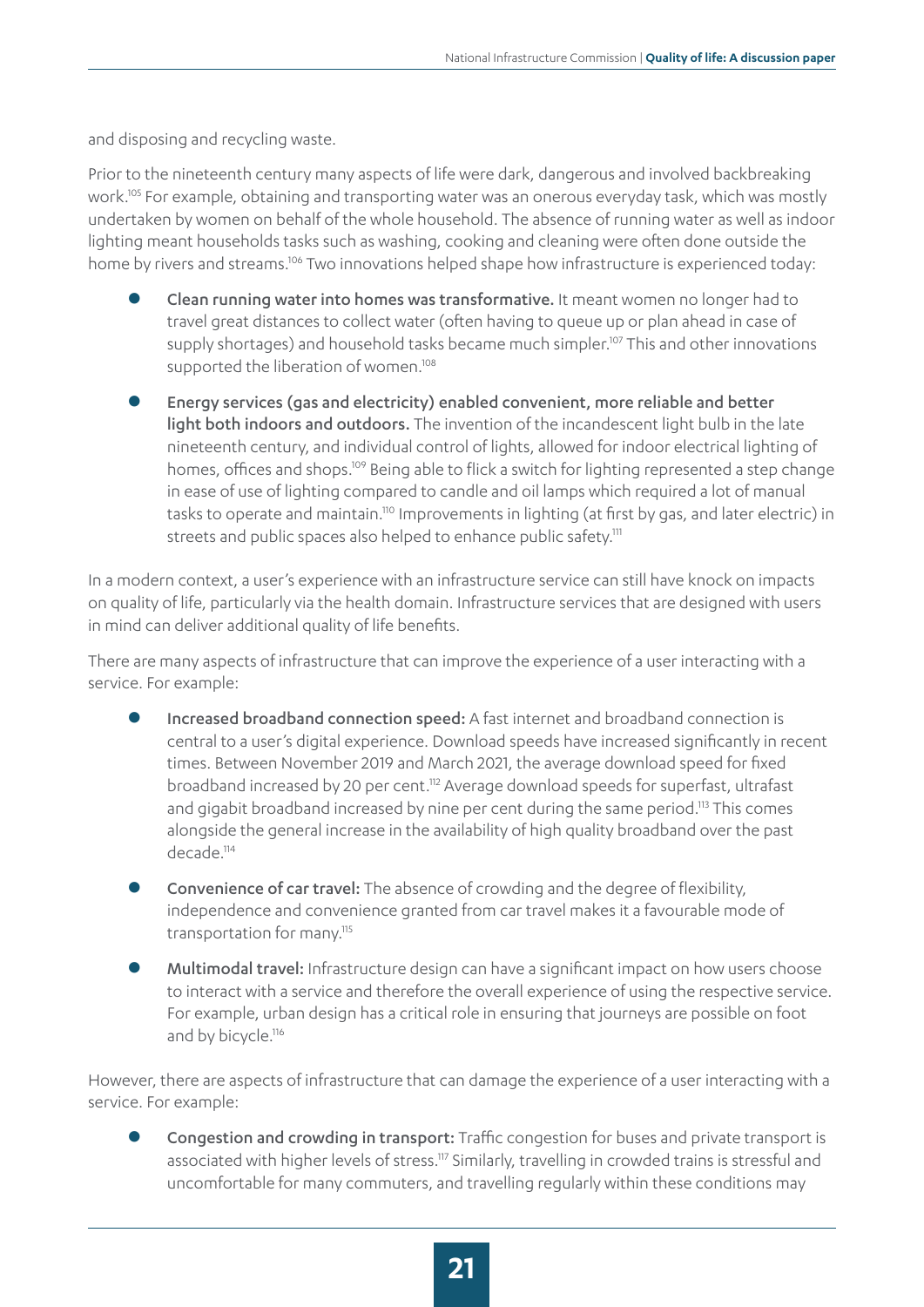result in adverse mental health effects.118

- Commute time: Commute time is also positively associated with stress.<sup>119</sup> Stress from commute time may have implications for the level of satisfaction commuters derive from other aspects of life. For example, there is evidence to suggest that commute time is positively associated with reduced time spent on leisure activities.120
- Slow internet connection speed: Long waiting times for video downloads and web page uploads are inconveniences that can increase stress levels.<sup>121</sup>

User experience can also be captured through customer satisfaction metrics. These measures provide an indication of how satisfied customers are with the quality and reliability of a particular service. For the company, customer satisfaction scores are an important tool for highlighting performance issues and ensuring that the customer experience is kept to a high standard. It is also a reflection of how positively a user perceives a particular service and whether using this service has improved their overall quality of life.

Across sectors, digital and water have reported the highest and most stable customer satisfaction scores. In 2020, 91 per cent of customers were satisfied with their water services.<sup>122</sup> For digital, 79 per cent and 90 per cent of customers were at least fairly satisfied with their fixed and mobile broadband respectively.<sup>123</sup> Satisfaction levels for energy suppliers were similarly constant over time. However, more recently, in 2021, the percentage of satisfied customers fell to 69 per cent,<sup>124</sup> which is the largest fall in customer satisfaction since the current data began in 2018. For transport, commuter satisfaction is more variable, as provision and access differ spatially and experiences differ across modes.

#### **Employment**

Employment status is a strong predictor of life satisfaction. For example, those who are unemployed tend to have lower life satisfaction compared to the employed.125 More broadly, economic opportunity is also shaped by patterns of local productivity which vary across the UK, within and between regions.<sup>126</sup> These in turn influence an individual's quality of life, view of the world (including perceptions of other regions) and opportunities, which can differ profoundly between low and high productivity places.<sup>127</sup> Lack of access to economic opportunity is also detrimental to life satisfaction.<sup>128</sup>

Infrastructure acts as an enabler for patterns of economic activity and therefore access to employment:

- Time: Interventions such as the introduction of clean running water and indoor lighting dramatically changed the nature of daily tasks, freeing up more of the day for more productive uses and leisure pursuits, and helped to facilitate the rise of modern occupations (e.g. professional and managerial occupations).129
- Working patterns: Good transport and digital connectivity allows people to balance a wide choice of jobs with a wide choice of places to live. The Covid-19 pandemic has demonstrated how good digital connectivity means a wider range of working patterns are now possible such as remote and hybrid working. This in turn opens up new options for where people live and work, for occupations where remote working is possible.<sup>130</sup>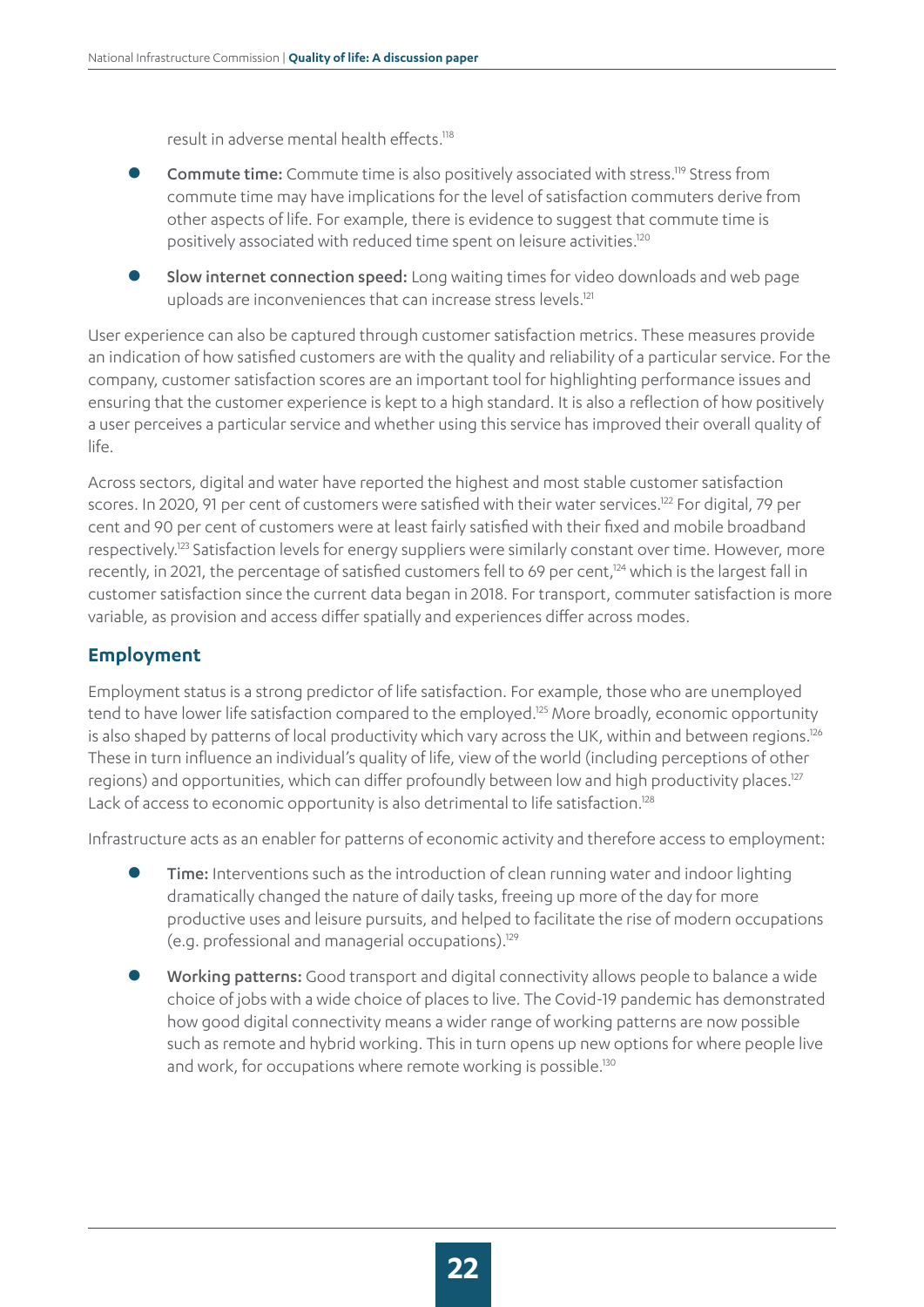### <span id="page-22-0"></span>Measuring the objective

#### **A framework for infrastructure and quality of life**

The Commission has developed a framework to measure how infrastructure can improve quality of life outcomes, see table 4. It builds directly on the domains set out in table 2 and recognises that improving quality of life involves improving and maintaining the benefits from using infrastructure, and minimising the negative impacts.

As set out earlier in the report, resilience is one factor that affects all infrastructure sectors and will be considered under the most relevant domains, comfort and convenience and heath. This is because it relates to 'everyday resilience' (e.g. transport cancellations and delays) and 'resilience to large shocks' (e.g. impacts of natural hazards such as flood events).

While capturing the impact of the Commission's recommendations through subjective measures of quality of life remains challenging, objective improvements in each of the domains listed are likely to translate into improved quality of life. The availability of suitable measures varies across the domains, however, the framework is built on the expectation that evidence and data will continue to improve over time.

| <b>Domain</b> | <b>Description</b>                                                            | Availability of objective measures                                                                                                                                                                                                                                                                                                     |
|---------------|-------------------------------------------------------------------------------|----------------------------------------------------------------------------------------------------------------------------------------------------------------------------------------------------------------------------------------------------------------------------------------------------------------------------------------|
| Health        | The impacts of<br>infrastructure services<br>on physical and mental<br>health | Measures exist for exposure to air, noise and<br>water pollution, which all impact on health                                                                                                                                                                                                                                           |
|               |                                                                               | For air, government provides historic, latest and<br>forecast levels of air pollution across a range of<br>pollutants (e.g. nitrogen dioxide, PM2.5, PM10) <sup>131</sup>                                                                                                                                                              |
|               |                                                                               | For noise, Defra produces mapping that<br>estimates noise from major road and rail sources,<br>as well as the estimated number of people in<br>England exposed to road traffic, railway and<br>industrial noise <sup>132</sup>                                                                                                         |
|               |                                                                               | • For water and wastewater, the Environment<br>Agency produce environmental performance<br>assessments of water and sewerage companies,<br>which includes pollution incidents and security<br>of supply. <sup>133</sup> They also publish water quality data<br>based on routine sampling carried out across<br>England <sup>134</sup> |

#### Table 4: The Commission's quality of life framework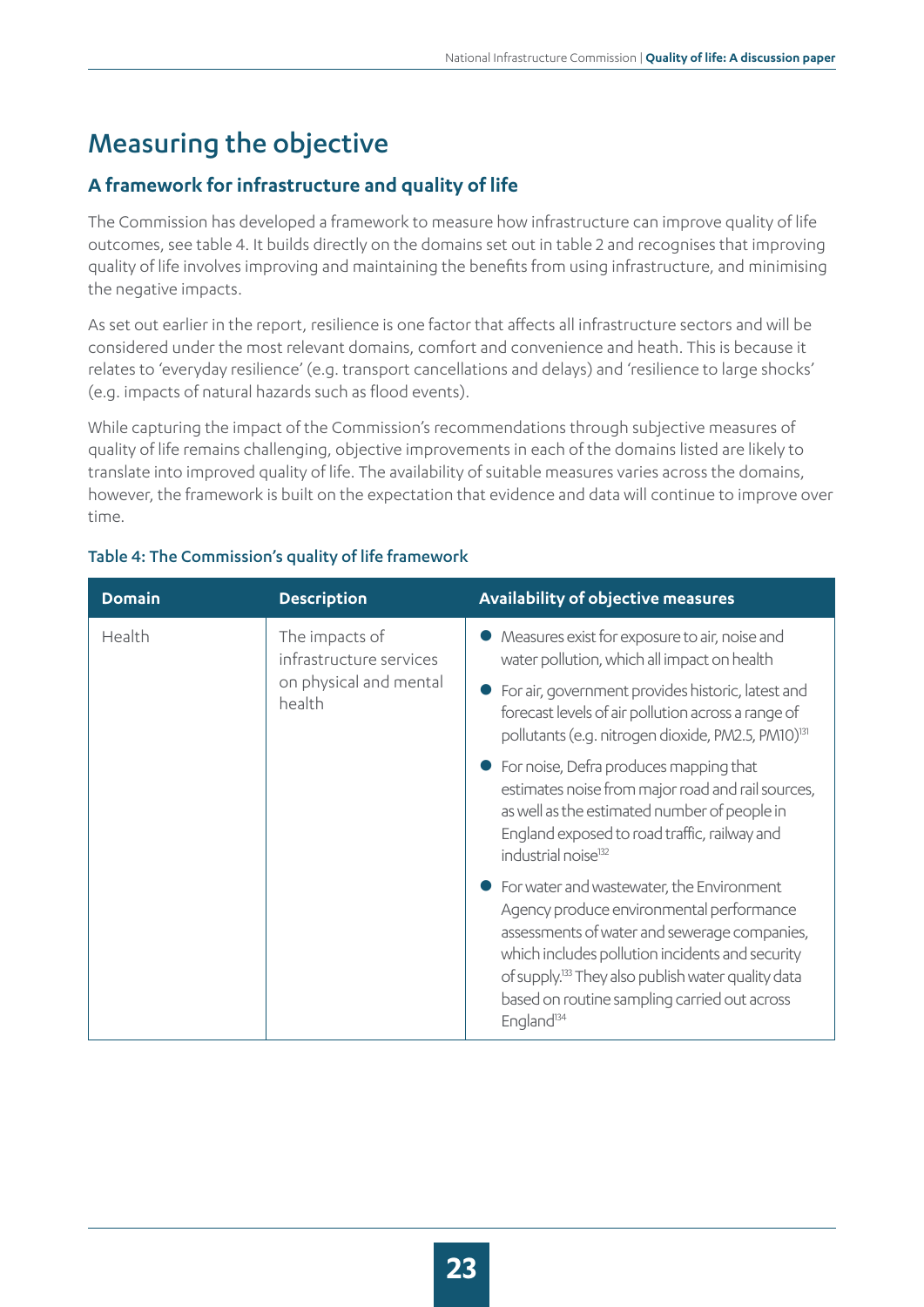| <b>Domain</b>                                                           | <b>Description</b>                                                                                 | <b>Availability of objective measures</b>                                                                                                                                                                                                                                                         |
|-------------------------------------------------------------------------|----------------------------------------------------------------------------------------------------|---------------------------------------------------------------------------------------------------------------------------------------------------------------------------------------------------------------------------------------------------------------------------------------------------|
| Local and natural<br>surroundings                                       | The impact of<br>infrastructure design<br>and operation on<br>the local and natural<br>environment | • While numerous environmental indictors exist<br>or are in development (e.g. biodiversity, habitat<br>connectivity), these are normally national<br>measures which do not separate the impact of<br>infrastructure <sup>135</sup>                                                                |
|                                                                         |                                                                                                    | Better data is required to monitor progress and<br>benefits <sup>136</sup>                                                                                                                                                                                                                        |
|                                                                         |                                                                                                    | There is some overlap with the health domain in<br>the measurement of exposure to pollution, which<br>impacts the environment as well as people's<br>health                                                                                                                                       |
|                                                                         |                                                                                                    | The ONS and Natural England also produce data<br>on access to and engagement with green space<br>and the wider natural environment <sup>137</sup>                                                                                                                                                 |
| Connectivity                                                            | The physical<br>connections (transport<br>networks) and digital<br>connections (fixed and          | For transport, the Commission has produced<br>a transport connectivity dataset, <sup>138</sup> which<br>includes urban and interurban connectivity and<br>congestion for built up areas in Great Britain                                                                                          |
| mobile broadband)<br>that link people,<br>communities and<br>businesses |                                                                                                    | For digital, Ofcom produce connected nations<br>and infrastructure reports, <sup>139</sup> which monitor<br>coverage and availability of broadband and<br>mobile services                                                                                                                         |
| Affordability                                                           | The distributional<br>impact of the cost<br>of infrastructure<br>services that domestic            | The Living Cost and Food Survey provides a<br>breakdown of household expenditure including<br>infrastructure services across income and other<br>population groups <sup>140</sup>                                                                                                                 |
|                                                                         | consumers pay<br>through bills or fares<br>and the overall cost of<br>infrastructure over time     | As part of its economic remit, the Commission<br>is required to carry out an assessment of the<br>impact its recommendations have on costs to<br>businesses, consumers, public bodies and other<br>end users of infrastructure. This includes costs to<br>consumers and billpayers <sup>141</sup> |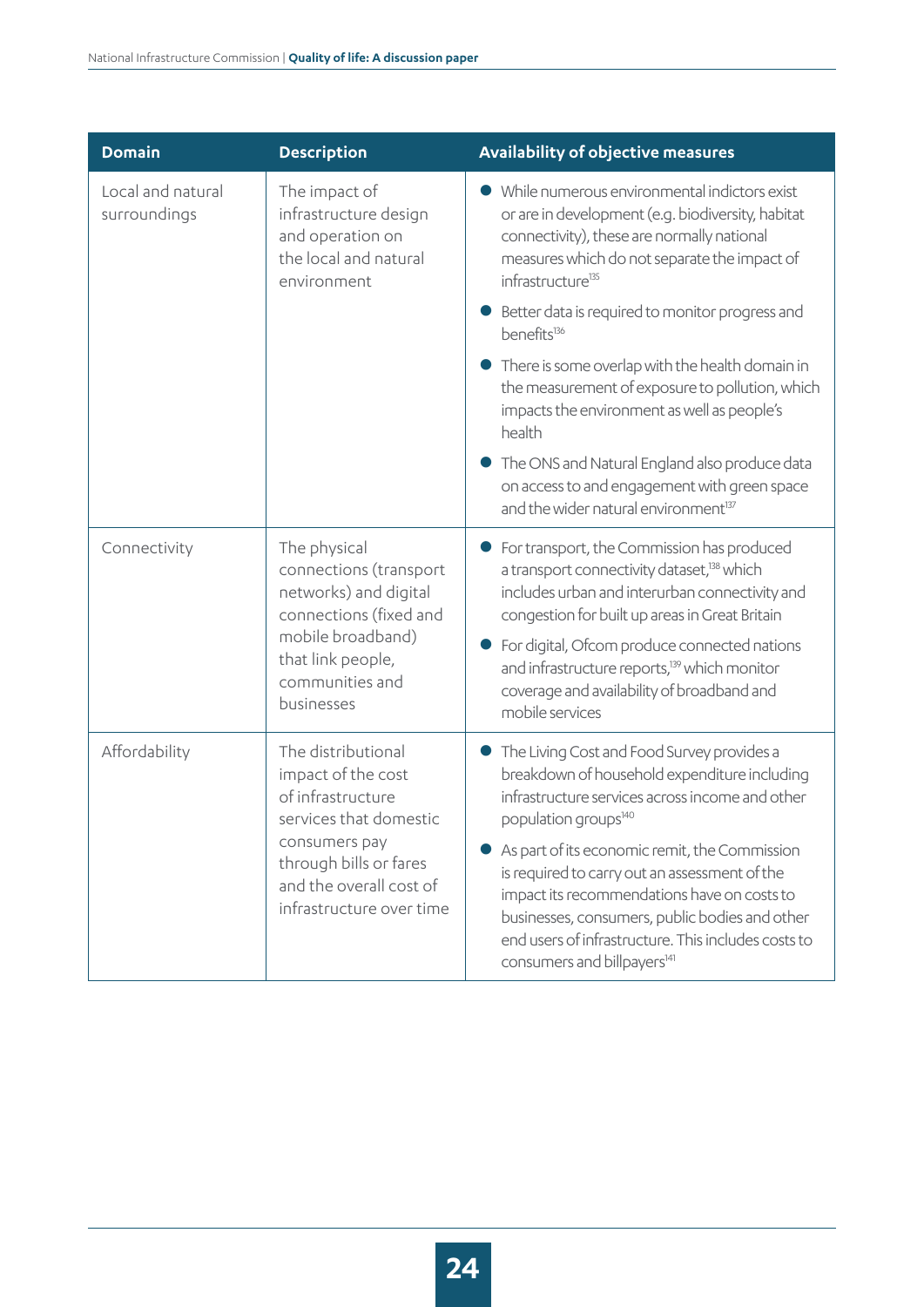| <b>Domain</b>              | <b>Description</b>                                                                                                         | Availability of objective measures                                                                                                                                                                                                                                                                                                                                                                                                                                                                                                                                                          |
|----------------------------|----------------------------------------------------------------------------------------------------------------------------|---------------------------------------------------------------------------------------------------------------------------------------------------------------------------------------------------------------------------------------------------------------------------------------------------------------------------------------------------------------------------------------------------------------------------------------------------------------------------------------------------------------------------------------------------------------------------------------------|
| Comfort and<br>convenience | Users' experience with<br>infrastructure services<br>including the level of<br>satisfaction derived<br>from these services | There are user satisfaction surveys carried out by<br>economic regulators, independent watchdogs<br>and other organisations<br>For transport, Transport Focus run surveys<br>different transport users by mode considering<br>things like journey satisfaction and punctuality <sup>142</sup><br>Economic regulators - Ofgem, Ofcom and<br>Ofwat - carry out customer satisfaction<br>surveys on energy, digital and water services<br>respectively <sup>143</sup><br>The Commission also produces social research<br>on public attitudes towards economic<br>infrastructure <sup>144</sup> |
| Employment                 | How infrastructure<br>acts as an enabler for<br>patterns of economic<br>activity and therefore<br>access to jobs           | Typical employment measures include<br>unemployment rate and job satisfaction, both<br>of which are adopted by the ONS wellbeing<br>dashboard <sup>145</sup><br>Transport analysis also captures accessibility to<br>employment across different modes, <sup>146</sup> or the<br>capacity of the transport network for commuter<br>journeys into city centres at peak time <sup>147</sup>                                                                                                                                                                                                   |

#### **Next steps**

The Commission will apply the framework in its future work including the second *National Infrastructure Assessment*. 148 This will build on what is already captured as part of an 'impact and costings note.'149 It will be applied proportionately, as not all recommendations will have quality of life impacts, and not all domains will always be relevant. The framework does not mandate particular measures or analytical methods for doing this, as these will vary significantly depending on the sector and specifics of the recommendation.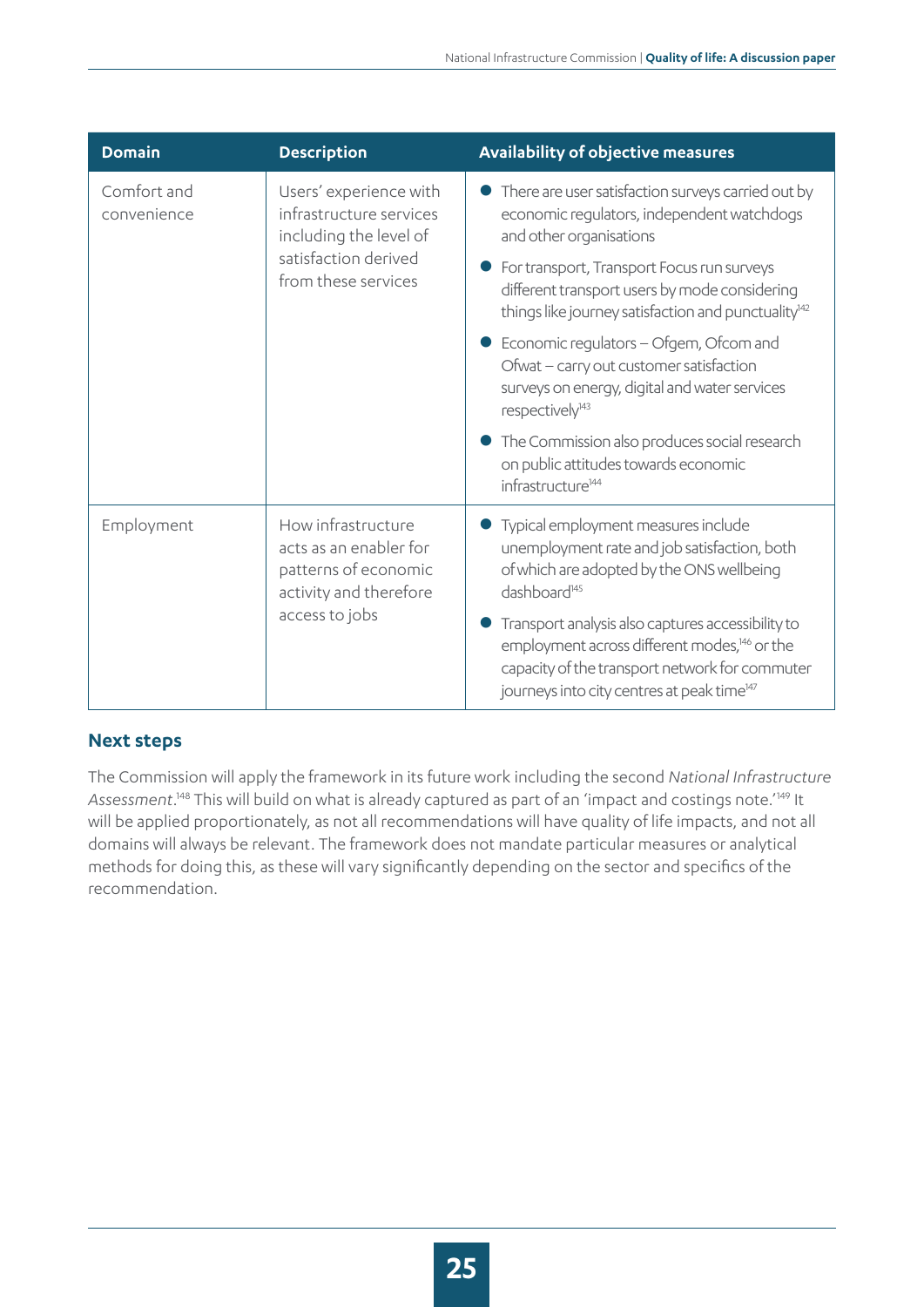# <span id="page-25-0"></span>Acknowledgements

The Commission is grateful to everyone who engaged with the development of this discussion paper.

The Commission would also like to acknowledge the contribution which external experts (including those on the Commission's panels and expert advisory groups) have made to the report, and would like to thank Christopher Boyko, Kiron Chatterjee, Michael Depledge, Andrew Grant, Madeleine Kessler, and Anna Mansfield for their support.

The Commission is grateful to officials from across government and other individuals who have engaged with the development of this report.

The Commission would like to acknowledge the members of the Secretariat who worked on the report: Hannah Brown, Jen Coe, Christopher Durham, Catherine Jones, James Heath, Joanne Pearce, James Richardson, Néha Shah, Christopher Wanzala-Ryan, Zineb Ziani.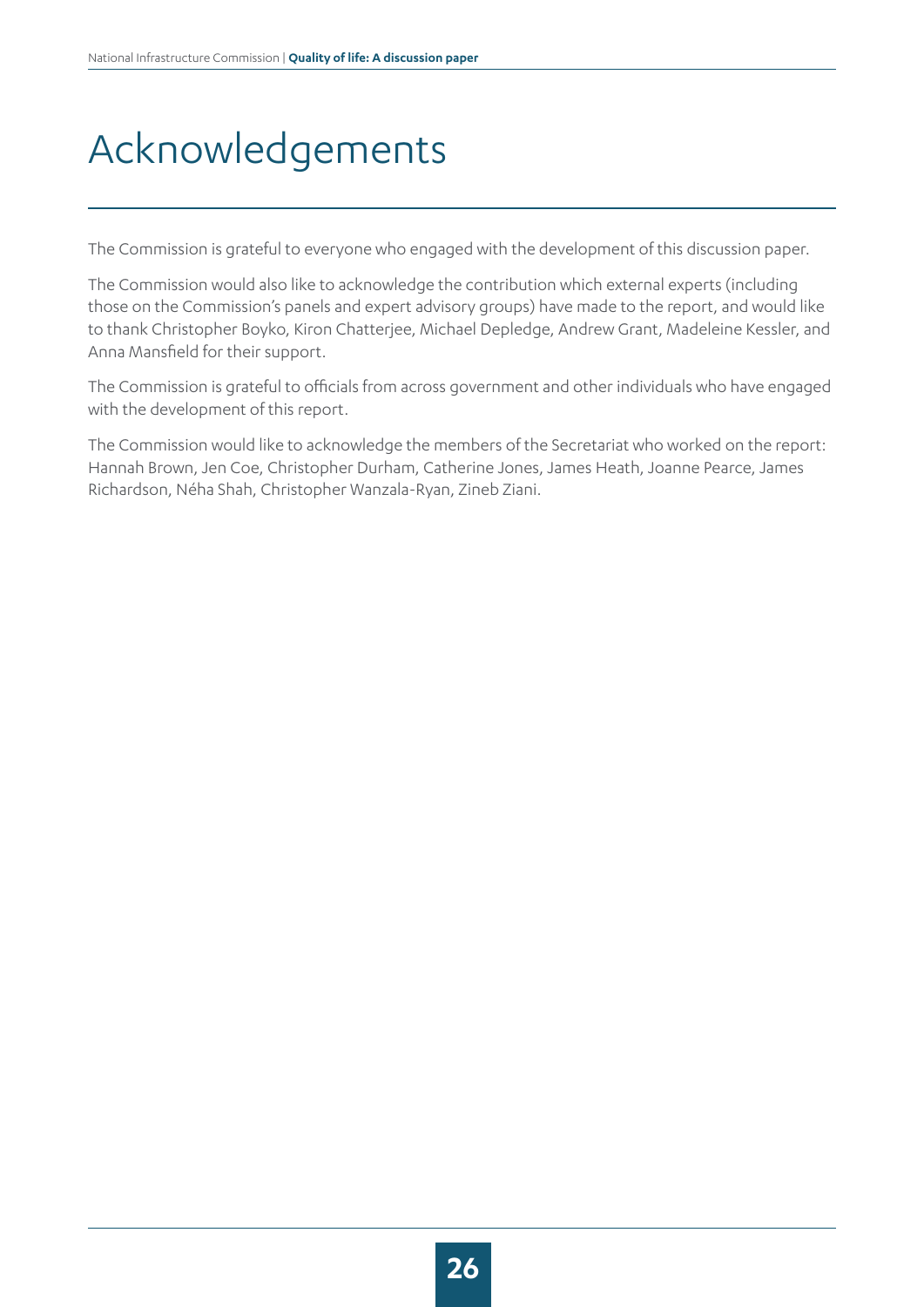# <span id="page-26-0"></span>Remit and structure of the Commission

The National Infrastructure Commission was established as an executive agency of the Treasury to provide impartial, expert advice and make independent recommendations to the government on economic infrastructure. The Commission operates independently, at arm's length from government.

### The Commission's purpose, and its principal outputs, accountabilities and duties are set out in its Charter and accompanying Framework Document.

The inaugural Framework Document published in 2016 committed government to reviewing the Commission's performance of its core objectives and responsibilities within five years. This review was conducted during 2021 and is reflected in a revised and enhanced set of objectives and fiscal remit for the Commission, set out below. The date of the next such review will be no later than 2026.

The Commission's remit covers all sectors of economic infrastructure: energy, transport, water and wastewater (drainage and sewerage), waste, flood risk management and digital communications. The Commission also considers potential interactions between its infrastructure recommendations and housing supply; and between its recommendations and the government's legal target to halt biodiversity loss by 2030. This explicit biodiversity consideration was added in 2021. Housing supply itself, other social infrastructure such as schools, hospitals or prisons, and agriculture and land use are all outside the remit of the Commission.

The Commission's objectives are to: 1) support sustainable economic growth across all regions of the UK, 2) improve competitiveness, 3) improve quality of life, and 4) support climate resilience and the transition to net zero carbon emissions by 2050. The latter objective was added in 2021.

In fulfilling its purpose and objectives, the Commission seeks to:

- set a long term agenda identifying the UK's major economic infrastructure needs, and the pathways to address them
- develop fresh approaches and ideas basing our independent policy recommendations on rigorous analysis, and
- focus on driving change building consensus on our policy recommendations, and monitoring government progress on their delivery.

The Commission delivers the following products and services:

z a *National Infrastructure Assessment* once in every Parliament, setting out the Commission's assessment of long term infrastructure needs with recommendations to the Government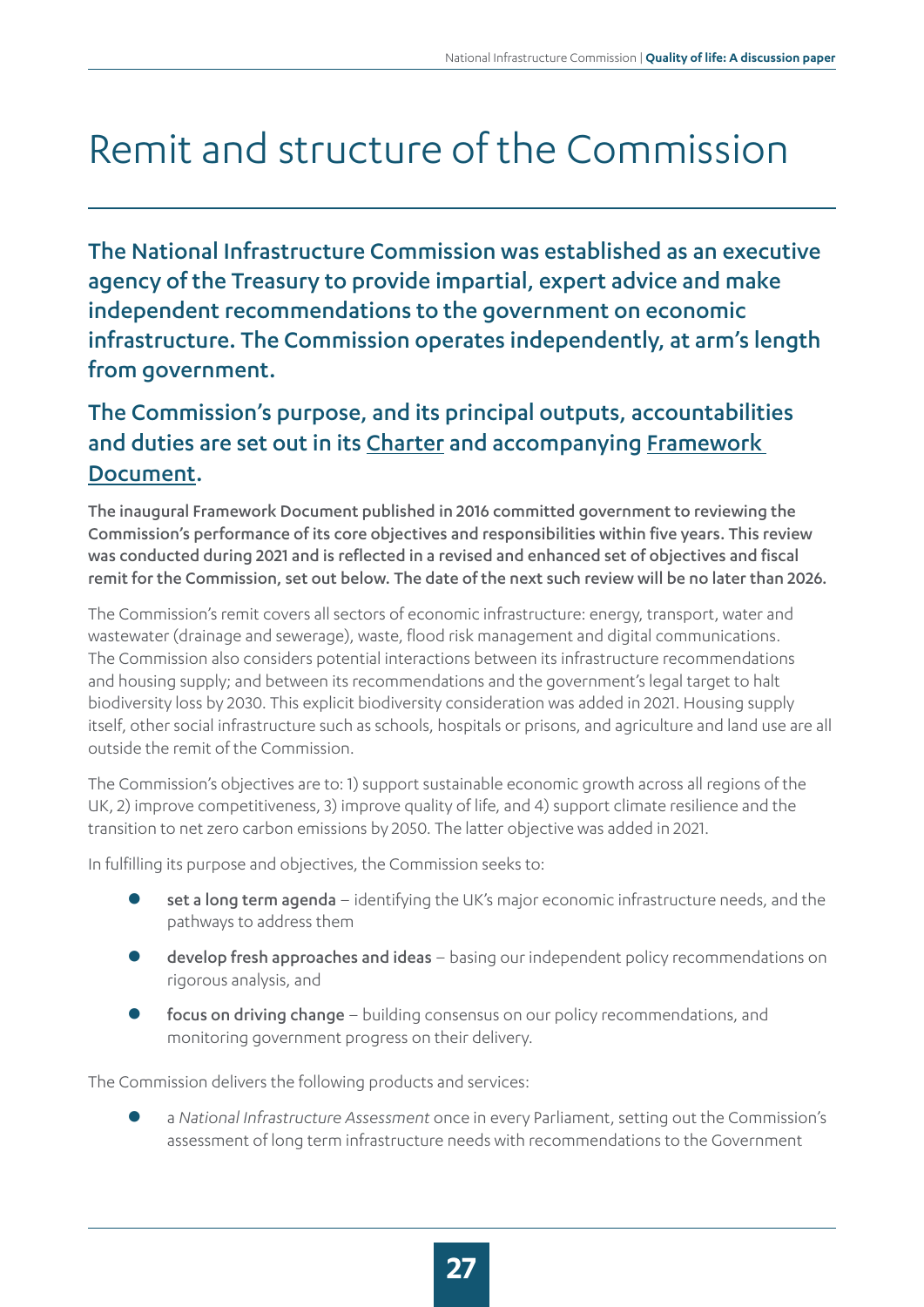- specific studies on pressing infrastructure challenges as set by the government, taking into account the views of the Commission and stakeholders; these studies will include recommendations to government
- z an Annual Monitoring Report (styled as an *Infrastructure Progress Review*), taking stock of the government's progress in areas where it has committed to taking forward recommendations of the Commission.

The Commission's binding fiscal remit requires it to demonstrate that all its recommendations for economic infrastructure are consistent with, and set out how they can be accommodated within, gross public investment in economic infrastructure of between 1.1 per cent and 1.3 per cent of GDP each year between 2025 and 2055. The fiscal remit was previously between 1.0 per cent and 1.2 per cent of GDP. The Commission's reports must also include a transparent assessment of the impact on costs to businesses, consumers, government, public bodies and other end users of infrastructure that would arise from implementing its recommendations.

When making its recommendations, the Commission is required to take account of both the role of the economic regulators in regulating infrastructure providers and the government's legal obligations, such as carbon reduction targets. The Commission's remit letter also requires the Commission to ensure that its recommendations do not reopen decision making processes where programmes and work have been decided by the government or will be decided in the immediate future.

The Infrastructure and Projects Authority (IPA), a separate body, is responsible for ensuring the long term planning carried out by the Commission is translated into successful project delivery, once the plans have been endorsed by government.

The Commission's remit extends to economic infrastructure within the UK government's competence. Across much of the Commission's remit there is currently substantial devolution to Northern Ireland, Scotland and Wales. The Commission's role is to advise the UK government, but the Commission works with both the UK government and the devolved administrations where responsibilities interact.

| Sector             | Devolved administration responsibility |                                       |                                       |
|--------------------|----------------------------------------|---------------------------------------|---------------------------------------|
|                    | Northern Ireland                       | Scotland                              | Wales                                 |
| Digital            | Reserved                               | Reserved                              | Reserved                              |
| Energy             | Devolved, except<br>nuclear            | Reserved, except<br>energy efficiency | Reserved, except<br>energy efficiency |
| Flood risk         | Devolved                               | Devolved                              | Devolved                              |
| Transport          | Devolved                               | Largely devolved                      | Devolved, except rail                 |
| Waste              | Devolved                               | Devolved                              | Devolved                              |
| Water and sewerage | Devolved                               | Devolved                              | Devolved                              |

#### Table: Devolved administration responsibilities, by infrastructure sector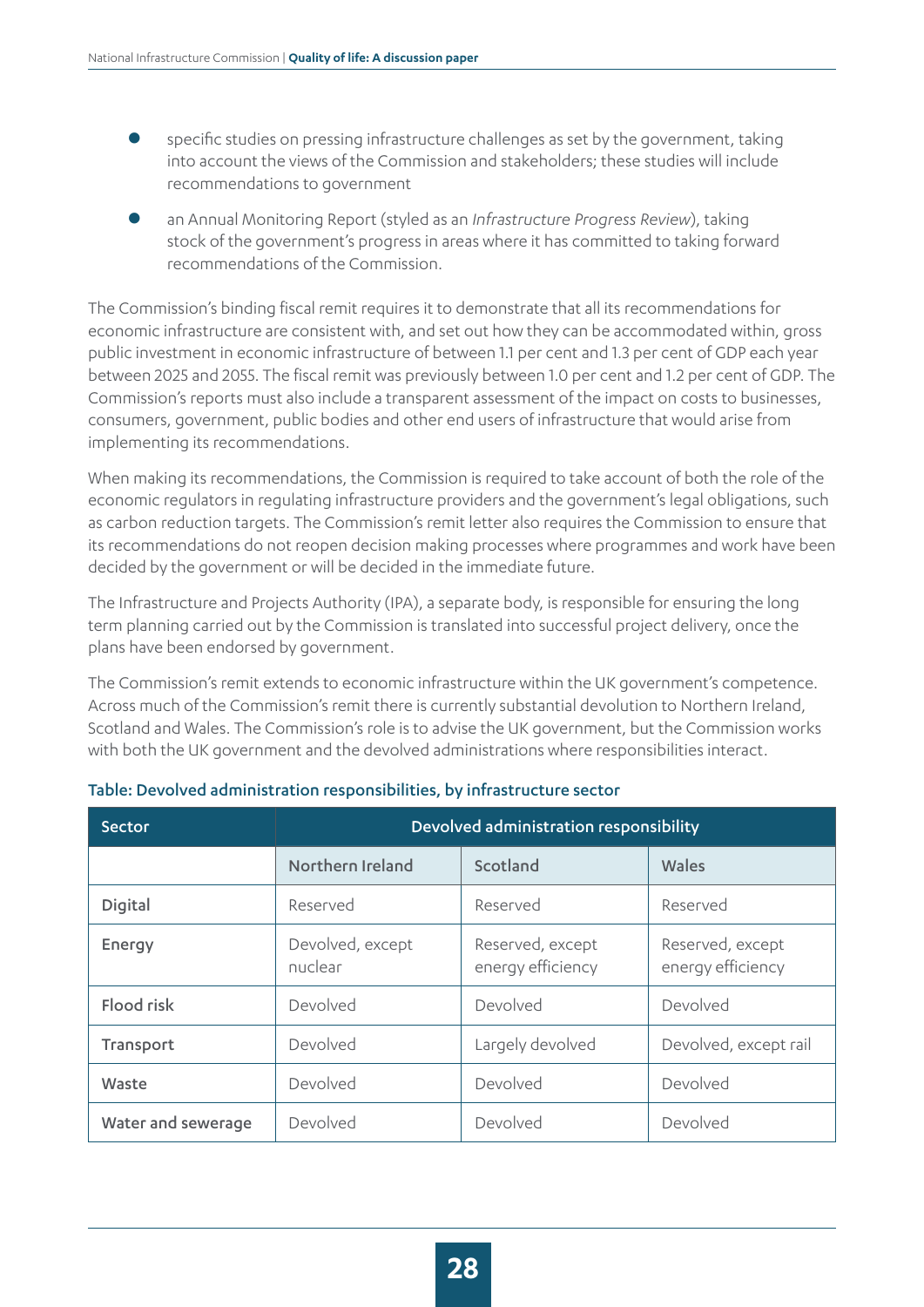#### **The Commission's members**

The National Infrastructure Commission comprises a Chair and between four and 12 additional nonexecutive Commissioners.

The current members of the Commission are:



Sir John Armitt CBE (Chair) published an independent review on long-term infrastructure planning in the UK in September 2013, which resulted in the National Infrastructure Commission. Previously Chief Executive of Railtrack (later Network Rail), Sir John sits on the boards of the Berkeley Group and Expo 2020.



Professor Sir Tim Besley CBE is School Professor of Economics and Political Science and W. Arthur Lewis Professor of Development Economics at the LSE. From September 2006 to August 2009, he served as an external member of the Bank of England Monetary Policy Committee.



Neale Coleman CBE is a co-founder of Blackstock Partnership. He worked at the Greater London Authority from 2000-2015 leading the Mayor's work on London's Olympic bid, the delivery of the games, and their regeneration legacy. Neale has also served as Policy Director for the Labour Party.



Andy Green CBE holds several Chairman, Non-Executive Director and advisory roles, linked by his passion for how technology transforms business and our daily lives. He chairs Lowell, a major European credit management company and has served as Chair for the Digital Catapult, an initiative to help grow the UK digital economy.



Professor Jim Hall FrEng is Professor of Climate and Environmental Risks in the University of Oxford and Director of the University's Environmental Change Institute. He is internationally recognised for his research on risk analysis and decision making under uncertainty for water resource systems, flood and coastal risk management, infrastructure systems and adaptation to climate change.



Professor Sadie Morgan OBE is a founding director of the Stirling Prize winning architectural practice dRMM. She is also Chair of the Independent Panel for High Speed Two and is a Mayor's design advocate for the Greater London Authority. She sits on the boards of the Major Projects Association and Homes England.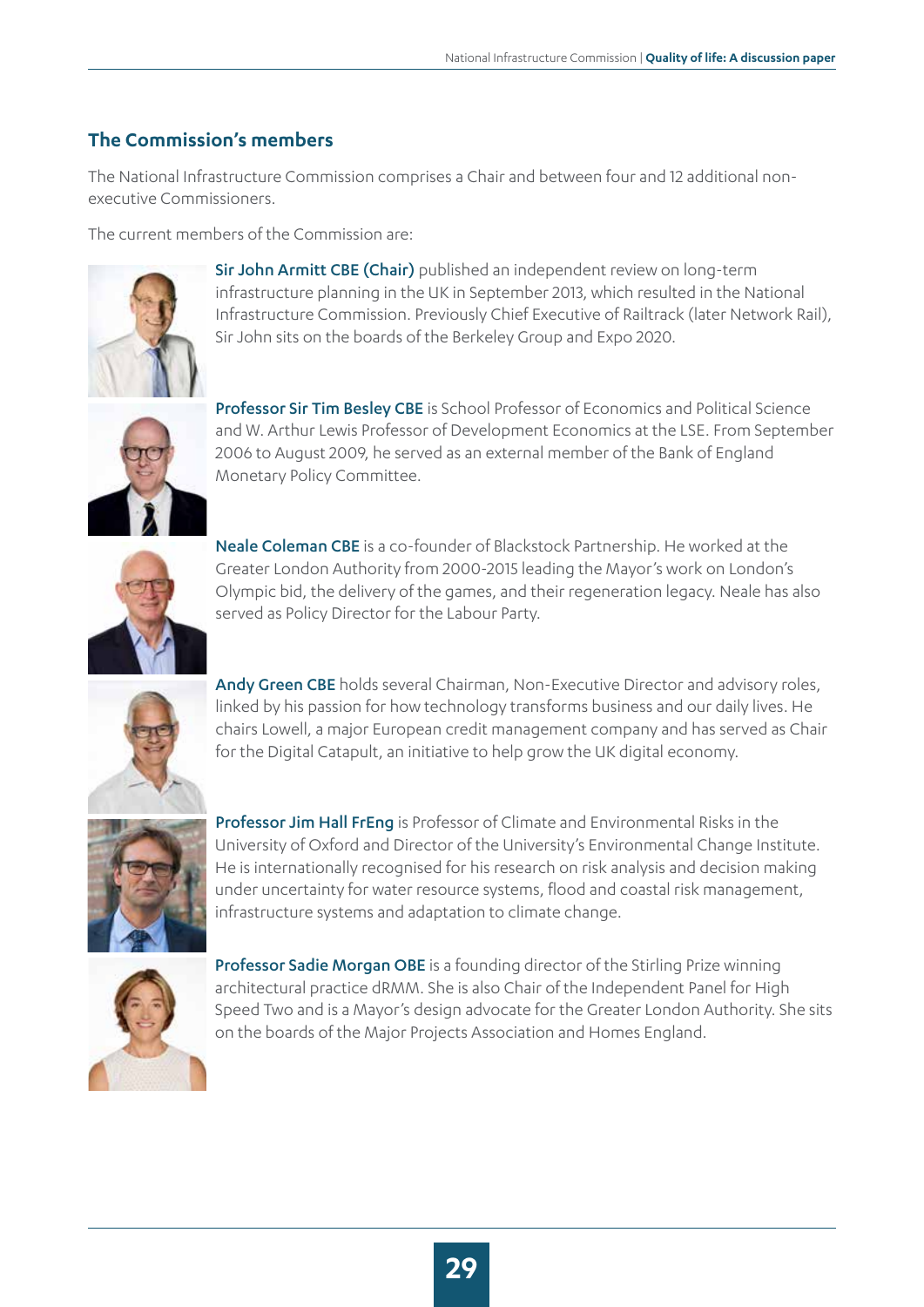

Julia Prescot holds several board and advisory roles. She is a co-founder and Chief Strategy Officer of Meridiam and sits on the Executive Committee of Meridiam SAS. She has been involved in long term infrastructure development and investment in the UK, Europe, North America and Africa. She is an Honorary Professor at the Bartlett School of Construction and Project Management, University College London. Since 2019 she has sat on the board of the Port of Tyne.



Bridget Rosewell CBE is a director, policy maker and economist. She served as Chief Economic Adviser to the Greater London Authority from 2002 to 2012 and worked extensively on infrastructure business cases. She has served as a Non-executive Director of Network Rail and Non-executive Chair of the Driver and Vehicle Standards Agency. She is currently Chair of the Atom Bank and the M6 Toll Road.



Kate Willard OBE is the Thames Estuary Envoy and chairs the Thames Estuary Growth Board. Since 2017 she has served as Chair for the Arts Council England's North Area. In addition, she is senior advisor to Esken and an independent consultant working on a diverse portfolio of infrastructure and growth projects. In March 2022 she was appointed Chair of Teeside Airport Board.



Nick Winser CBE has had a 30-year career in the energy sector, including serving as UK and European CEO of the Board of National Grid and President of the European Network of Transmission System Operators for Electricity. He currently serves as Chair of the Energy Systems Catapult.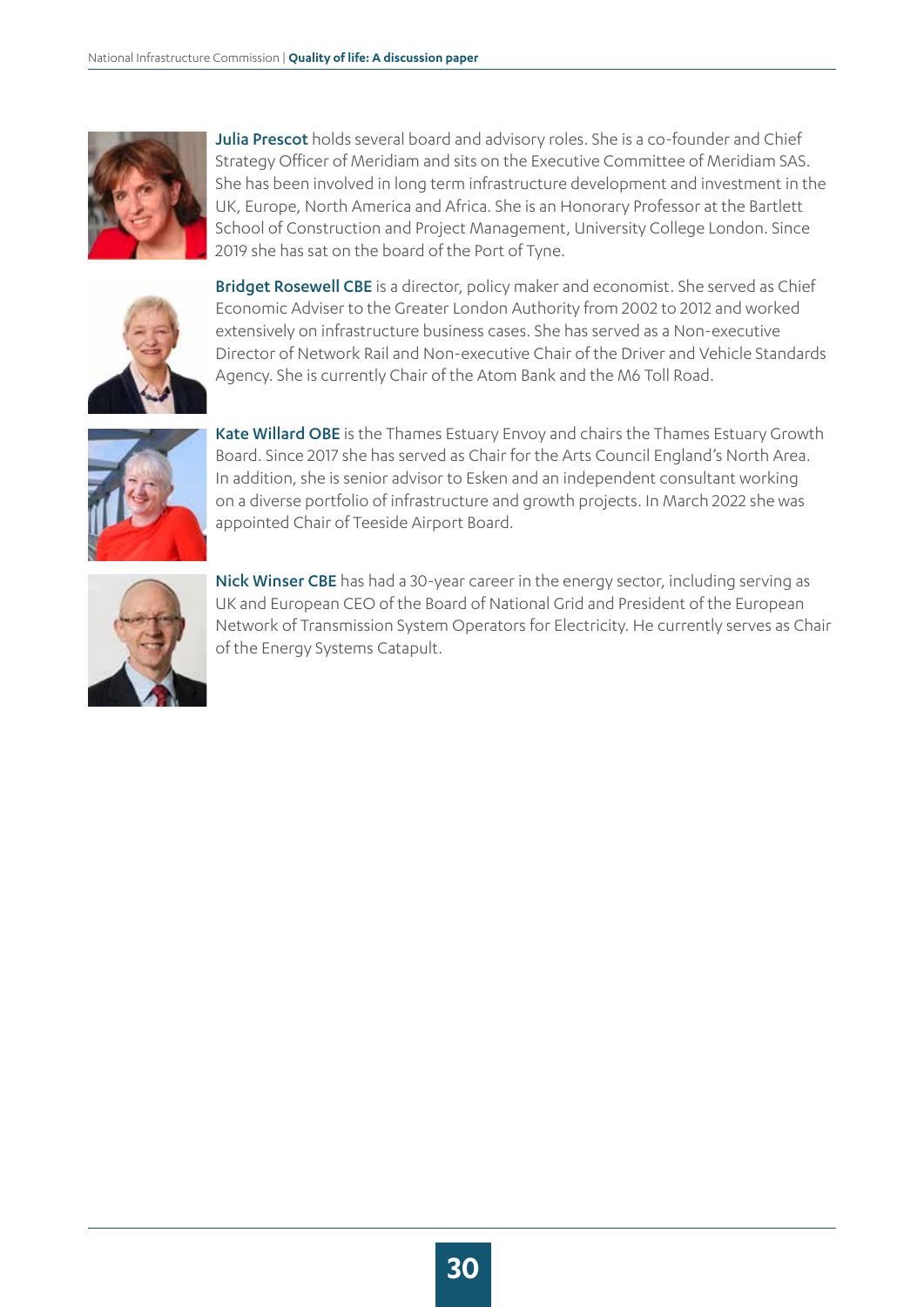### <span id="page-30-0"></span>Endnotes

- 1 National Infrastructure Commission, [Our role: The Commission's purpose, objectives and mission statement](https://nic.org.uk/about/)
- 2 HM Treasury (2021), [Remit letter to the National Infrastructure Commission](https://www.gov.uk/government/publications/remit-letter-to-the-national-infrastructure-commission--2/remit-letter-to-the-national-infrastructure-commission)
- 3 National Infrastructure Commission (2020), **[Improving competitiveness](https://nic.org.uk/studies-reports/improving-competitiveness-2/)**
- 4 National Infrastructure Commission (2020), [Growth across regions](https://nic.org.uk/studies-reports/growth-across-regions/)
- 5 See examples: National Infrastructure Commission (2020), **[Anticipate, React, Recover: Resilient infrastructure systems](https://nic.org.uk/app/uploads/Anticipate-React-Recover-28-May-2020.pdf)**; National Infrastructure Commission (2020), [Net Zero: Commission recommendations and the net zero target](https://nic.org.uk/studies-reports/net-zero-commission-recommendations-and-the-net-zero-target/), National Infrastructure Commission (2017), [The impact of the environment and climate change on future infrastructure supply and demand](https://nic.org.uk/studies-reports/national-infrastructure-assessment/national-infrastructure-assessment-1/the-impact-of-the-environment-and-climate-change-on-future-infrastructure-supply-and-demand/)
- 6 For example: National Infrastructure Commission (2021), [Second National Infrastructure Assessment: Baseline Report](https://nic.org.uk/studies-reports/national-infrastructure-assessment/baseline-report/), and Buser et al (2020), [The impact of infrastructure on quality of life - literature review](https://nic.org.uk/studies-reports/national-infrastructure-assessment/the-impact-of-infrastructure-on-quality-of-life-literature-review/)
- 7 ONS (2019), [Measures of National Well-being Dashboard](https://www.ons.gov.uk/peoplepopulationandcommunity/wellbeing/articles/measuresofnationalwellbeingdashboard/2018-04-25)
- 8 ONS (2019), [Measures of National Well-being Dashboard](https://www.ons.gov.uk/peoplepopulationandcommunity/wellbeing/articles/measuresofnationalwellbeingdashboard/2018-04-25)
- 9 ONS (2019), [Measures of National Well-being Dashboard](https://www.ons.gov.uk/peoplepopulationandcommunity/wellbeing/articles/measuresofnationalwellbeingdashboard/2018-04-25)
- 10 National Infrastructure Commission (2020), **[Growth across regions](https://nic.org.uk/studies-reports/growth-across-regions/)**
- 11 National Infrastructure Commission (2018), [National Infrastructure Assessment](https://nic.org.uk/studies-reports/national-infrastructure-assessment/national-infrastructure-assessment-1/)
- 12 World Health Organisation (2012), [WHOQOL: Measuring Quality of Life](https://www.who.int/toolkits/whoqol)
- 13 NHS Wales, [Quality of Life](http://www.wales.nhs.uk/sites3/documents/322/Section_C07_-_Quality_of_Life.pdf)
- 14 Institute for Work and Health (2012), [What researchers mean by Quality of Life](https://www.iwh.on.ca/what-researchers-mean-by/quality-of-life)
- 15 Centres for Disease Control and Prevention (2018), **[HRQOL Concepts](https://www.cdc.gov/hrqol/concept.htm)**
- 16 United Nations Statistics Division, **[Environment Statistics](https://unstats.un.org/unsd/environmentgl/gesform.asp?getitem=936)**
- 17 OECD (2011), [How's Life? Measuring well-being](https://unstats.un.org/unsd/broaderprogress/pdf/How)
- 18 ONS (2019), [Measures of National Well-being Dashboard](https://www.ons.gov.uk/peoplepopulationandcommunity/wellbeing/articles/measuresofnationalwellbeingdashboard/2018-04-25)
- 19 What Works Wellbeing, [What is wellbeing?](https://whatworkswellbeing.org/about-wellbeing/what-is-wellbeing/)
- 20 Centres for Disease Control and Prevention (2018), [Well-Being Concepts](https://www.cdc.gov/hrqol/wellbeing.htm)
- 21 OECD (2011), [How's Life? Measuring well-being](https://unstats.un.org/unsd/broaderprogress/pdf/How)
- 22 Department for Health (2014), [Wellbeing: why it matters to health policy](https://assets.publishing.service.gov.uk/government/uploads/system/uploads/attachment_data/file/277566/Narrative__January_2014_.pdf)
- 23 World Health Organisation (2012), [WHOQOL: Measuring Quality of Life](https://www.who.int/toolkits/whoqol)
- 24 OECD (2011), [How's Life? Measuring well-being](https://unstats.un.org/unsd/broaderprogress/pdf/How)
- 25 ONS (2019), [Measures of National Well-being Dashboard](https://www.ons.gov.uk/peoplepopulationandcommunity/wellbeing/articles/measuresofnationalwellbeingdashboard/2018-04-25)
- 26 ONS (2019), [Measures of National Well-being Dashboard](https://www.ons.gov.uk/peoplepopulationandcommunity/wellbeing/articles/measuresofnationalwellbeingdashboard/2018-04-25)
- 27 ONS (2019), [Measures of National Well-being Dashboard](https://www.ons.gov.uk/peoplepopulationandcommunity/wellbeing/articles/measuresofnationalwellbeingdashboard/2018-04-25)
- 28 World Health Organisation (2012), [WHOQOL: Measuring Quality of Life](https://www.who.int/toolkits/whoqol)
- 29 OECD (2011), [How's Life? Measuring well-being](https://unstats.un.org/unsd/broaderprogress/pdf/How)
- 30 Eurostat, [Overview Quality of life](https://ec.europa.eu/eurostat/web/quality-of-life/)
- 31 National Infrastructure Commission (2017), [Economic growth and demand for infrastructure services](https://nic.org.uk/studies-reports/national-infrastructure-assessment/national-infrastructure-assessment-1/economic-growth-and-demand-for-infrastructure-services/)
- 32 Buser et al (2020), [The impact of infrastructure on quality of life literature review](https://nic.org.uk/studies-reports/national-infrastructure-assessment/the-impact-of-infrastructure-on-quality-of-life-literature-review/)
- 33 Buser et al (2020), [The impact of infrastructure on quality of life literature review](https://nic.org.uk/studies-reports/national-infrastructure-assessment/the-impact-of-infrastructure-on-quality-of-life-literature-review/)
- 34 For example: Fouquet and Pearson (2006), [Seven Centuries of Energy Services: The Price and Use of Light in the United Kingdom](https://www.researchgate.net/publication/227349575_Seven_Centuries_of_Energy_Services_The_Price_and_Use_of_Light_in_the_United_Kingdom_1300-2000); Gordon (2012), [Is U.S. Economic Growth Over? Faltering Innovation Confronts the Six Headwinds](https://www.nber.org/papers/w18315); Davidson (1986), A Woman's Work is Never Done: A History of Housework in The British Isles 1650-1950.
- 35 Buser et al (2020), [The impact of infrastructure on quality of life literature review](https://nic.org.uk/studies-reports/national-infrastructure-assessment/the-impact-of-infrastructure-on-quality-of-life-literature-review/)
- 36 Buser et al (2020), T[he impact of infrastructure on quality of life literature review](https://nic.org.uk/studies-reports/national-infrastructure-assessment/the-impact-of-infrastructure-on-quality-of-life-literature-review/)
- 37 Centre for Cities (2017), [Why don't we see growth up and down the country?](https://www.centreforcities.org/wp-content/uploads/2017/04/17-10-05-Why-dont-we-see-growth-up-and-down-the-country.pdf)
- 38 For example: Sayers et al (2020), T[hird UK Climate Change Risk Assessment \(CCRA3\): Future flood risk](https://www.ukclimaterisk.org/wp-content/uploads/2020/07/Future-Flooding-Main-Report-Sayers-1.pdf); HR Wallingford (2020), [Updated projections of future water availability for the third UK Climate Change Risk Assessment](https://www.ukclimaterisk.org/wp-content/uploads/2020/07/Updated-projections-of-future-water-availability_HRW.pdf); National Infrastructure Commission (2017), T[he impact of the environment and climate change on future infrastructure supply and demand](https://nic.org.uk/studies-reports/national-infrastructure-assessment/national-infrastructure-assessment-1/the-impact-of-the-environment-and-climate-change-on-future-infrastructure-supply-and-demand/); National Infrastructure Commission (2020), [Anticipate, React, Recover: Resilient infrastructure systems](https://nic.org.uk/studies-reports/resilience/)
- For example: Sayers et al (2020), [Third UK Climate Change Risk Assessment \(CCRA3\): Future flood risk](https://www.ukclimaterisk.org/wp-content/uploads/2020/07/Future-Flooding-Main-Report-Sayers-1.pdf); HR Wallingford (2020), [Updated projections of future water availability for the third UK Climate Change Risk Assessment](https://www.ukclimaterisk.org/wp-content/uploads/2020/07/Updated-projections-of-future-water-availability_HRW.pdf)
- 40 ONS (2018), **[Output area classifications](https://www.ons.gov.uk/methodology/geography/geographicalproducts/areaclassifications/2011areaclassifications/penportraitsandradialplots)**. Developed using ONS Census data, these demonstrate variation in people's daily lives across different population groups. This includes differences in employment patterns and how infrastructure services are experienced (e.g. property type, use of transport across modes and purpose).
- 41 For example: Chatterjee et al (2020), *Commuting and wellbeing: a critical overview of the literature with implications for policy and* [future research](https://core.ac.uk/download/pdf/223214133.pdf). There is evidence that commuters trade off the drawbacks of longer and more arduous journeys against the benefits they bring in relation to overall life satisfaction (e.g. living in a suburban or rural area may be more in line with preferences).
- 42 World Health Organisation (2006), [Constitution of the World Health Organisation](https://www.who.int/about/governance/constitution)
- 43 Gordon (2012), [Is U.S. Economic Growth Over? Faltering Innovation Confronts the Six Headwinds](https://www.nber.org/papers/w18315)
- 44 For example: Gordon (2012), [Is U.S. Economic Growth Over? Faltering Innovation Confronts the Six Headwinds](https://www.nber.org/papers/w18315); UK Parliament, [Victorian towns, cities and slums](https://www.parliament.uk/about/living-heritage/transformingsociety/towncountry/towns/overview/towns/); UK Parliament, [Key dates for public health legislation](https://www.parliament.uk/about/living-heritage/transformingsociety/towncountry/towns/keydates/); UK Parliament, [The 1848 Public Health Act](https://www.parliament.uk/about/living-heritage/transformingsociety/towncountry/towns/tyne-and-wear-case-study/about-the-group/public-administration/the-1848-public-health-act/); Department for International Development (2013), [Water, Sanitation and Hygiene](https://assets.publishing.service.gov.uk/government/uploads/system/uploads/attachment_data/file/193656/WASH-evidence-paper-april2013.pdf)
- 45 Davidson (1986), A Woman's Work is Never Done: A History of Housework in The British Isles 1650-1950
- 46 Gordon (2012), [Is U.S. Economic Growth Over? Faltering Innovation Confronts the Six Headwinds](https://www.nber.org/papers/w18315)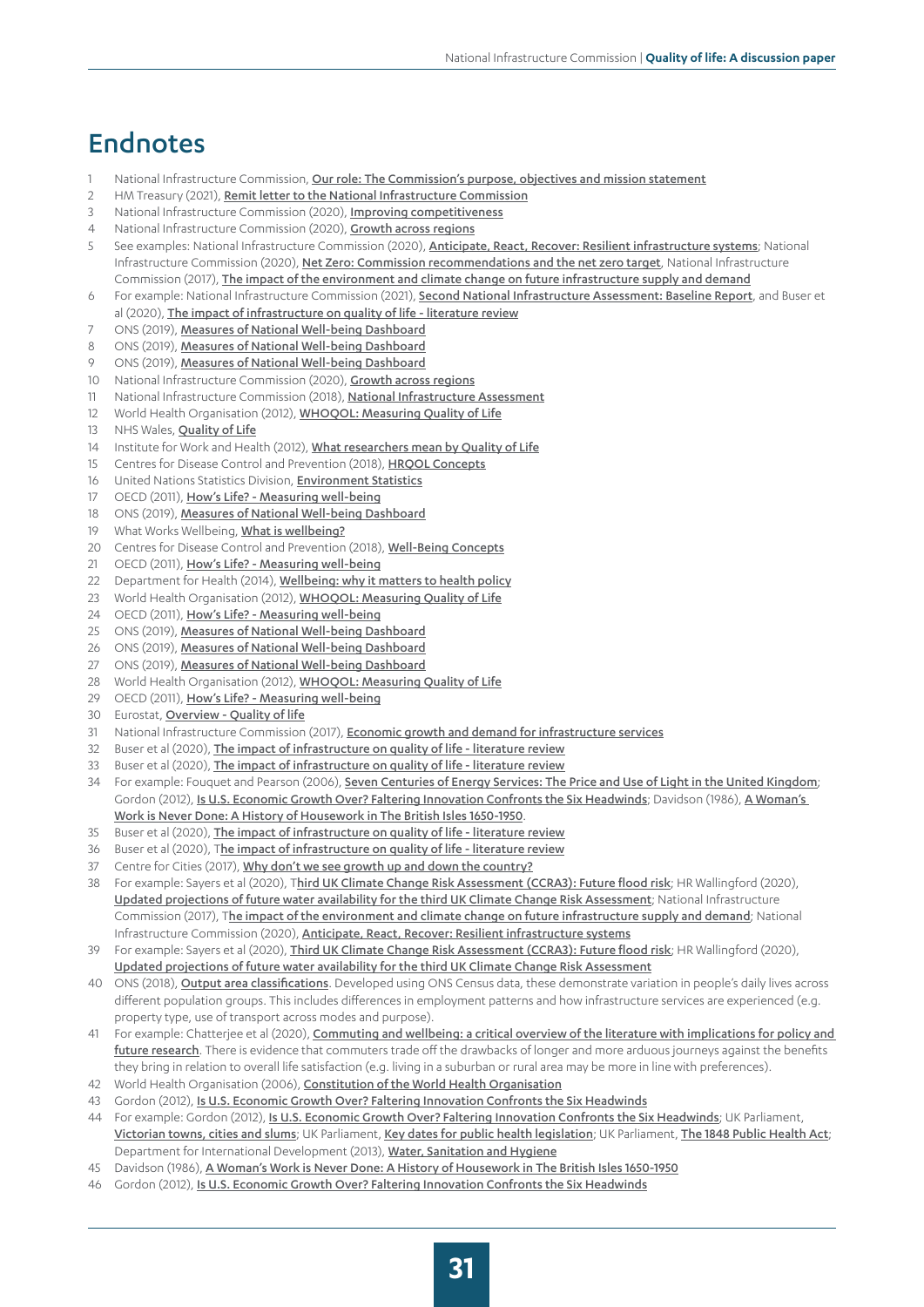- 47 Fouquet and Pearson (2006), [Seven Centuries of Energy Services: The Price and Use of Light in the United Kingdom](https://www.researchgate.net/publication/227349575_Seven_Centuries_of_Energy_Services_The_Price_and_Use_of_Light_in_the_United_Kingdom_1300-2000)
- 48 Fouquet and Pearson (2006), [Seven Centuries of Energy Services: The Price and Use of Light in the United Kingdom](https://www.researchgate.net/publication/227349575_Seven_Centuries_of_Energy_Services_The_Price_and_Use_of_Light_in_the_United_Kingdom_1300-2000)
- 49 Mihaylova (2021), [How transport offers a route to better health](https://www.health.org.uk/sites/default/files/2021-02/2021%20-%20Transport%20is%20a%20route%20to%20better%20health.pdf)
- 50 Wong et al (2022), [The dawn of digital public health in Europe: Implications for public health policy and practice](https://pdf.sciencedirectassets.com/777792/1-s2.0-S2666776221X00154/1-s2.0-S2666776222000096/main.pdf?X-Amz-Security-Token=IQoJb3JpZ2luX2VjEPf%2F%2F%2F%2F%2F%2F%2F%2F%2F%2FwEaCXVzLWVhc3QtMSJHMEUCIQDdB62cibyrI%2FkdhyZh1UsAFLvQtpzcEdDLfUscG3DAdgIgeJC6nk9u5bfz3thboPFW764DhrDee%2Ffn5olD8yj07i0qgwQIkP%2F%2F%2F%2F%2F%2F%2F%2F%2F%2FARAEGgwwNTkwMDM1NDY4NjUiDIE1R4L5xa6s%2BD8NlSrXA3J8iAvczAenWBTRT8NNXZUCk1cmGcZUP2YAggrD4%2FXWQ7jaQjteavjh67Vz4U0j%2BJUMqwSeiEXwCorOMrLylKkS%2BIvnY9BPVNShUNKXuCnfcv9Yn9Wz4SO%2F2l6qRuF%2BI5OtLugbdncBxvsWU7UugUnlmxJ1O3HQ59%2BlEZeFcBNqHWYs7BLUTPq6GqqY6my7EVNdE8sToRnnN6JJJoXGhnctGMUEceMQlM0JzbvDqjib1vEm6v18sXGUL8izFEJMrj%2FxRYrN4nrfO7yTdzq2D0f97orl6v3pLenPbRaM1GiZ7AA680KqSgcRWrSdvayXoHWVcTS8LOLAprKDKl51HLGVnbcBOYTM3D9TiG5Tna4cO36LYneN7cTuHMSeV6BtVWS0ZEY92ZUSYtN3afpUb%2FP8ApXkAWyk7wYSSRmcivuekXAtEv3HcAGKLBfscND9QXaIKAK19rDpIu2ulwmKXaR055ankWVTAmLiFgIWM%2FKo%2Fh%2B%2FZPIS36Abn1sQnLr5lLY5nrTdp5p865kXamzIFgmtO5ii4uekigjRTzewZIh2YXSXIFx3qU4WE%2B2xAzQBDAcfdAulsN36sQZZwJeOc02BSxuYf99%2FkjYXlNO5%2BAYZ%2BNaDs1OPETCtrbGSBjqlAZJjonRdzhk%2Fr7ZyfUP%2FbPNbGFyBEuFGfX2Izh7Uu9dmcEh%2FVOBASfFE74NRDmzoGykKc0A7Z6%2BUiCKb4cVBgWV0ZktpsHW4HDqzREmGga3hnvFiqeOI1kmTYyAcQWjkkOnYoMWX6Yy7Rp9bqVjYrvjEqILiwpOj0J7pLfyOfQEKSc9SSoKa4KYAlzPLw1fJ%2BWWihkgqoPZBl5qkY1EKtmxEj%2B0leA%3D%3D&X-Amz-Algorithm=AWS4-HMAC-SHA256&X-Amz-Date=20220405T152738Z&X-Amz-SignedHeaders=host&X-Amz-Expires=300&X-Amz-Credential=ASIAQ3PHCVTY7T63RJI7%2F20220405%2Fus-east-1%2Fs3%2Faws4_request&X-Amz-Signature=ef1b5295a4f9cbd508b506442839b8052676ea8b91777cd88852f58593eec383&hash=4ac6949b465164476e6571536073206b2297742d821aa9382d20e9971267fed0&host=68042c943591013ac2b2430a89b270f6af2c76d8dfd086a07176afe7c76c2c61&pii=S2666776222000096&tid=spdf-dc56986c-1701-41bb-97f9-d3968d5e01f4&sid=041ea9133a58e84b2c88247570a34d5950b6gxrqb&type=client)
- 51 King's Fund (2011), [The impact of telehealth: a review of the evidence](https://www.kingsfund.org.uk/projects/whole-systems-demonstrator-action-network-wsdan/impact-telehealth-review-evidence)
- 52 Dinu et al (2019), [Active Commuting and Multiple Health Outcomes: A Systematic Review and Meta-Analysis](https://www.researchgate.net/profile/Francesco-Sofi/publication/328999577_Active_Commuting_and_Multiple_Health_Outcomes_A_Systematic_Review_and_Meta-Analysis/links/5d4eebec4585153e594c4246/Active-Commuting-and-Multiple-Health-Outcomes-A-Systematic-Review-and-Meta-Analysis.pdf)
- 53 Kroesen et al (2020), [Does active travel make people healthier, or are healthy people more inclined to travel actively?](file:///C:/Users/zziani/Downloads/JTH2020KroesenandDeVos.pdf)
- 54 Marques et al (2020), [Active commuting and depression symptoms in adults: A systematic review](https://digituma.uma.pt/bitstream/10400.13/3656/1/Active%20commuting%20and%20depression%20symptoms%20in%20adults.pdf)
- 55 For example: Royal College of Physicians (2016), [Every breath we take: The lifelong impact of air pollution](file:///C:\Users\zziani\Downloads\Air_pollution_main%20report_WEB_1_0_0%20(1).pdf); Public Health England (2018), [Health matters: air pollution](https://www.gov.uk/government/publications/health-matters-air-pollution/health-matters-air-pollution)
- 56 European Environment Agency (2018), [Electric vehicles from life cycle and circular economy perspectives](https://www.eea.europa.eu/publications/electric-vehicles-from-life-cycle)
- 57 Dzhambov and Dimitrova (2016), Exposure-response relationship between traffic noise and the risk of stroke: A systematic review [with meta-analysis](https://hrcak.srce.hr/file/235677)
- 58 Associated Programme on Flood Management (2015), [Health and Sanitation Aspects of Flood Management](https://www.floodmanagement.info/publications/tools/Tools_23_Health_and_Sanitation_Aspects_of_Flood_Management.pdf)
- 59 Public Health England (2020), [The English National Study of Flooding and Health](https://assets.publishing.service.gov.uk/government/uploads/system/uploads/attachment_data/file/872710/Summary_of_findings_NSFH_January_2020_Final_for_DsPH__3_.pdf)
- 60 Bryan et al (2020), The health and well-being effects of drought: assessing multi-stakeholder perspectives through narratives from the UK
- 61 Centre for Sustainable Energy (2001), [Fuel Poverty and Ill Health](https://www.cse.org.uk/downloads/reports-and-publications/fuel-poverty/fuel-poverty-ill-health.pdf)
- 62 Cotter et al (2012), [Coping with the cold exploring relationships between cold housing, health and social wellbeing in a sample of](https://www.emerald.com/insight/content/doi/10.1108/14717791211213607/full/pdf?title=coping-with-the-cold-exploring-relationships-between-cold-housing-health-and-social-wellbeing-in-a-sample-of-older-people-in-ireland)  [older people in Ireland](https://www.emerald.com/insight/content/doi/10.1108/14717791211213607/full/pdf?title=coping-with-the-cold-exploring-relationships-between-cold-housing-health-and-social-wellbeing-in-a-sample-of-older-people-in-ireland)
- 63 National Infrastructure Commission (2021), [Natural capital and environmental net gain](https://nic.org.uk/app/uploads/Updated-Natural-Capital-Paper-Web-Version-Feb-2021.pdf)
- 64 For example: Public Health England (2020), [Improving access to greenspace: 2020 review](https://assets.publishing.service.gov.uk/government/uploads/system/uploads/attachment_data/file/904439/Improving_access_to_greenspace_2020_review.pdf); Gascon et al (2017), Outdoor blue spaces, human health and well-being: A systematic review of quantitative studies
- 65 Natural England (2015), [Green bridges: A literature review](file:///C:/Users/zziani/Downloads/NECR181_edition_1%20(1).pdf)
- 66 For example: BEIS (2022), F[inal estimates of UK territorial greenhouse gas emissions](https://www.gov.uk/government/statistics/final-uk-greenhouse-gas-emissions-national-statistics-1990-to-2020) and Institute of Civil Engineers (2021), State of [the Nation 2021: Six ways for civil engineers to act on climate change](https://www.ice.org.uk/knowledge-and-resources/briefing-sheet/state-of-the-nation-2021-act-on-climate-change)
- 67 National Infrastructure Commission (2021), [Natural capital and environmental net gain](https://nic.org.uk/studies-reports/natural-capital-environmental-net-gain/)
- 68 National Infrastructure Commission (2021), [Natural capital and environmental net gain](https://nic.org.uk/app/uploads/Updated-Natural-Capital-Paper-Web-Version-Feb-2021.pdf)
- 69 World Bank Group, World Resources Institute (2019), [Integrating Green and Gray: Creating Next Generation Infrastructure](https://openknowledge.worldbank.org/handle/10986/31430?msclkid=d73398dcaf5511ec8d94578038a8aaec)
- 70 Zhou (2014), [A Review of Sustainable Urban Drainage Systems Considering the Climate Change and Urbanization Impacts](https://www.mdpi.com/2073-4441/6/4/976/htm)
- 71 National Infrastructure Commission (2020), [Design Principles for National Infrastructure](https://nic.org.uk/studies-reports/design-principles-for-national-infrastructure/)
- 72 HM Government (2020), [National Infrastructure Strategy](https://www.gov.uk/government/publications/national-infrastructure-strategy)
- 73 For example: Patrick Devine-Wright (2011), [Place attachment and public acceptance of renewable energy A tidal energy case study](https://tris42.sharepoint.com/sites/nic_is_nic/NIA%202/Forms/All.aspx?csf=1&web=1&e=lsg9se&cid=4f13b104%2D906b%2D4b8e%2D8fa1%2Da8350113d95e&FolderCTID=0x012000D4D26004909D4DA8A76C1F1A1E3C7E6A00E6D4CEDFCD4B48889C60A399DC5824A70076D0ADEC0D1140F5BD68C15792BF5961003F4CDBE4DF04DD4DB2217C744BEDC0AB&id=%2Fsites%2Fnic%5Fis%5Fnic%2FNIA%202%2FAnalytical%20methodology%2FQuality%20of%20life%20objective%2F06%20Evidence%20reviews%2FLiterature%2FDevine%2DWright%2C%20P%2E%20%282011%29%20Place%20attachment%20and%20public%20acceptance%20of%20renewable%20energy%20A%20tidal%20energy%20case%20study%2Epdf&parent=%2Fsites%2Fnic%5Fis%5Fnic%2FNIA%202%2FAnalytical%20methodology%2FQuality%20of%20life%20objective%2F06%20Evidence%20reviews%2FLiterature); Walker et al (2017), Community benefits or community bribes An experimental analysis of strategies for managing community [perceptions of bribery surrounding the siting of renewable energy projects](https://tris42.sharepoint.com/sites/nic_is_nic/NIA%202/Forms/All.aspx?csf=1&web=1&e=lsg9se&cid=4f13b104%2D906b%2D4b8e%2D8fa1%2Da8350113d95e&FolderCTID=0x012000D4D26004909D4DA8A76C1F1A1E3C7E6A00E6D4CEDFCD4B48889C60A399DC5824A70076D0ADEC0D1140F5BD68C15792BF5961003F4CDBE4DF04DD4DB2217C744BEDC0AB&id=%2Fsites%2Fnic%5Fis%5Fnic%2FNIA%202%2FAnalytical%20methodology%2FQuality%20of%20life%20objective%2F06%20Evidence%20reviews%2FLiterature%2FWalker%2C%20B%2EJ%2EA%2E%2C%20Russel%2C%20D%2E%20and%20Kurz%2C%20T%2E%20%282017%29%20Community%20benefits%20or%20community%20bribes%20An%20experimental%20analysis%20of%20strategies%20for%20managing%20community%20perceptions%20of%20bribery%20surrounding%20the%20siting%20of%20renewable%20energy%20projects%2Epdf&parent=%2Fsites%2Fnic%5Fis%5Fnic%2FNIA%202%2FAnalytical%20methodology%2FQuality%20of%20life%20objective%2F06%20Evidence%20reviews%2FLiterature)
- 74 Ouality of Life Foundation (2021), [The Quality of Life Framework](https://www.qolf.org/wp-content/uploads/2021/02/PD20-0742-QOLF-Framework_v09_LR.pdf)
- 75 Grey to Green Sheffield, [What is Grey to Green?](https://www.greytogreen.org.uk/background)
- 76 San Francisco Estuary Institute (2015), [Landscape Resilience Framework](http://resilientsv.sfei.org/sites/default/files/general_content/SFEI_2015_Landscape%20Resilience%20Framework.pdf)
- 77 Heblich et al, (2018), [The Making of the Modern Metropolis: Evidence from London](https://www.nber.org/papers/w25047); Gordon (2012), Is U.S. Economic Growth Over? [Faltering Innovation Confronts the Six Headwinds](https://www.nber.org/papers/w18315)
- 78 Heblich et al (2018), [The Making of the Modern Metropolis: Evidence from London](https://www.nber.org/papers/w25047)
- 79 Gordon (2012), [Is U.S. Economic Growth Over? Faltering Innovation Confronts the Six Headwinds](https://www.nber.org/papers/w18315)
- 80 Gordon (2012), [Is U.S. Economic Growth Over? Faltering Innovation Confronts the Six Headwinds](https://www.nber.org/papers/w18315)
- 81 Gordon (2012), [Is U.S. Economic Growth Over? Faltering Innovation Confronts the Six Headwinds](https://www.nber.org/papers/w18315)
- 82 Eardley et al (2009), [Telecommunications and Community Wellbeing: a review of the literature on access and affordability for low](http://unsworks.unsw.edu.au/fapi/datastream/unsworks:8493/SOURCE01?view=true)[income and disadvantaged groups](http://unsworks.unsw.edu.au/fapi/datastream/unsworks:8493/SOURCE01?view=true)
- 83 Townsend et al (2015), '[Stuck Out Here': The critical role of broadband for remote rural places](https://tris42.sharepoint.com/sites/nic_is_nic/NIA%202/Forms/All.aspx?csf=1&web=1&e=lsg9se&cid=4f13b104%2D906b%2D4b8e%2D8fa1%2Da8350113d95e&FolderCTID=0x012000D4D26004909D4DA8A76C1F1A1E3C7E6A00E6D4CEDFCD4B48889C60A399DC5824A70076D0ADEC0D1140F5BD68C15792BF5961003F4CDBE4DF04DD4DB2217C744BEDC0AB&id=%2Fsites%2Fnic%5Fis%5Fnic%2FNIA%202%2FAnalytical%20methodology%2FQuality%20of%20life%20objective%2F06%20Evidence%20reviews%2FLiterature%2FTownsend%2C%20L%2E%2C%20Wallace%2C%20C%2E%20and%20Fairhurst%2C%20G%2E%20%282015%29%20%E2%80%98Stuck%20Out%20Here%E2%80%99%20The%20critical%20role%20of%20broadband%20for%20remote%20rural%20places%2Epdf&parent=%2Fsites%2Fnic%5Fis%5Fnic%2FNIA%202%2FAnalytical%20methodology%2FQuality%20of%20life%20objective%2F06%20Evidence%20reviews%2FLiterature)
- 84 thinkbroadband (2021), [UK Superfast and Fibre coverage](https://labs.thinkbroadband.com/local/)
- 85 Ofcom (2021), [Connected Nations 2021: UK report](https://www.ofcom.org.uk/__data/assets/pdf_file/0035/229688/connected-nations-2021-uk.pdf)
- 86 National Infrastructure Commission (2021), [Behaviour change and infrastructure beyond Covid-19](https://nic.org.uk/studies-reports/behaviour-change-and-infrastructure-beyond-covid-19/)
- 87 Department for Transport (2019), [Transport, health and wellbeing](https://assets.publishing.service.gov.uk/government/uploads/system/uploads/attachment_data/file/847884/Transport__health_and_wellbeing.pdf)
- 88 The Brookings Institution (2020), [Digital prosperity: How broadband can deliver health and equity to all communities](https://www.brookings.edu/research/digital-prosperity-how-broadband-can-deliver-health-and-equity-to-all-communities/)
- 89 Department for Transport (2019), [Transport, health and wellbeing](https://assets.publishing.service.gov.uk/government/uploads/system/uploads/attachment_data/file/847884/Transport__health_and_wellbeing.pdf)
- 90 Department for Transport (2019), [Transport, health and wellbeing](https://assets.publishing.service.gov.uk/government/uploads/system/uploads/attachment_data/file/847884/Transport__health_and_wellbeing.pdf)
- 91 Chatterjee et al (2019), [Access to Transport and Life Opportunities](https://assets.publishing.service.gov.uk/government/uploads/system/uploads/attachment_data/file/831766/access_to_transport_report.pdf)
- 92 National Infrastructure Commission (2020), Historic Energy Dataset Domestic Energy Prices
- 93 National Infrastructure Commission (2020), Historic Energy Dataset Domestic Energy Prices
- 94 National Infrastructure Commission (2022), **[Infrastructure Progress Review 2022](https://nic.org.uk/studies-reports/infrastructure-progress-review-2022/)** and Department for Business, Energy & Industrial Strategy and Ofgem (2022), [Russia-Ukraine and UK energy: Factsheet](https://www.gov.uk/government/news/russia-ukraine-and-uk-energy-factsheet)
- 95 Fouquet and Pearson (2006), [Seven Centuries of Energy Services: The Price and Use of Light in the United Kingdom](https://www.researchgate.net/publication/227349575_Seven_Centuries_of_Energy_Services_The_Price_and_Use_of_Light_in_the_United_Kingdom_1300-2000)
- 96 Fouquet and Pearson (2006), [Seven Centuries of Energy Services: The Price and Use of Light in the United Kingdom](https://www.researchgate.net/publication/227349575_Seven_Centuries_of_Energy_Services_The_Price_and_Use_of_Light_in_the_United_Kingdom_1300-2000)
- 97 Fouquet and Pearson (2006), [Seven Centuries of Energy Services: The Price and Use of Light in the United Kingdom](https://www.researchgate.net/publication/227349575_Seven_Centuries_of_Energy_Services_The_Price_and_Use_of_Light_in_the_United_Kingdom_1300-2000)
- 98 Davidson (1986), A Woman's Work is Never Done: A History of Housework in The British Isles 1650-1950
- 99 National Infrastructure Commission (2021), [Baseline Report Annex A: Digital](https://nic.org.uk/studies-reports/national-infrastructure-assessment/baseline-report/baseline-report-annex-a-digital/)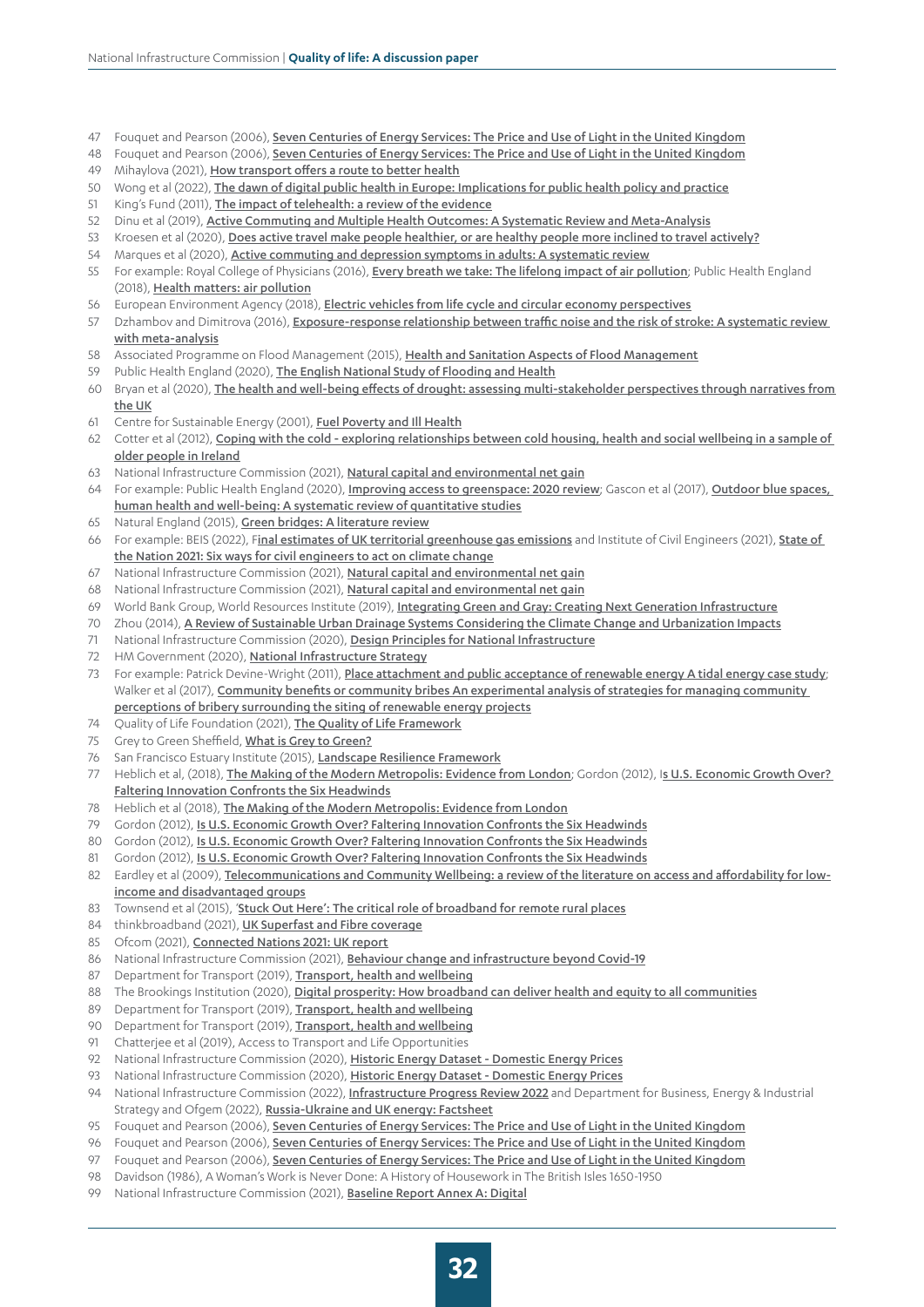- 100 Marchetti (1994), [Anthropological Invariants in Travel Behaviour](https://www.sciencedirect.com/science/article/abs/pii/0040162594900418)
- 101 National Infrastructure Commission (2019), *[Capturing the value of urban transport investments](https://nic.org.uk/studies-reports/capturing-the-value-of-urban-transport-investments/)* and Government Office for Science (2019), [Future of Mobility](https://www.gov.uk/government/publications/future-of-mobility)
- 102 Joseph Rowntree Foundation (2022), [UK Poverty 2022: The essential guide to understanding poverty in the UK](https://www.jrf.org.uk/report/uk-poverty-2022)
- 103 Chatterjee et al (2019), [Access to Transport and Life Opportunities](https://assets.publishing.service.gov.uk/government/uploads/system/uploads/attachment_data/file/831766/access_to_transport_report.pdf)
- 104 Cuberes and Roberts (2015), [Household location and income: a spatial analysis for British cities](https://eprints.whiterose.ac.uk/90800/9/Household%20location%20and%20income.pdf)
- 105 Gordon (2012), [Is U.S. Economic Growth Over? Faltering Innovation Confronts the Six Headwinds](https://www.nber.org/papers/w18315)
- 106 Davidson (1986), A Woman's Work is Never Done: A History of Housework in The British Isles 1650-1950
- 107 Davidson (1986), A Woman's Work is Never Done: A History of Housework in The British Isles 1650-1950
- 108 Gordon (2012), [Is U.S. Economic Growth Over? Faltering Innovation Confronts the Six Headwinds](https://www.nber.org/papers/w18315)
- 109 Fouquet and Pearson (2006), [Seven Centuries of Energy Services: The Price and Use of Light in the United Kingdom](https://www.researchgate.net/publication/227349575_Seven_Centuries_of_Energy_Services_The_Price_and_Use_of_Light_in_the_United_Kingdom_1300-2000)
- 110 Fouquet and Pearson (2006), [Seven Centuries of Energy Services: The Price and Use of Light in the United Kingdom](https://www.researchgate.net/publication/227349575_Seven_Centuries_of_Energy_Services_The_Price_and_Use_of_Light_in_the_United_Kingdom_1300-2000)
- 111 Fouquet and Pearson (2006), [Seven Centuries of Energy Services: The Price and Use of Light in the United Kingdom](https://www.researchgate.net/publication/227349575_Seven_Centuries_of_Energy_Services_The_Price_and_Use_of_Light_in_the_United_Kingdom_1300-2000)
- 112 Ofcom (2021), [UK Home Broadband Performance](https://www.ofcom.org.uk/__data/assets/pdf_file/0020/224192/uk-home-broadband-performance-technical-report-march-2021-data.pdf)
- 113 Ofcom (2021), [UK Home Broadband Performance](https://www.ofcom.org.uk/__data/assets/pdf_file/0020/224192/uk-home-broadband-performance-technical-report-march-2021-data.pdf)
- 114 National Infrastructure Commission (2021), [Baseline report Annex A: Digital](https://nic.org.uk/studies-reports/national-infrastructure-assessment/baseline-report/baseline-report-annex-a-digital/)
- 115 Hisock et al (2002), [Means of transport and ontological security: Do cars provide psycho-social benefits to their users?](file:///C:/Users/zziani/Downloads/hiscock02transportationresdtranspos.pdf)
- 116 Active Living Research (2016), [Moving Toward Active Transportation: How Policies Can Encourage Walking and Bicycling](https://activelivingresearch.org/sites/activelivingresearch.org/files/ALR_Review_ActiveTransport_January2016.pdf)
- 117 Haider et al (2013), [Does commuting cause stress? The public health implications of traffic congestion](https://deliverypdf.ssrn.com/delivery.php?ID=958073117127104004009102093096120069125005091051065087123098018010087005031119085103030041056026022014118074102087008064091117108051086036081071075123028004116069039018035121093083003124067081079080080104086094104006118109108085075025125104000126092&EXT=pdf&INDEX=TRUE)
- 118 Mahudin et al (2011), [Modelling the spillover effects of rail passenger crowding on individual well being and organisational](https://www.witpress.com/Secure/elibrary/papers/UT11/UT11020FU1.pdf)  [behaviour](https://www.witpress.com/Secure/elibrary/papers/UT11/UT11020FU1.pdf)
- 119 Legrain et al (2015), [Am stressed, must travel: The relationship between mode choice and commuting stress](https://tram.mcgill.ca/Research/Publications/Commute%20Stress.pdf)
- 120 Chatterjee et al (2019), Commuting and wellbeing: a critical overview of the literature with implications for policy and future
- 121 Ericsson (2016), **[Ericsson Mobility Report](https://www.ericsson.com/en/press-releases/2016/2/streaming-delays-mentally-taxing-for-smartphone-users-ericsson-mobility-report)**

[research](https://core.ac.uk/download/pdf/223214133.pdf)

- 122 Consumer Council for Water (2020), [Water Matters Highlights Report 2019-2020](https://www.ccwater.org.uk/wp-content/uploads/2020/08/Water-Matters-Highlights-report-2019-2020.pdf)
- 123 Ofcom (2022), [Customer Satisfaction Tracker](https://www.ofcom.org.uk/research-and-data/data/statistics/stats22)
- 124 Ofgem (2022), [Customer service data](https://www.ofgem.gov.uk/customer-service-data)
- 125 Aysan and Aysan (2017), [The Effect of Employment Status on Life Satisfaction in Europe](https://www.researchgate.net/publication/314262260_The_Effect_of_Employment_Status_on_Life_Satisfaction_in_Europe)
- 126 National Infrastructure Commission (2020), [Growth across regions](https://nic.org.uk/studies-reports/growth-across-regions/)
- 127 McCann (2019), [Perceptions of regional inequality and the geography of discontent: insights from the UK](https://www.tandfonline.com/doi/full/10.1080/00343404.2019.1619928)
- 128 Aysan and Aysan (2017), T[he Effect of Employment Status on Life Satisfaction in Europe](https://www.researchgate.net/publication/314262260_The_Effect_of_Employment_Status_on_Life_Satisfaction_in_Europe)
- 129 Gordon (2012), [Is U.S. Economic Growth Over? Faltering Innovation Confronts the Six Headwinds](https://www.nber.org/papers/w18315)
- 130 National Infrastructure Commission (2021), [Behaviour change and infrastructure beyond covid-19](https://nic.org.uk/studies-reports/behaviour-change-and-infrastructure-beyond-covid-19/behaviour-change-scenario-development-methodology/). The Commission's analysis assumed 57 per cent of the working population work in occupations where there is potential to work from home.
- 131 Defra, [UK AIR: Air information resource](https://uk-air.defra.gov.uk/)
- 132 Defra (2019), [Strategic noise mapping](https://www.gov.uk/government/publications/strategic-noise-mapping-2019); Defra (2022), [Noise Exposure data Round 3](https://data.gov.uk/dataset/d461bbc1-eb51-4852-8a9a-45dbf28aa230/noise-exposure-data-round-3)
- 133 For example: Environment Agency, [Environment Agency data on business environmental performance](https://www.gov.uk/government/collections/environment-agency-data-on-business-environmental-performance); Environment Agency (2020), [Water and sewerage companies in England: environmental performance for 2020](https://www.gov.uk/government/publications/water-and-sewerage-companies-in-england-environmental-performance-report-2020)
- 134 Environment Agency, [Water quality data archive](https://environment.data.gov.uk/water-quality/view/landing)
- 135 For example: Joint Nature Conservation Committee (2021), LIK Biodiversity Indicators
- 136 National Infrastructure Commission (2021), [Natural capital and environmental net gain](https://nic.org.uk/app/uploads/Updated-Natural-Capital-Paper-Web-Version-Feb-2021.pdf)
- 137 ONS (2020), [Access to gardens and public green space in Great Britain](https://www.ons.gov.uk/releases/accesstogardensandpublicgreenspaceingreatbritain); Natural England, [The People and Nature Surve](https://www.gov.uk/government/collections/people-and-nature-survey-for-england)y. This survey builds on the Monitor of Engagement with the Natural Environment (MENE) survey which ran from 2009 to 2019.
- 138 National Infrastructure Commission (2019), [Transport connectivity dataset](https://nic.org.uk/studies-reports/national-infrastructure-assessment/national-infrastructure-assessment-1/dataset/)
- 139 Ofcom, [Connected Nations and infrastructure reports](https://www.ofcom.org.uk/research-and-data/multi-sector-research/infrastructure-research)
- 140 ONS, [Living Costs and Food Survey](https://www.ons.gov.uk/peoplepopulationandcommunity/personalandhouseholdfinances/expenditure)
- 141 HM Treasury (2021), [Remit letter for the National Infrastructure Commission](https://assets.publishing.service.gov.uk/government/uploads/system/uploads/attachment_data/file/1028591/CX_LETTER_NIC_REMIT_271021.pdf)
- 142 Transport Focus (2020), [National Rail Passenger Survey](https://d3cez36w5wymxj.cloudfront.net/wp-content/uploads/2020/07/16180916/Main-Report-Spring-2020.pdf); Transport Focus (2019), [Bus Passenger Survey](https://d3cez36w5wymxj.cloudfront.net/wp-content/uploads/2020/03/08184047/Bus-passenger-survey-autumn-2019-main-report.pdf); Transport Focus (2020), [Strategic Roads User Survey](https://d3cez36w5wymxj.cloudfront.net/wp-content/uploads/2020/07/21121252/SRUS-Report-2020.pdf), Transport Focus, [Transport Focus data hub](https://transportfocusdatahub.org.uk/)
- 143 For example: Ofgem, [Customer service data](https://www.ofgem.gov.uk/customer-service-data); Ofcom, [Comparing customer service: mobile, home broadband and landline](https://www.ofcom.org.uk/phones-telecoms-and-internet/advice-for-consumers/quality-of-service/report); Ofwat, [Service and delivery reports](https://www.ofwat.gov.uk/regulated-companies/company-obligations/outcomes/service-and-delivery-2020-21/)
- 144 National Infrastructure Commission (2021), [Baseline report: Social research](https://nic.org.uk/studies-reports/national-infrastructure-assessment/baseline-report/baseline-report-social-research/)
- 145 ONS (2019), [Measures of National Well-being Dashboard](https://www.ons.gov.uk/peoplepopulationandcommunity/wellbeing/articles/measuresofnationalwellbeingdashboard/2018-04-25)
- 146 For example: Nellthorp et al (2019), [Land Value and Transport \(Phase 2\): Modelling and Appraisal](https://transportforthenorth.com/reports/land-value-report/). Analysis shows differences in employment accessibility across different modes (walking, rail and car) for the North of England.
- 147 For example: Steer Davies Gleave (2018), *[Urban Transport Analysis: Capacity and Cost](https://nic.org.uk/app/uploads/Urban-Transport-Analysis_-Capacity-and-Cost_Combined.pdf)*. Analysis provides an order of magnitude estimate of peak hour transport network capacity to the centre of large towns and cities in England.
- 148 National Infrastructure Commission (2021), [National Infrastructure Assessment](https://nic.org.uk/studies-reports/national-infrastructure-assessment/) homepage
- 149 For example: National Infrastructure Commission (2018), [Annex: National Infrastructure Assessment impact and costings notes](https://nic.org.uk/studies-reports/national-infrastructure-assessment/national-infrastructure-assessment-1/impact-and-costings-notes/)